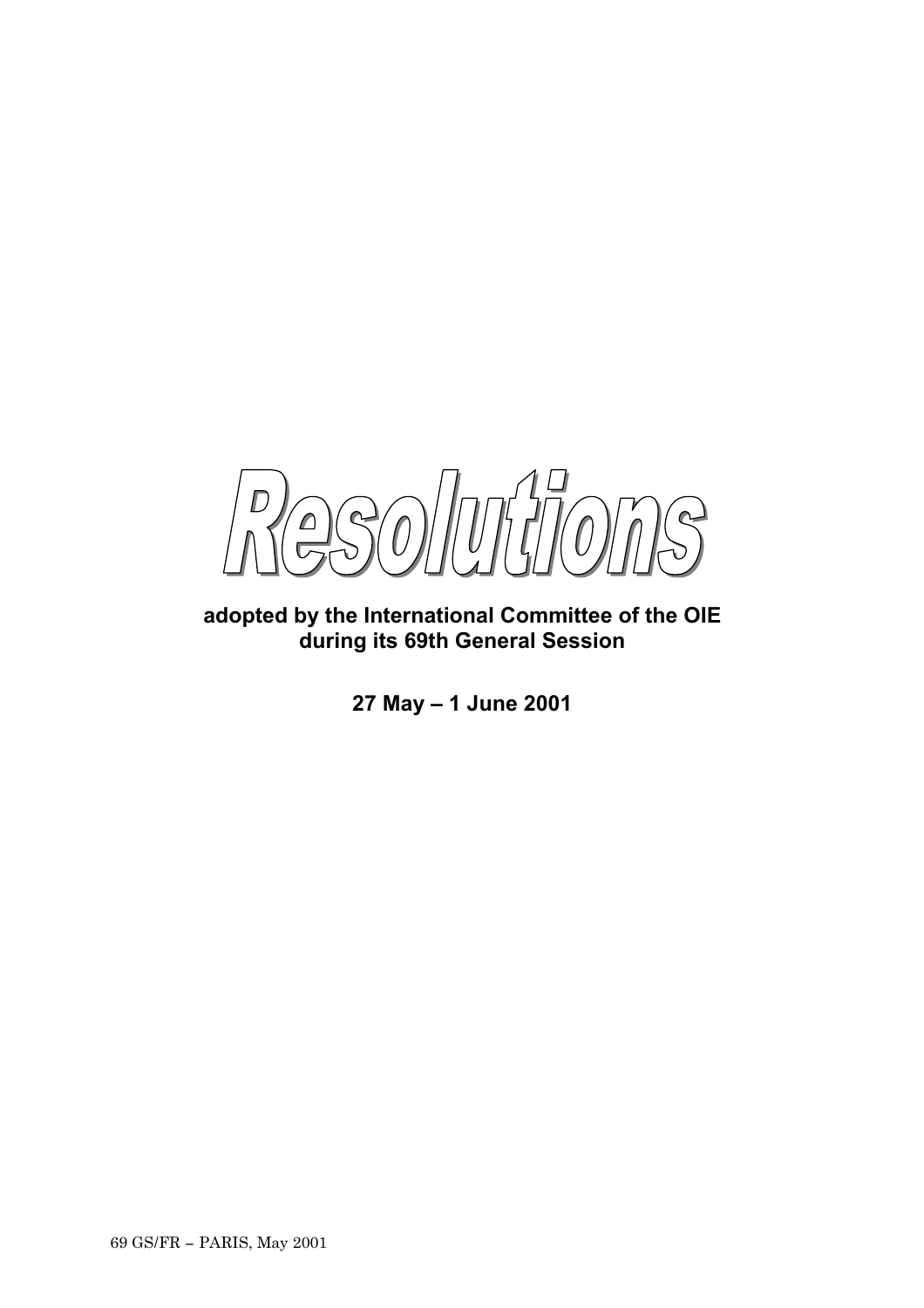#### **RESOLUTIONS**

- No. I Approval of the Annual Report of the Director General on the Activities of the OIE in 2000 and the Report on the Animal Disease Status World-wide in 2000 and the Beginning of 2001
- No. II Approval of the Report of the Director General on the Management, Activities and Administrative Work of the OIE in 2000
- No. III Approval of the Financial Report for the 74th Financial Year of the OIE (1 January — 31 December 2000)
- No. IV Budgetary Income and Expenses for the 76th Financial Year of the OIE (1 January 31 December 2002)
- No. V Financial Contributions from OIE Member Countries for 2002
- No. VI Renewal of the Appointment of the External Auditor
- No. VII Acknowledgements to the Governments of Member Countries that made Voluntary Contributions to the OIE
- No. VIII Contributions by the Least Developed Countries to the OIE Regular Budget
- No. IX Work Programme for the Period 2001 to 2005
- No. X Agreement between the Office International des Epizooties and the World Bank
- No. XI Amendments to the International Animal Health Code
- No. XII Amendments to the International Aquatic Animal Health Code
- No. XIII Recommendations of the OIE/FAO International Scientific Conference on Foot and Mouth Disease
- No. XV Recognition of the Bovine Spongiform Encephalopathy Status of Member Countries
- No. XVI Recognition of Member Countries Free from Rinderpest Infection
- No. XVII Recognition of the Foot and Mouth Disease Status of Member Countries
- No. XVIII Proposed Change to the Mandate for OIE Reference Laboratories
- No. XIX Prioritising and Funding Research at OIE Reference Laboratories and Collaborating Centres
- No. XX The Importance of Emerging Diseases in Public and Animal Health and Trade
- No. XXI The Role of Communication Management in Assisting Veterinary Services
- No. XXII Recognition of the Contagious Bovine Pleuropneumonia Status of Member Countries
- No. XXIII OIE Categorisation of Animal Diseases
- No. XXIV Future Revision of the International Animal Health Code Chapter on Bovine Spongiform Encephalopathy

 $\overline{\phantom{a}}$ 

No. XXV Antimicrobial Resistance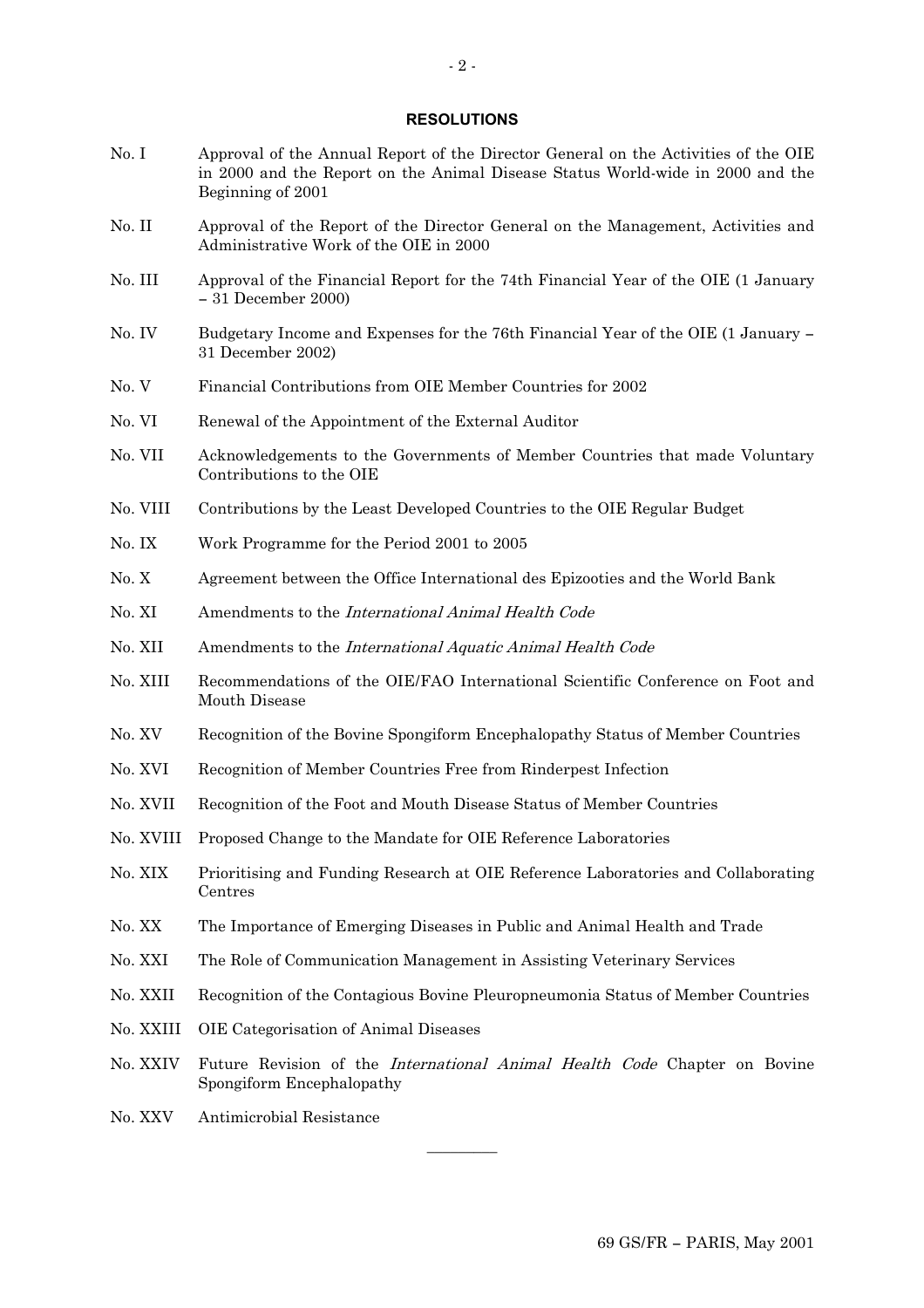## RESOLUTION No. I

# **Approval of the Annual Report of the Director General on the Activities of the OIE in 2000 and the Report on the Animal Disease Status World-wide in 2000 and the Beginning of 2001**

In accordance with Article 6 of the Organic Rules of the OIE,

### THE COMMITTEE

#### RESOLVES

to approve the Annual Report of the Director General on the Activities of the OIE in 2000 (69 SG/1) and the Report on the Animal Disease Status World-wide in 2000 and the beginning of 2001 (69 SG/2).

 $\overline{\phantom{a}}$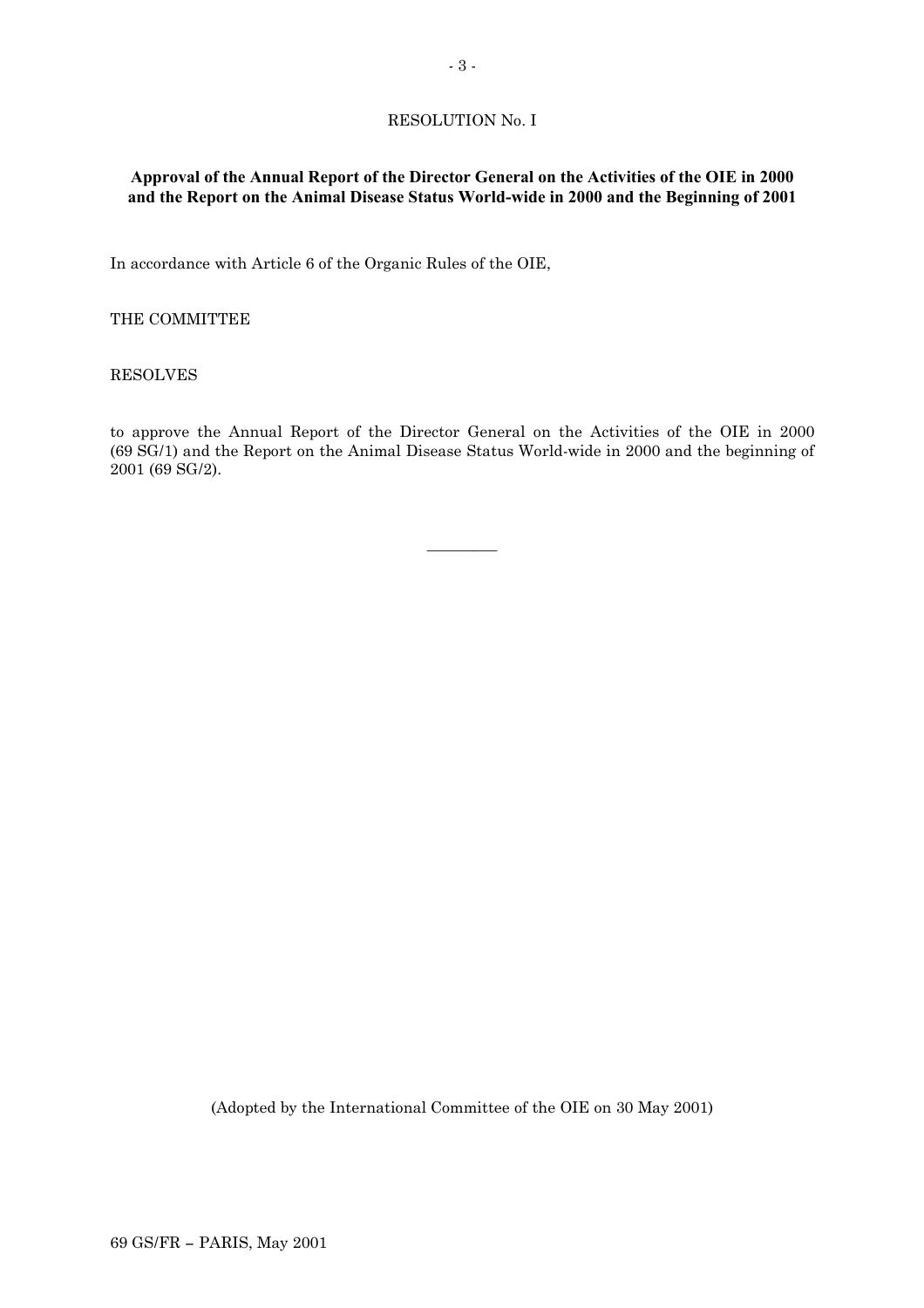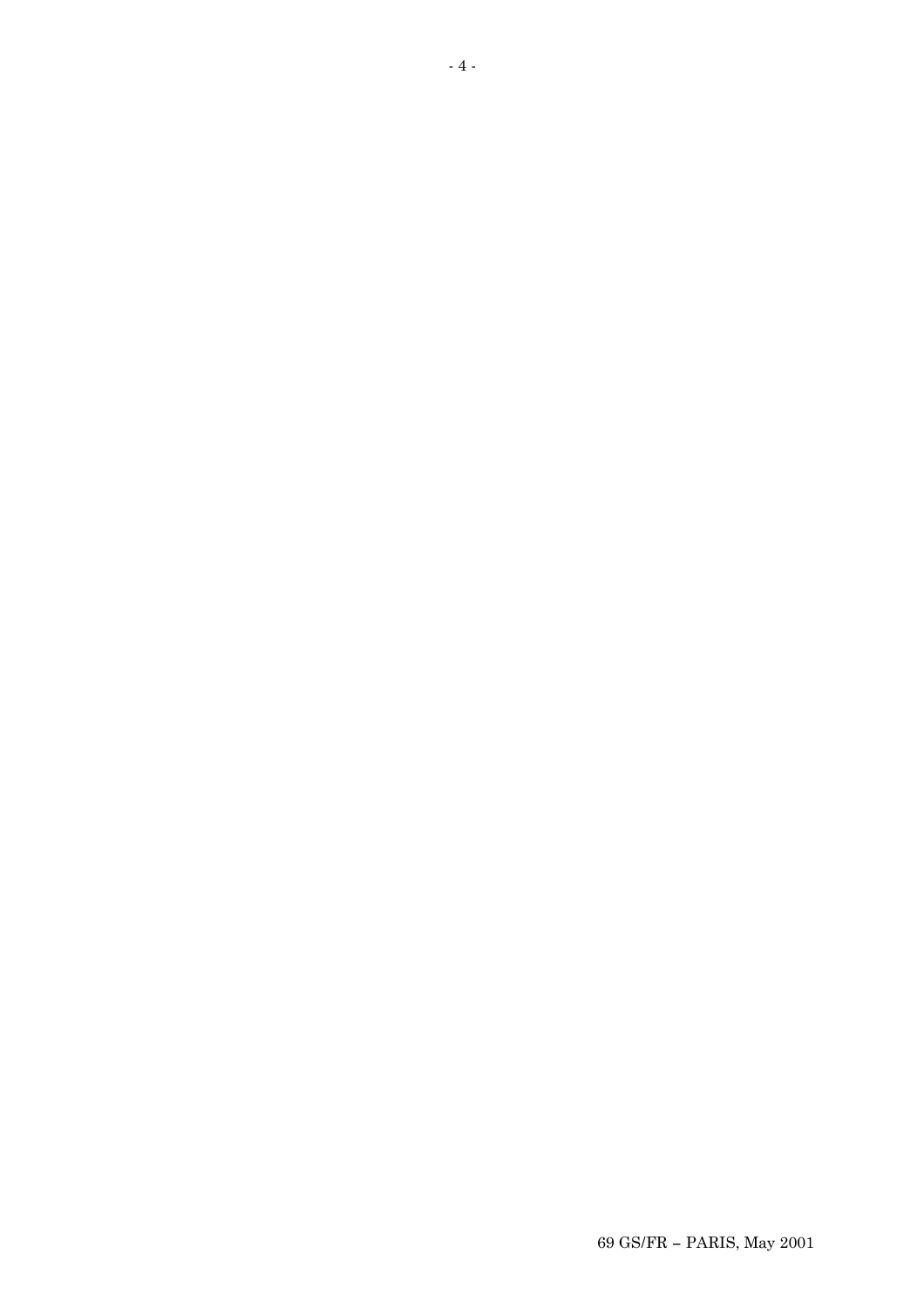# RESOLUTION No. II

# **Approval of the Report of the Director General on the Management, Activities and Administrative Work of the OIE in 2000**

In accordance with Article 6 of the Organic Rules of the OIE,

THE COMMITTEE

RESOLVES

to approve the Report of the Director General on the Management, Activities and Administrative Work of the OIE during the 74th Financial Year (1 January — 31 December 2000) (69 SG/3).

 $\overline{\phantom{a}}$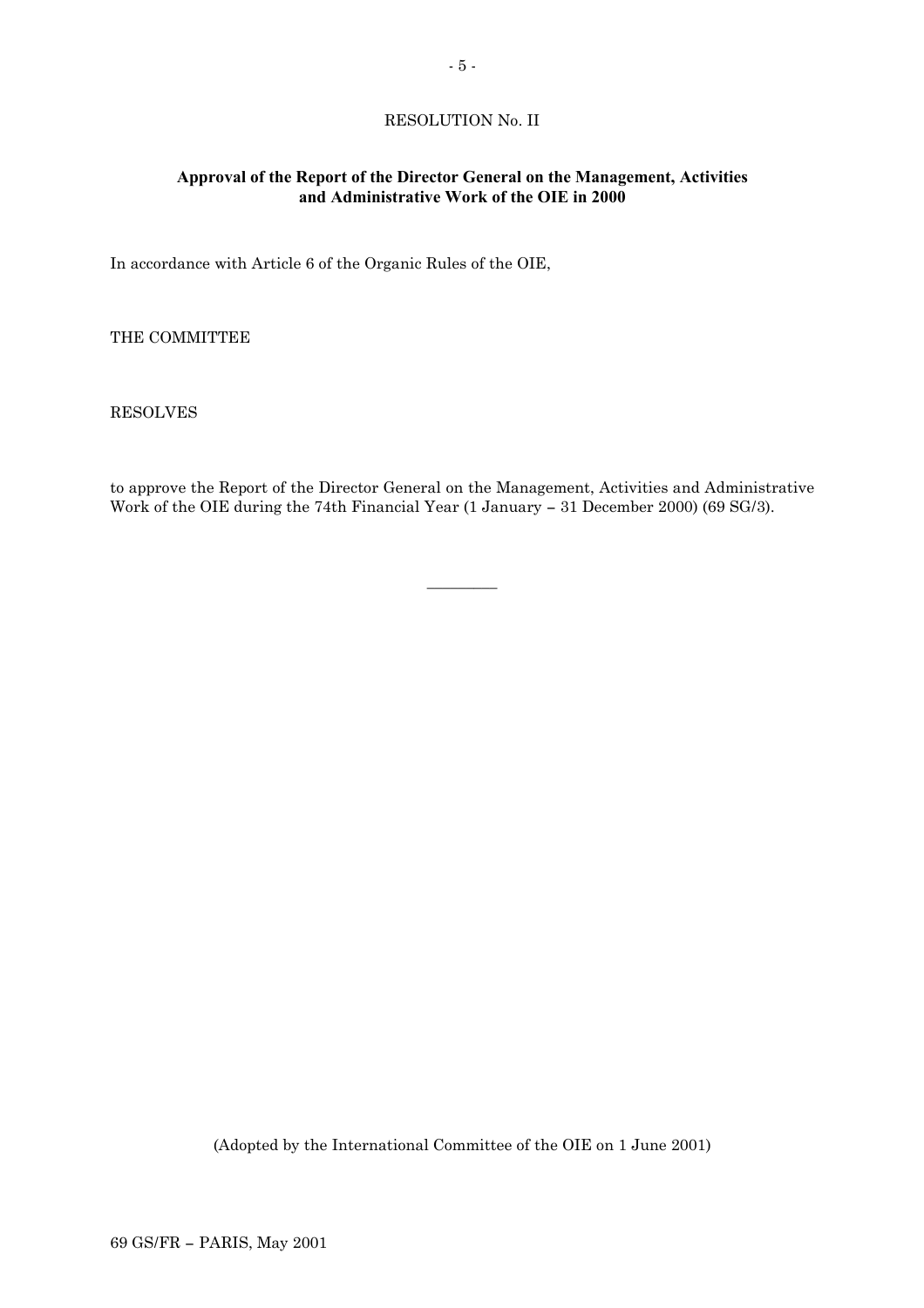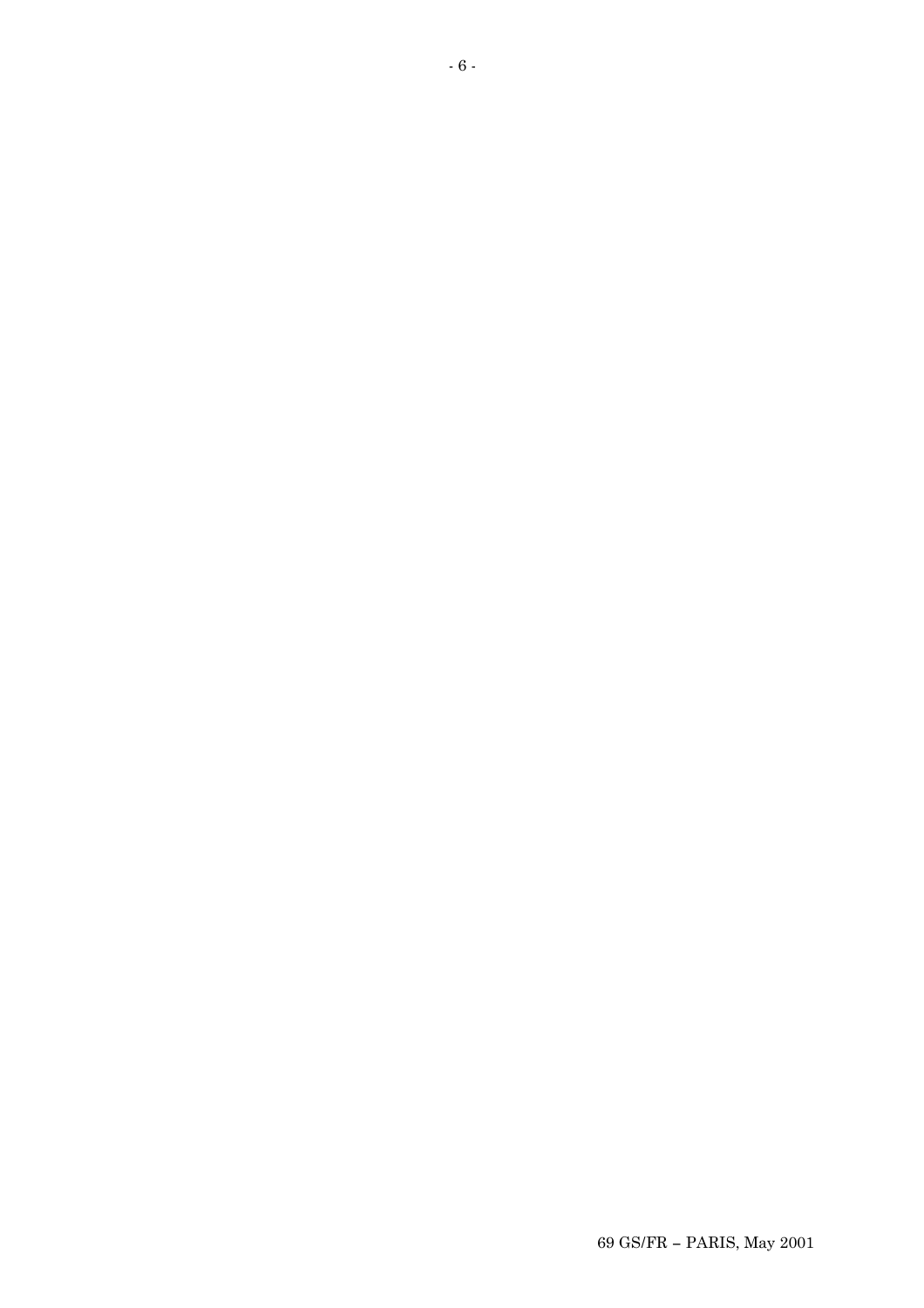## RESOLUTION No. III

# **Approval of the Financial Report for the 74th Financial Year of the OIE (1 January – 31 December 2000)**

In application of Article 15 of the Internal Statutes and Article 6 of the Organic Rules of the OIE,

THE COMMITTEE

RESOLVES

to approve the Financial Report for the 74th Financial Year of the OIE (1 January — 31 December 2000) (69 SG/4).

 $\overline{\phantom{a}}$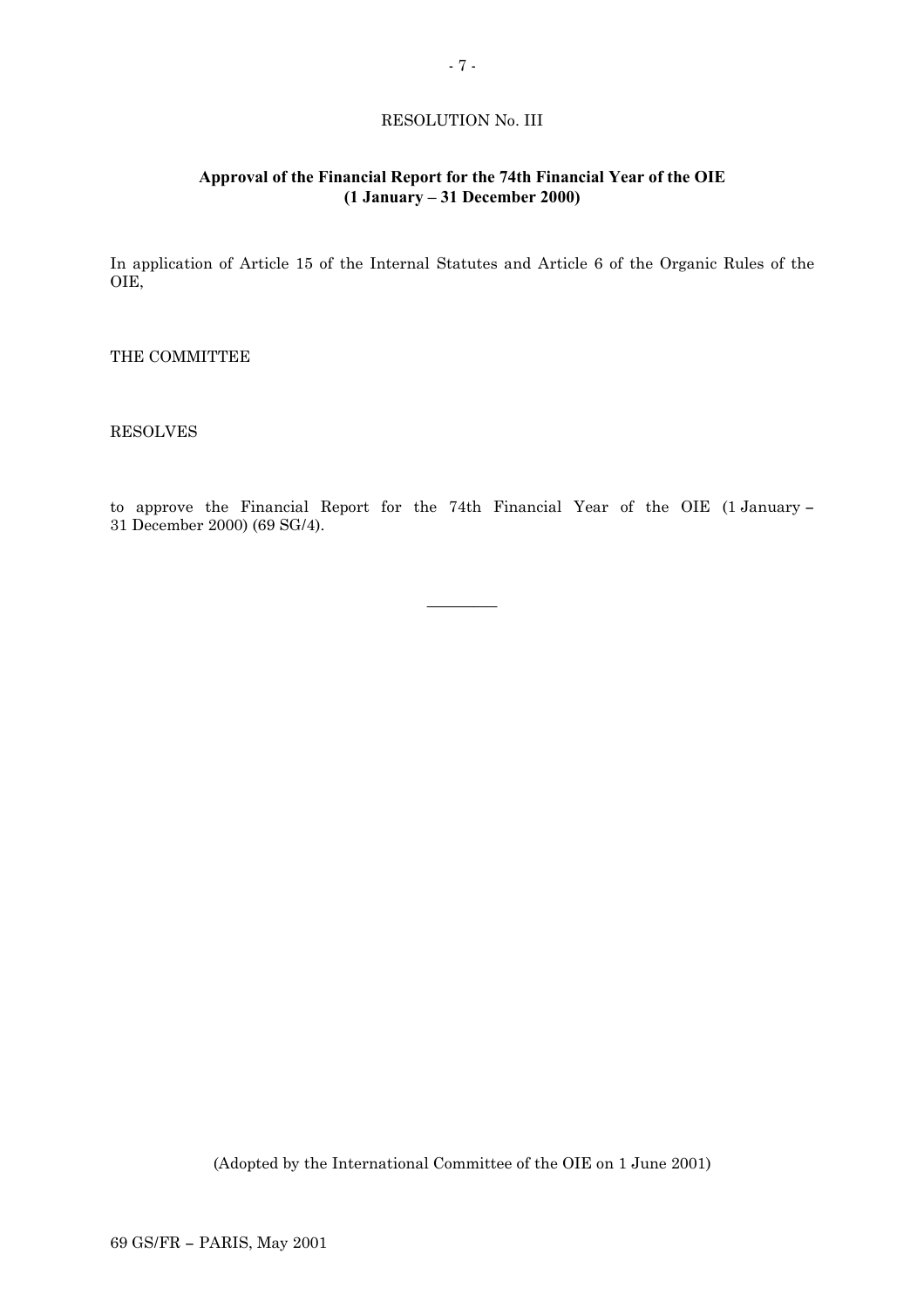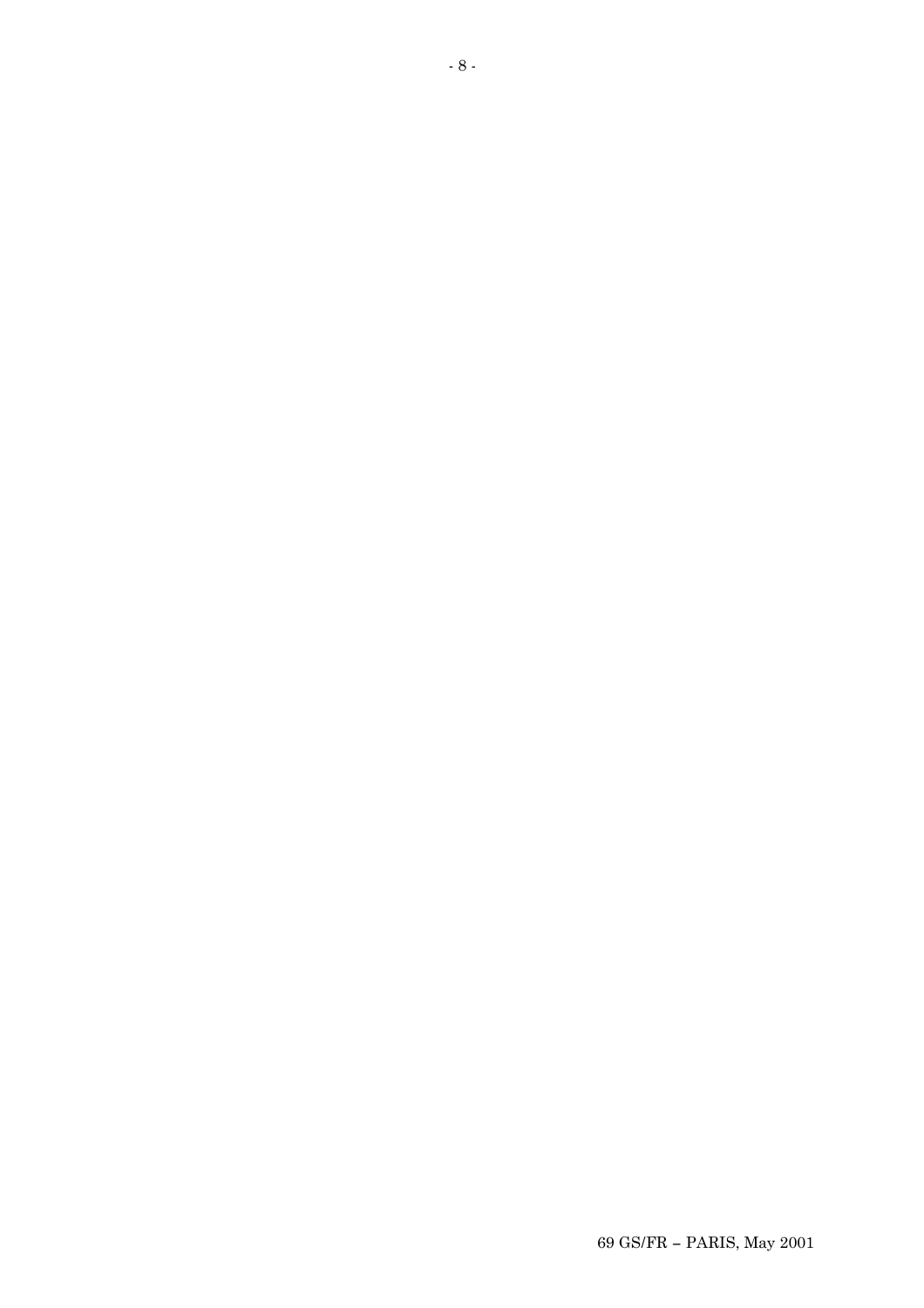## RESOLUTION No. IV

# **Budgetary Income and Expenses for the 76th Financial Year of the OIE (1 January – 31 December 2002)**

In accordance with Article 15 of the Internal Statutes and Article 6.h of the Organic Rules of the OIE,

#### THE COMMITTEE

## RESOLVES

1. To fix the budget of the 76th Financial Year, corresponding to the period from 1 January to 31 December 2002, at an amount of EUR 3 807 000, on the basis of the following:

| 1.1. Income                                                                                                                                                                   | (EUR)     |
|-------------------------------------------------------------------------------------------------------------------------------------------------------------------------------|-----------|
| <i>Section I</i> : Member Countries' contributions established<br>according to the categories provided in Article 11<br>of the Internal Statutes of the OIE and in accordance |           |
| with Article 14 of the Organic Rules of the OIE                                                                                                                               | 3 487 000 |
| <i>Section II</i> : Other returns                                                                                                                                             | 320 000   |
| <b>TOTAL</b>                                                                                                                                                                  | 3 807 000 |
| 1.2. Expenses by budgetary section                                                                                                                                            |           |
| 1. Purchases                                                                                                                                                                  | 342 000   |
| 2. Outside services                                                                                                                                                           | 1 250 000 |
| 3. Taxes                                                                                                                                                                      | 2 000     |
| 4. Staff costs                                                                                                                                                                | 2 152 000 |
| 5. Administrative expenses and financial charges                                                                                                                              | 1 000     |
| 6. Extraordinary expenses                                                                                                                                                     | 10 000    |
| 7. Allocation to the Works and Equipment Account                                                                                                                              | 50 000    |
| <b>TOTAL</b>                                                                                                                                                                  | 3 807 000 |
| $\overline{2}$ .<br>To allocate expenses among the working programmes, as follows:                                                                                            |           |
| 1. International Committee and Administrative Commission                                                                                                                      | 373 000   |
| 2. Directorate General and Administration                                                                                                                                     | 1 110 000 |
| 3. Information                                                                                                                                                                | 654 000   |
| 4. Publications                                                                                                                                                               | 525 000   |
| 5. Commissions, Working Groups and Conferences                                                                                                                                | 1 007 000 |
| 6. Miscellaneous missions and meetings                                                                                                                                        | 88 000    |
| Sub-total 1 to 6                                                                                                                                                              | 3757000   |
| 7. Allocation to the Works and Equipment Account                                                                                                                              | 50 000    |
| <b>TOTAL</b>                                                                                                                                                                  | 3 807 000 |

(Adopted by the International Committee of the OIE on 1 June 2001)

 $\overline{\phantom{a}}$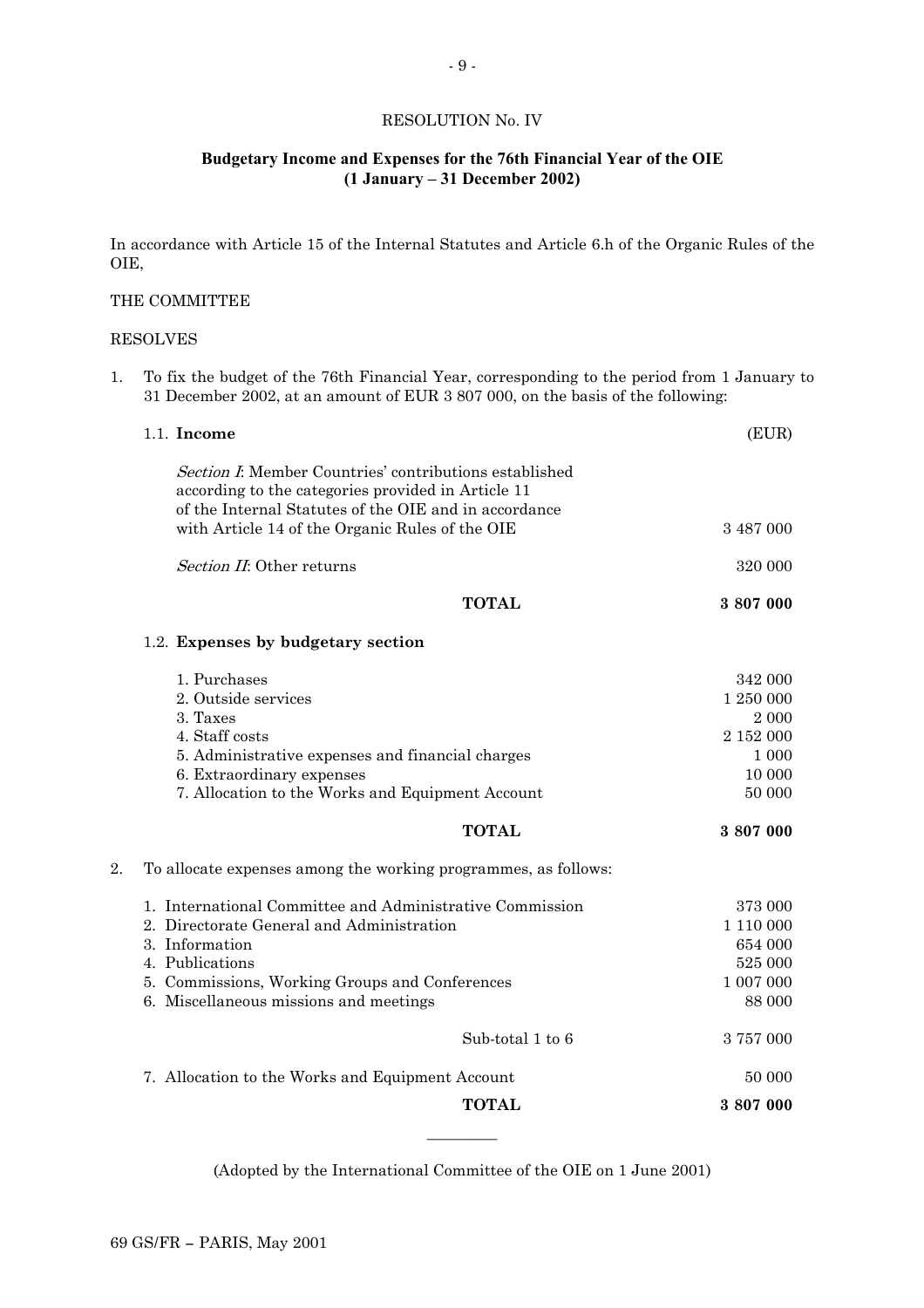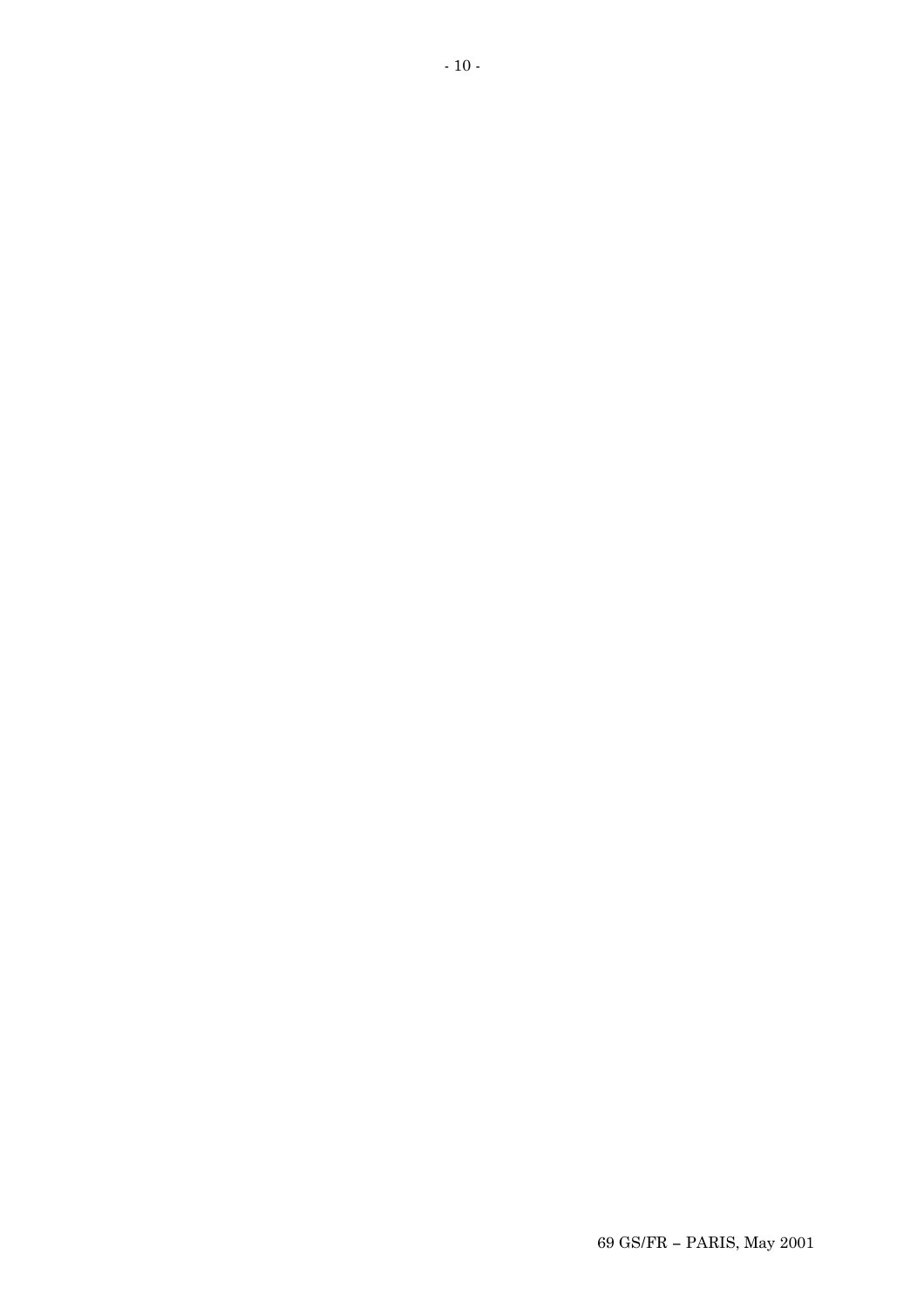# RESOLUTION No. V

### **Financial Contributions from OIE Member Countries for 2002**

In accordance with Article 11 of the Internal Statutes and Article 14 of the Organic Rules, and

Considering the need to meet the budgetary expenses of the OIE for 2002,

## THE COMMITTEE

## RESOLVES

that overall contributions from Member Countries of the Office International des Epizooties be established for the 2002 Financial Year as follows (in EUR):

| Countries in the 1st category             | 102 175 |
|-------------------------------------------|---------|
| Countries in the 2nd category             | 81 740  |
| Countries in the 3rd category             | 61 305  |
| Countries in the 4th category             | 40 870  |
| Countries in the 5 <sup>th</sup> category | 20 435  |
| Countries in the 6 <sup>th</sup> category | 12 261  |

 $\overline{\phantom{a}}$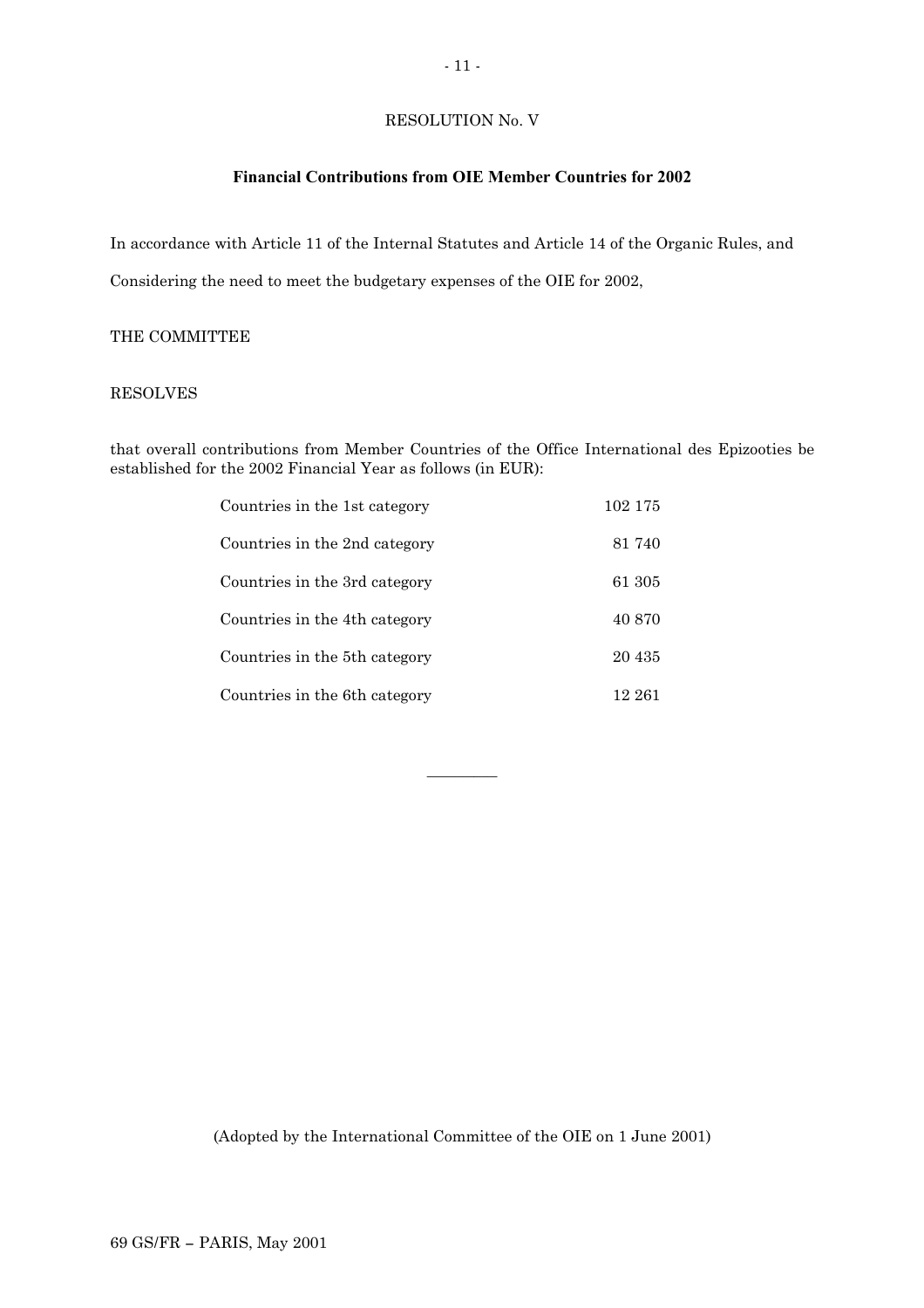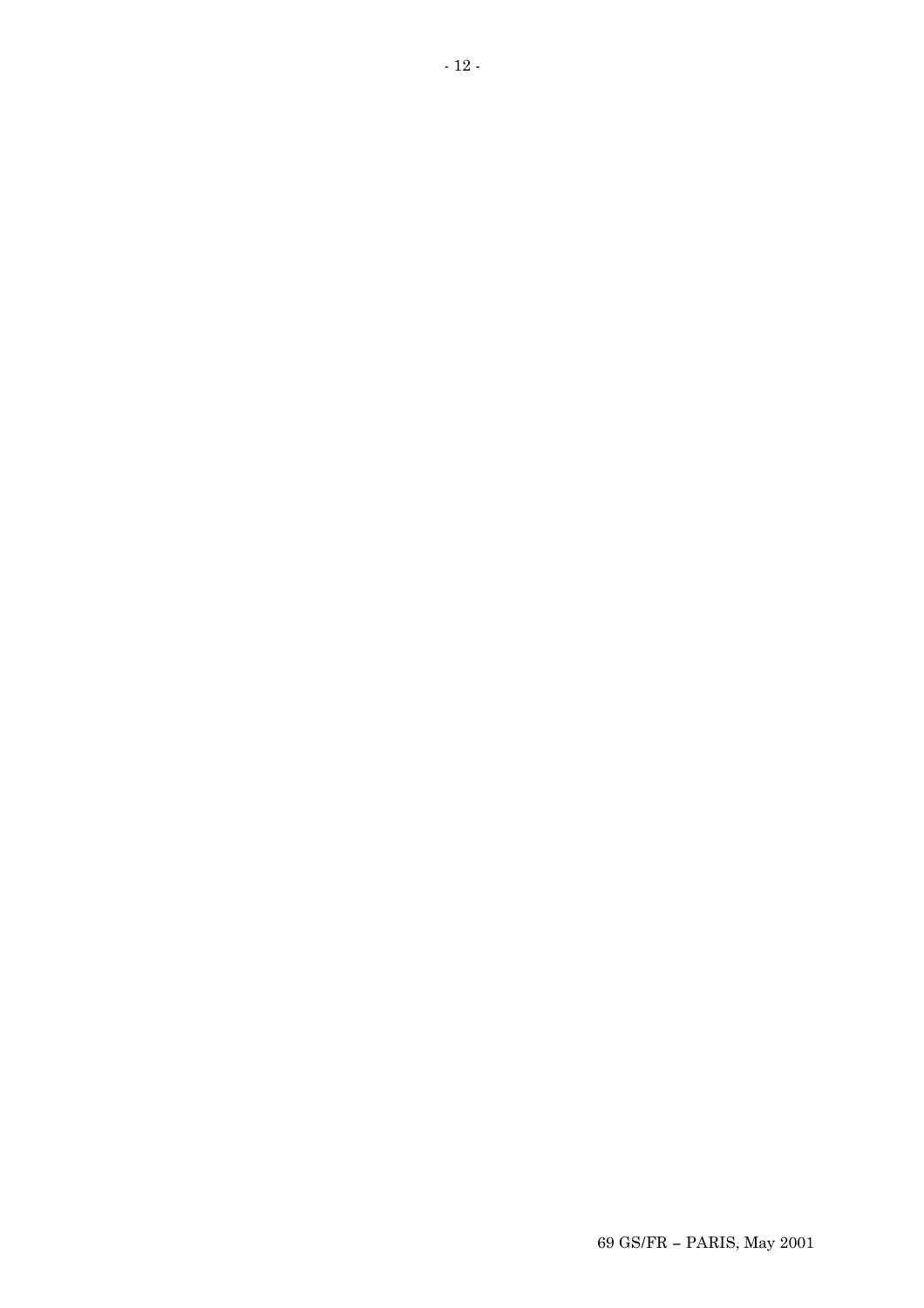# RESOLUTION No. VI

# **Renewal of the Appointment of the External Auditor**

In accordance with Article 12.1. of the Financial Regulations concerning the appointment of the External Auditor and the renewal thereof,

## THE COMMITTEE

RESOLVES

To renew for a period of one year (2001) the appointment of the Honourable Mr J. Berthe as OIE External Auditor.

 $\overline{\phantom{a}}$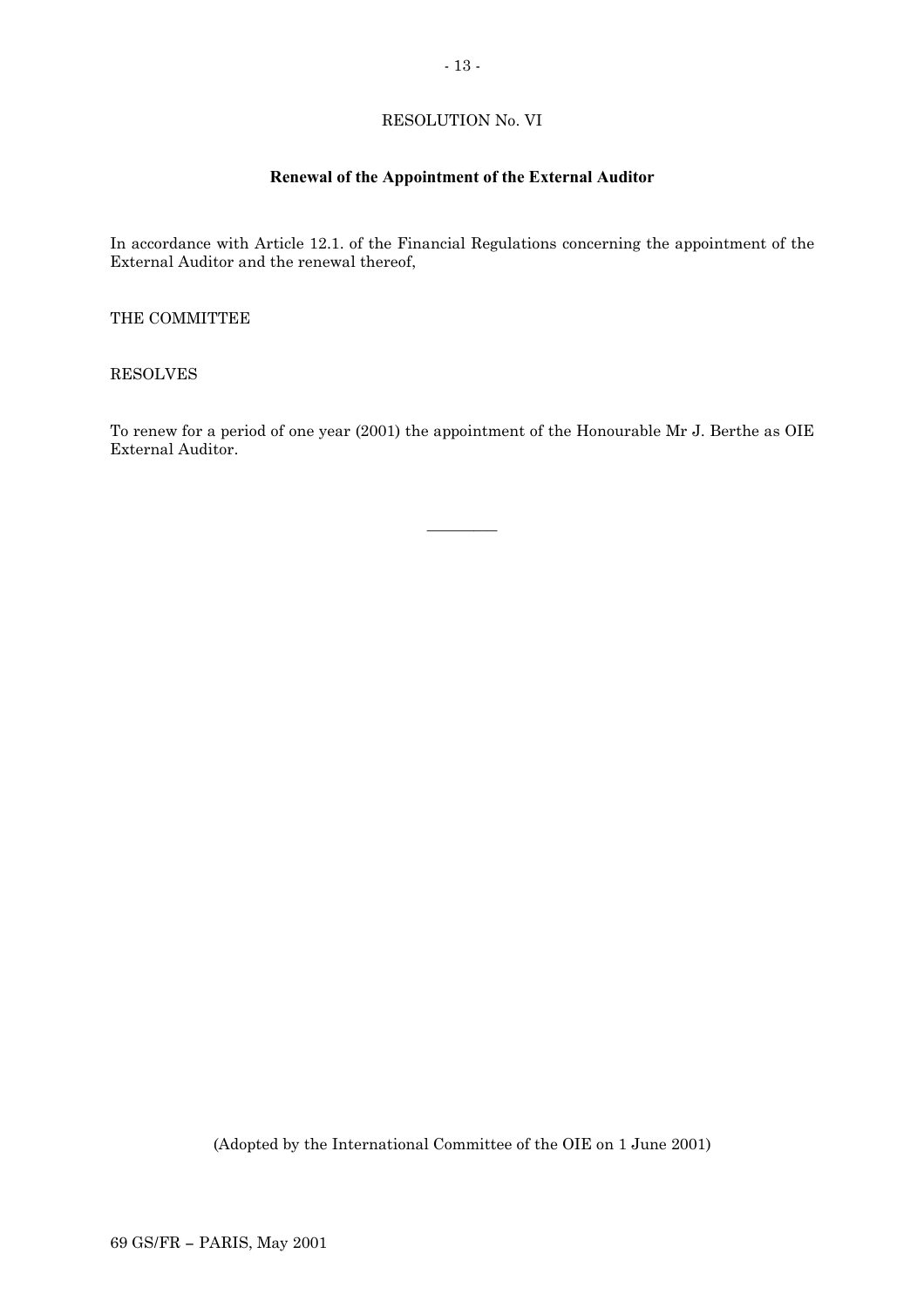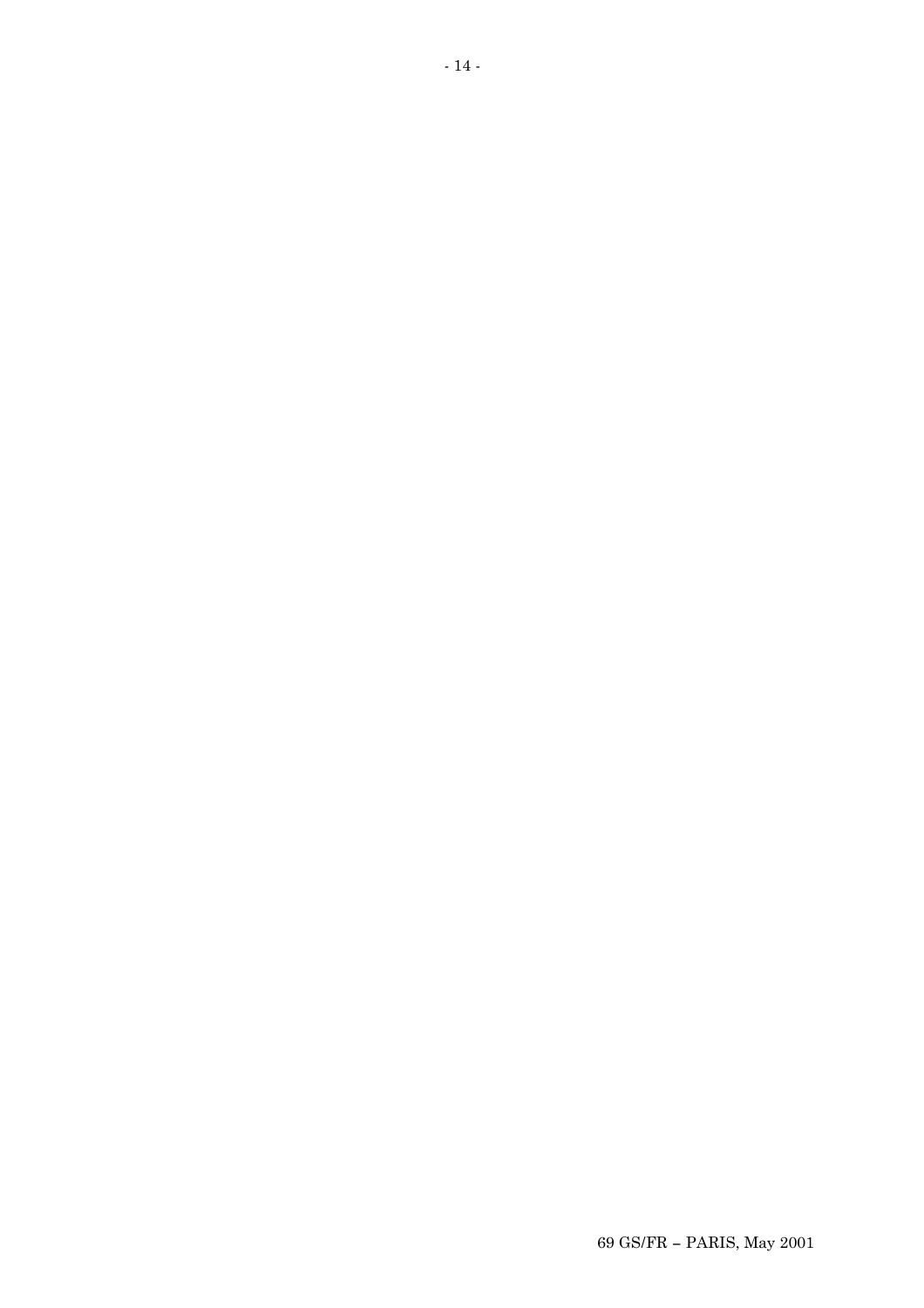# RESOLUTION No. VII

# **Acknowledgements to the Governments of Member Countries that made Voluntary Contributions to the OIE**

Having noted the voluntary contributions received by the OIE in 2000,

## THE COMMITTEE

INVITES

The Director General to sincerely thank the Governments of Argentina, France, Italy, Japan, Kuwait, Switzerland and the United States of America for their voluntary contributions to the execution of the programmes of the OIE.

 $\overline{\phantom{a}}$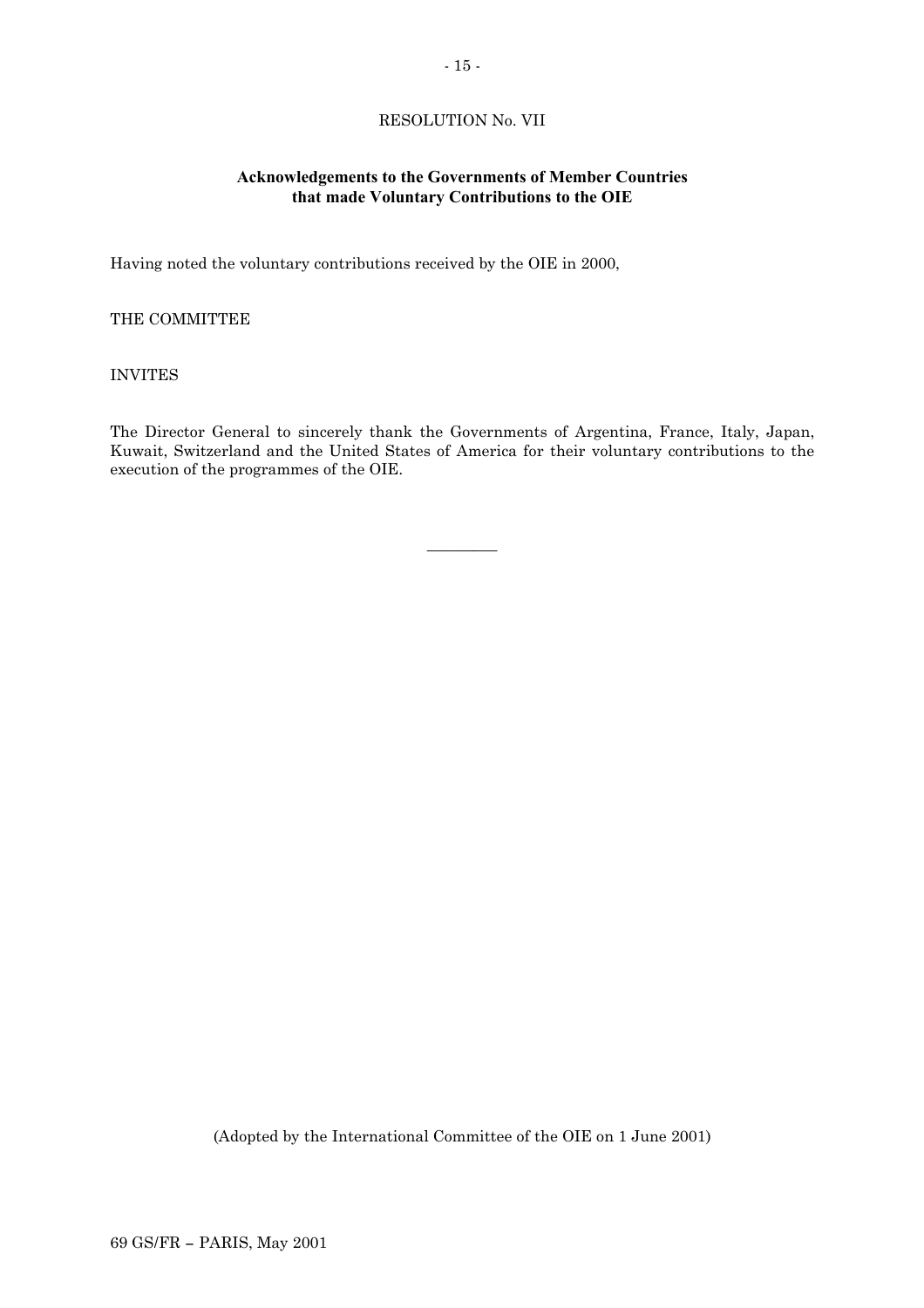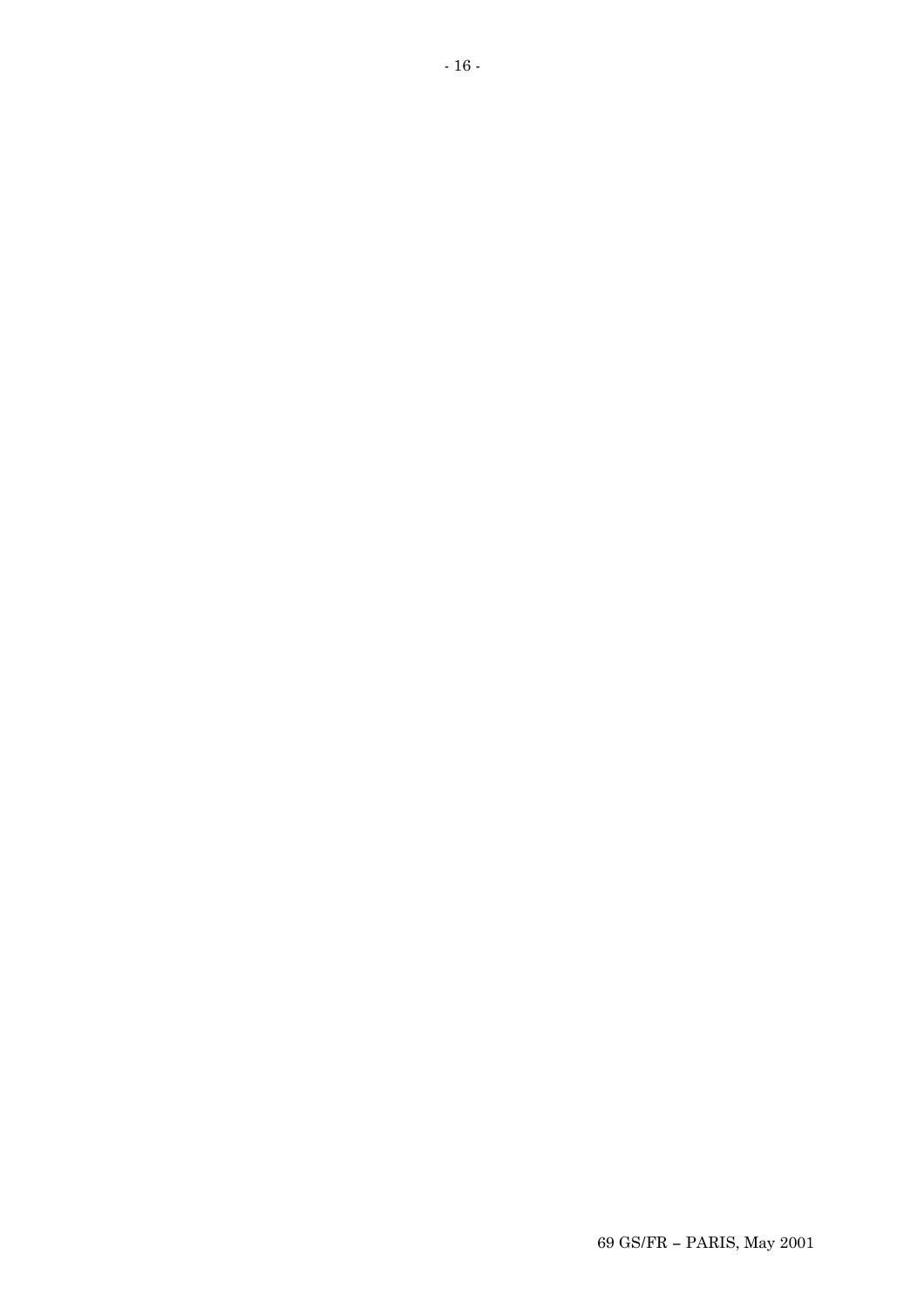# RESOLUTION No. VIII

## **Contributions by the Least Developed Countries to the OIE Regular Budget**

Considering the need to favour the full participation in OIE activities of the Member Countries classified as 'least developed countries' (LDCs) by the United Nations Economic and Social Council,

Considering document 69 SG/19, which presents a draft reform proposal in three measures concerning the contributions of LDCs to the OIE Regular Budget,

On the proposal of the Administrative Commission,

THE COMMITTEE

### MANDATES THE DIRECTOR GENERAL

- 1. to call for only 50% of the total of contributions due, in accordance with the six-category scale adopted by the International Committee, from the Member Countries classified as LDCs by the United Nations Economic and Social Council.
- 2. to propose to those Member Countries that are classified in a category either higher or lower than their contribution capabilities, to change category on a voluntary basis. Such changes could become effective as early as 2002.

 $\overline{\phantom{a}}$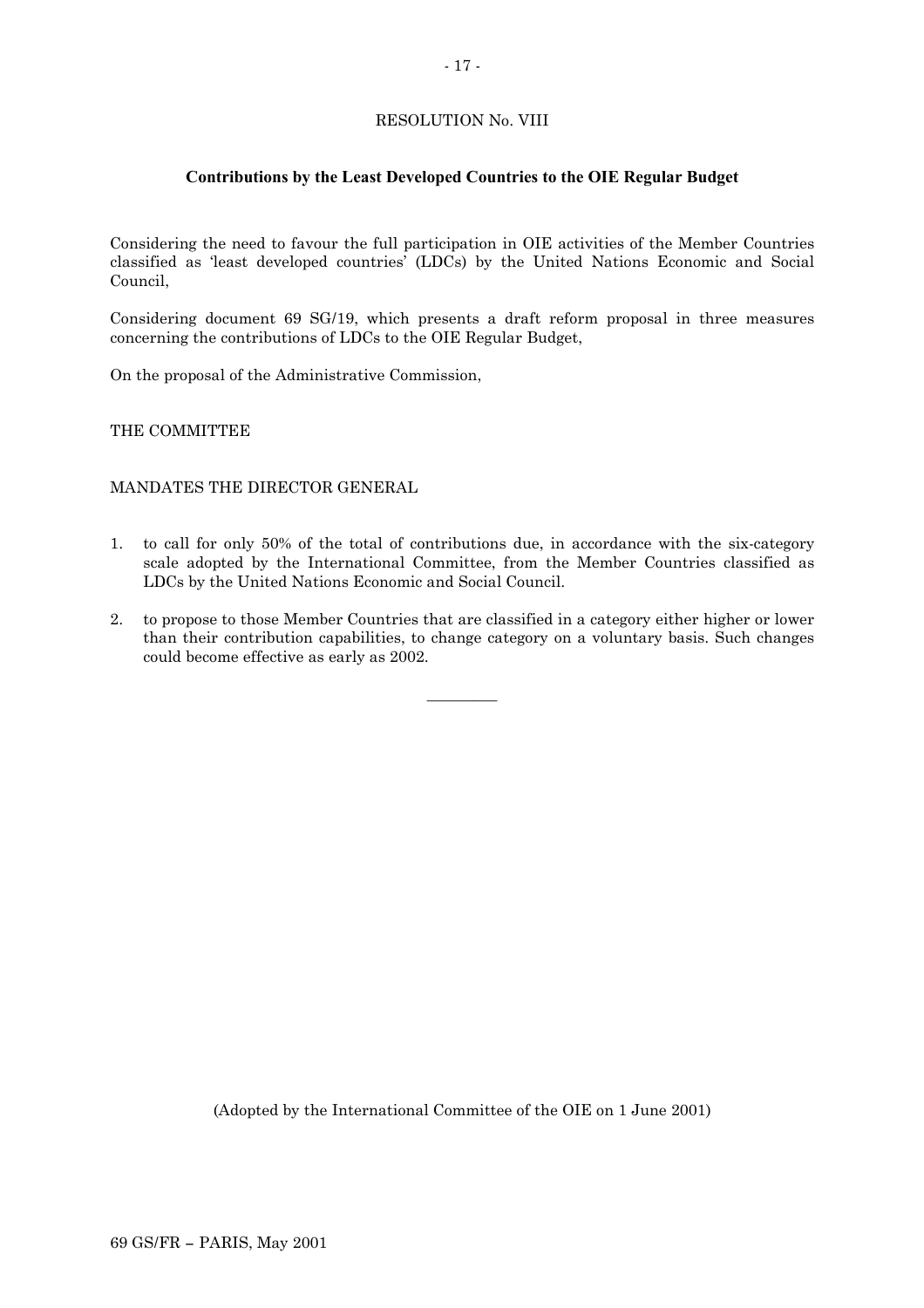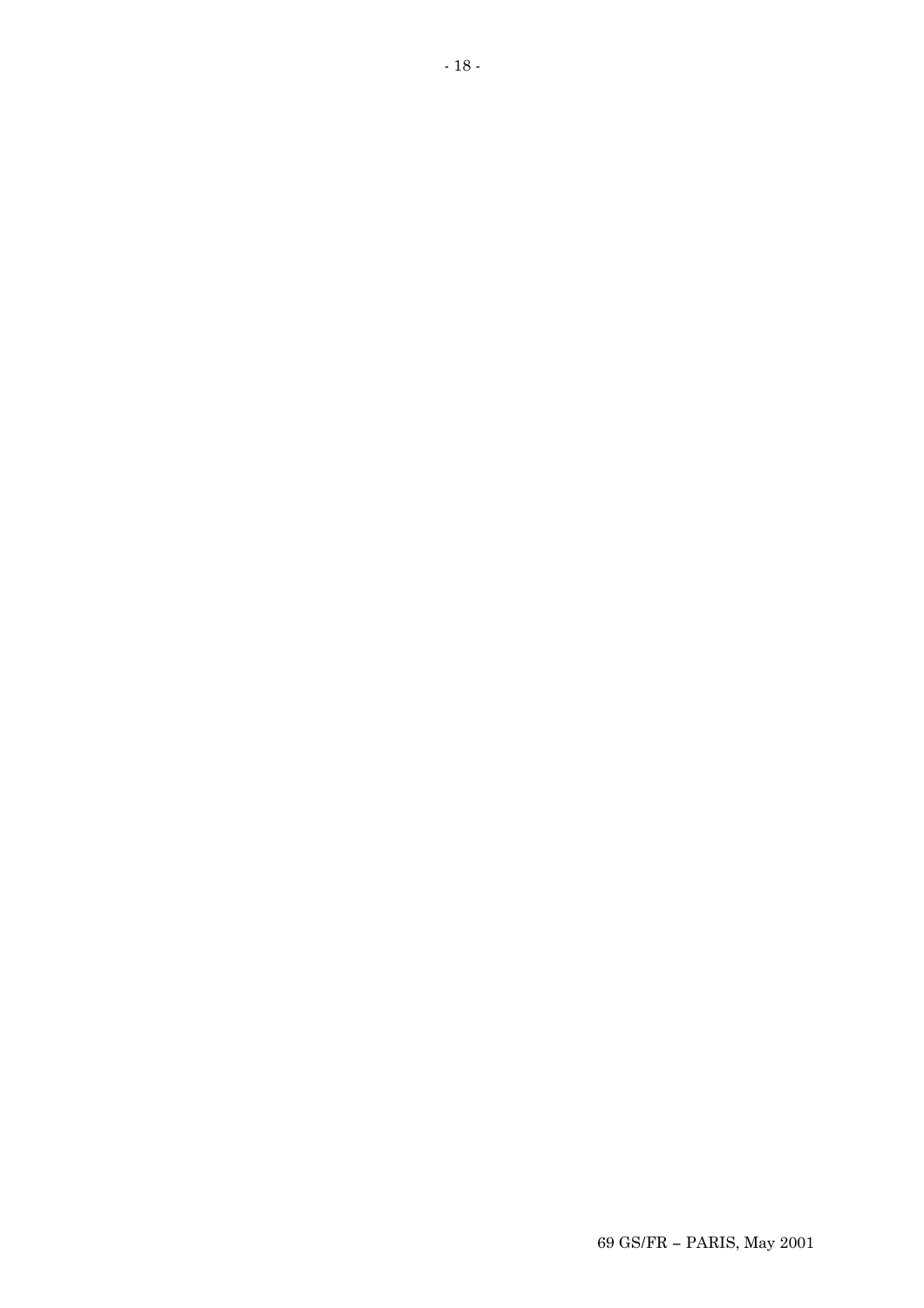## RESOLUTION No. IX

## **Work Programme for the Period 2001 to 2005**

Considering the examination and approval of the Third Strategic Plan by the International Committee during its 68th General Session in May 2000,

Considering document 69 SG/17, modified in document 69 SG/17b, which present a draft Work Programme for implementing the recommendations of the Third OIE Strategic Plan for the period 2001 to 2005,

On the proposal of the Administrative Commission,

THE COMMITTEE

### RECOMMENDS THAT

- 1. The Director General prepare annual programmes and corresponding budgets based on the orientations of the Work Programme.
- 2. Member Countries provide the necessary support to allow the Work Programme to be carried out, in the form of payment of both regular contributions and voluntary contributions and subsidies.

 $\overline{\phantom{a}}$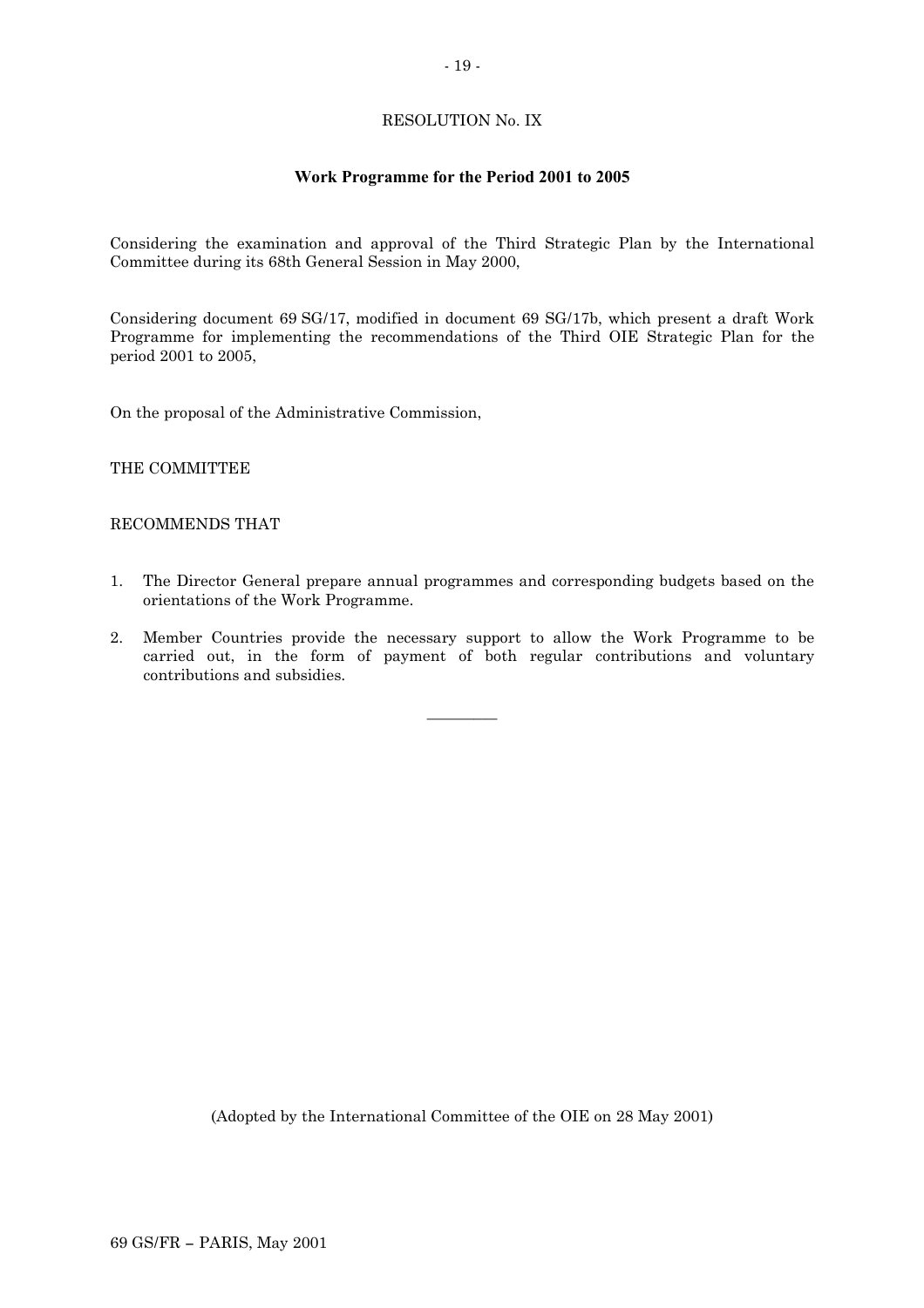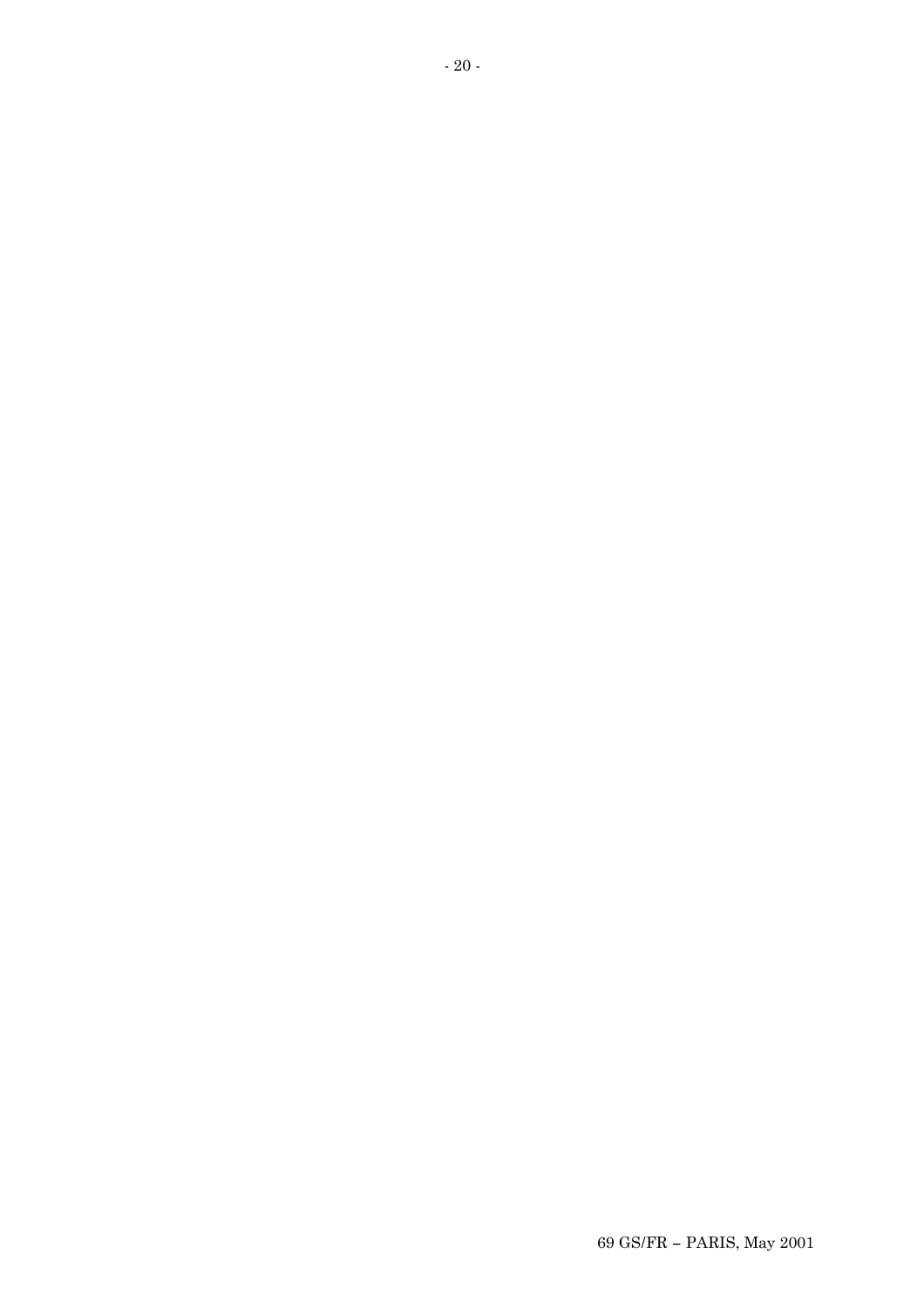## RESOLUTION No. X

## **Agreement between the Office International des Epizooties and the World Bank**

## CONSIDERING

That it is desirable, in the general interest of all concerned, that cooperation be established between the Office International des Epizooties and the World Bank,

The Agreement between the two organisations approved following the deliberations of the Administrative Commission and signed by the Director General (69 SG/20),

### THE COMMITTEE

## DECIDES

To approve the terms of this document and its signature by the Director General on behalf of the OIE.

 $\overline{\phantom{a}}$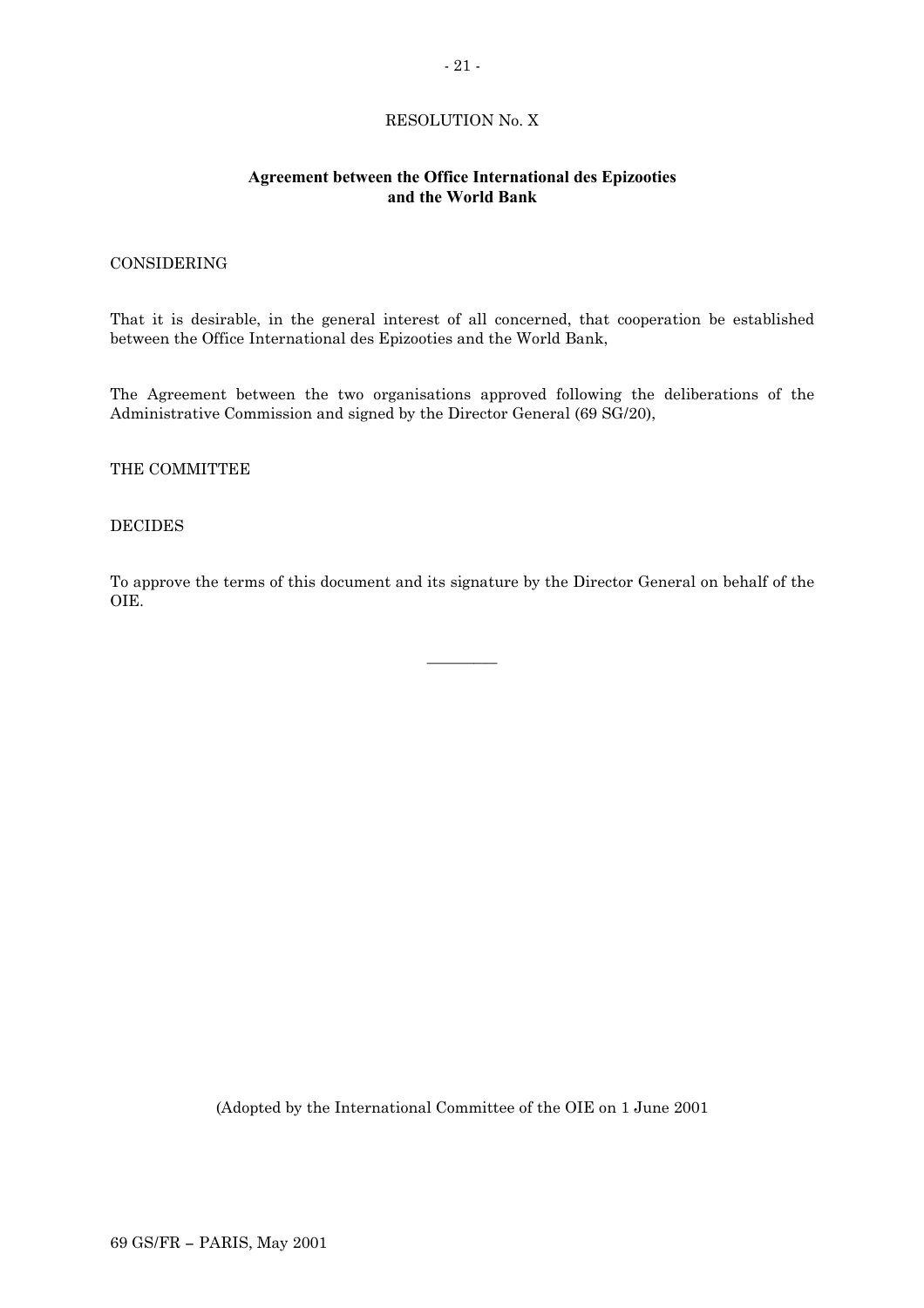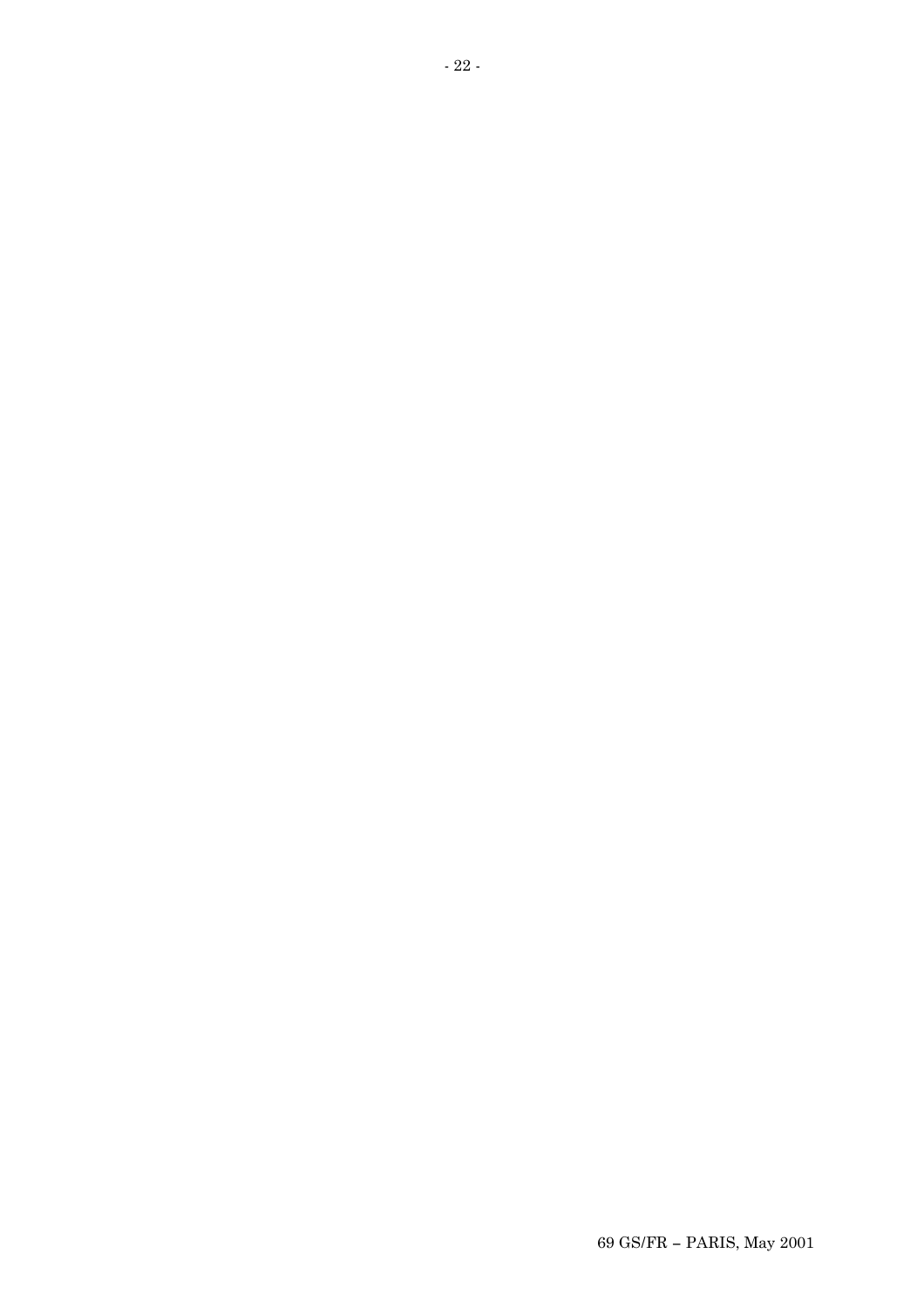## RESOLUTION No. XI

#### **Amendments to the** *International Animal Health Code*

#### CONSIDERING

The present form of the *International Animal Health Code* (the *Code*), which is the result of modifications made by the International Committee during previous General Sessions,

The necessity to update the *Code* in accordance with the suggestions in the January 2001 report of the International Animal Health Code Commission (Appendices III to VIII of Document 69 SG/12/CS1), after consultation with the Delegates of the Member Countries,

#### THE COMMITTEE

- 1. Decides to adopt the updates to the Code proposed in Appendices III and IV, and VI to VIII of Document 69 SG/12/CS1 in English, French and Spanish, each text being authentic, with the following modifications:
	- 1.1. In Appendix III (obligations and ethics in international trade), replace the words 'within a zone' by 'within a zone or zones' at the end of the definition of the term 'Official control programme'.
	- 1.2. In Appendix VI (surveillance and monitoring systems for bovine spongiform encephalopathy), delete the words in brackets after the comma in point 2 b).
- 2. Asks the Director General to notify the adoption of these texts by publishing the present Resolution in the OIE Bulletin.

(Adopted by the OIE International Committee on 31 May 2001)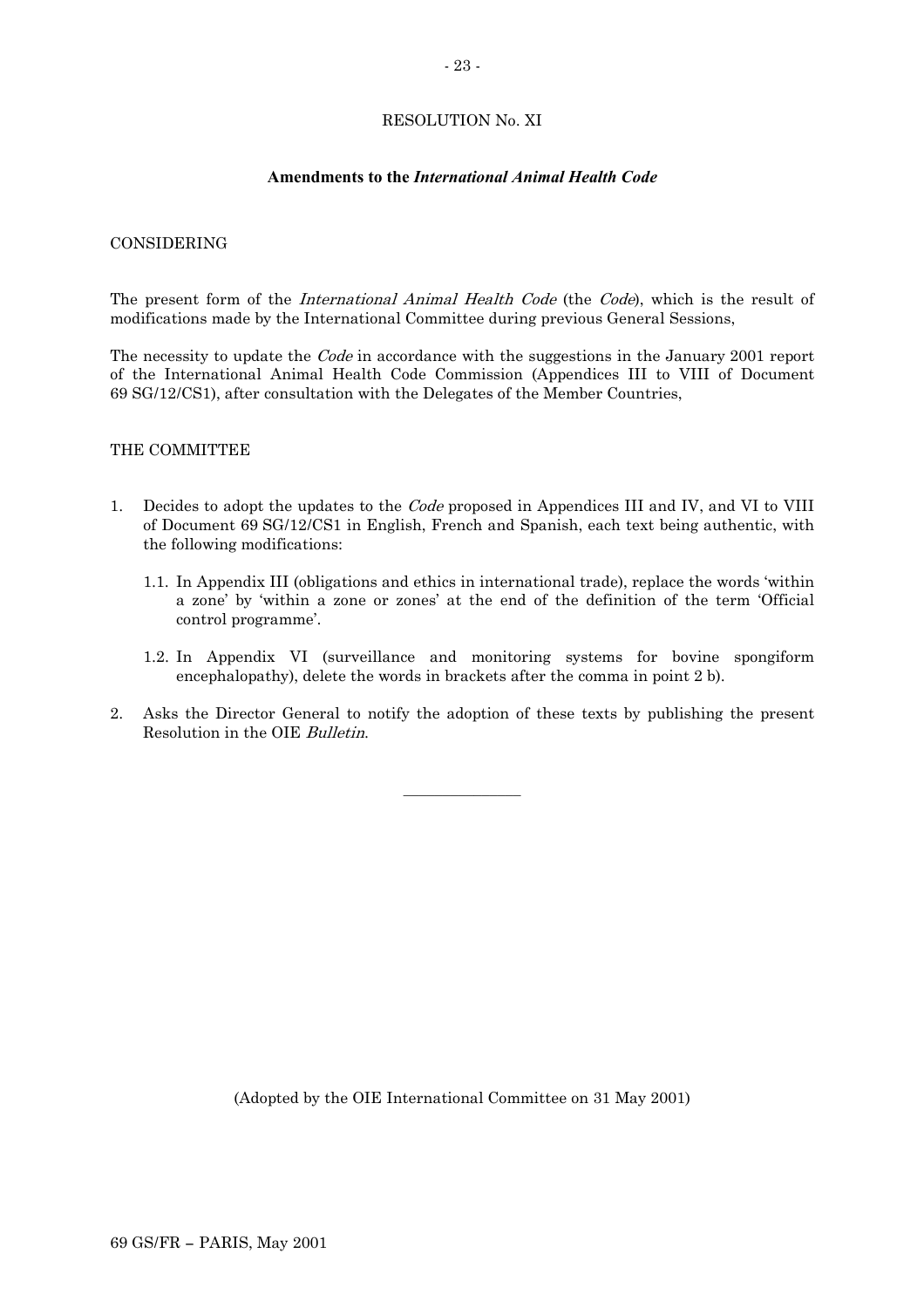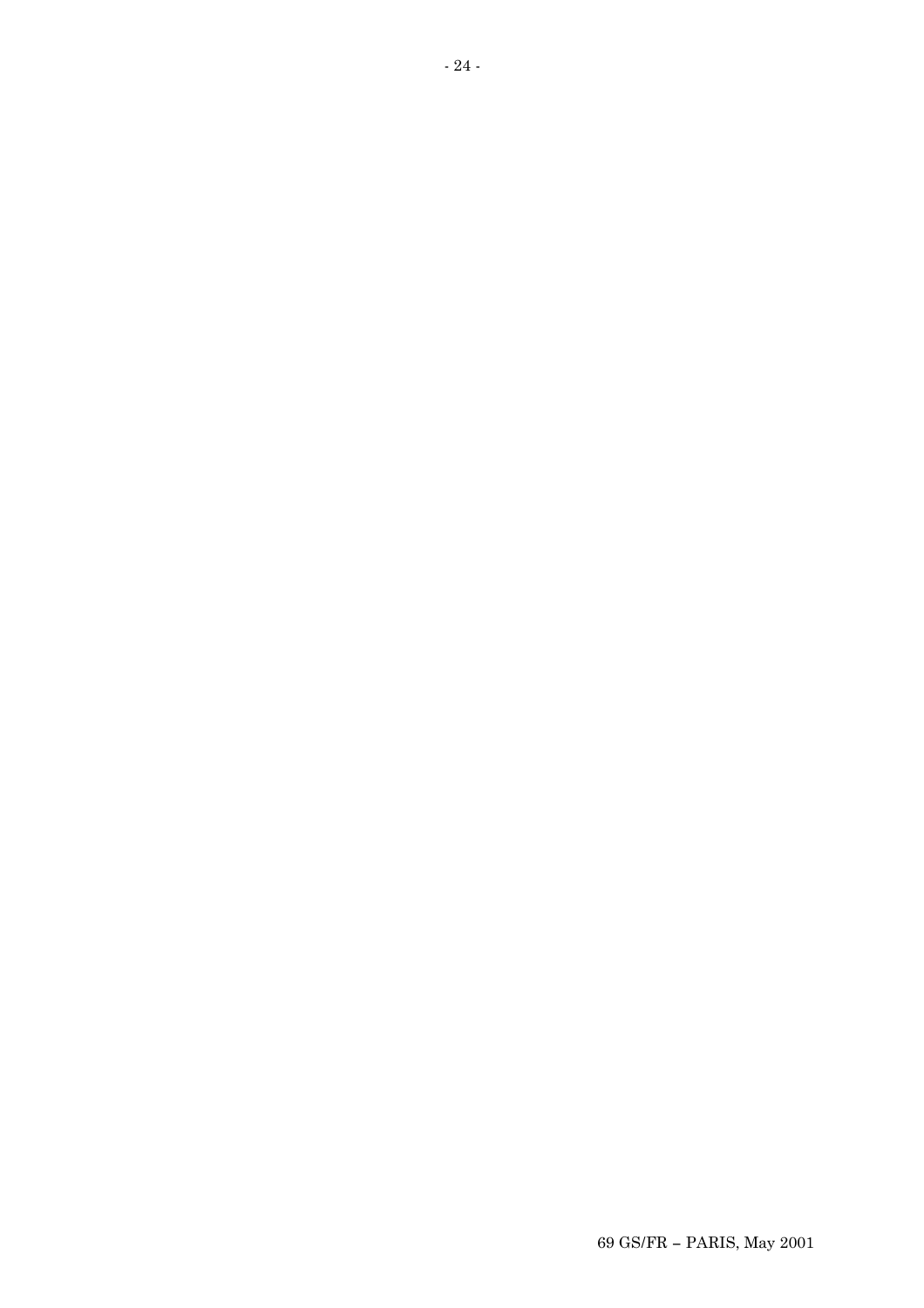## RESOLUTION No. XII

#### **Amendments to the** *International Aquatic Animal Health Code*

#### CONSIDERING

The present form of the International Aquatic Animal Health Code (the Code), which is the result of its adoption and modifications made to it by the agreement of the International Committee during previous General Sessions,

The necessity to update the *Code* in accordance with the proposed revisions contained in Appendix III of the report of the 11–13 September 2000 meeting (Document 69 SG/12/CS4 A) and Appendices IV to VII of the 12–15 February meeting (Document 69 SG/12/CS4 B) of the Fish Diseases Commission, after consultation by the Delegates of Member Countries,

#### THE COMMITTEE

#### DECIDES

1. To adopt the updates to the Code proposed in Appendix III of Document 69 SG/12/CS4 A (with some changes) and Appendices IV to VII of Document 69 SG/12/CS4 B in English, French and Spanish, each text being authentic.

 $\overline{\phantom{a}}$ 

2. To modify the *Code* chapters accordingly.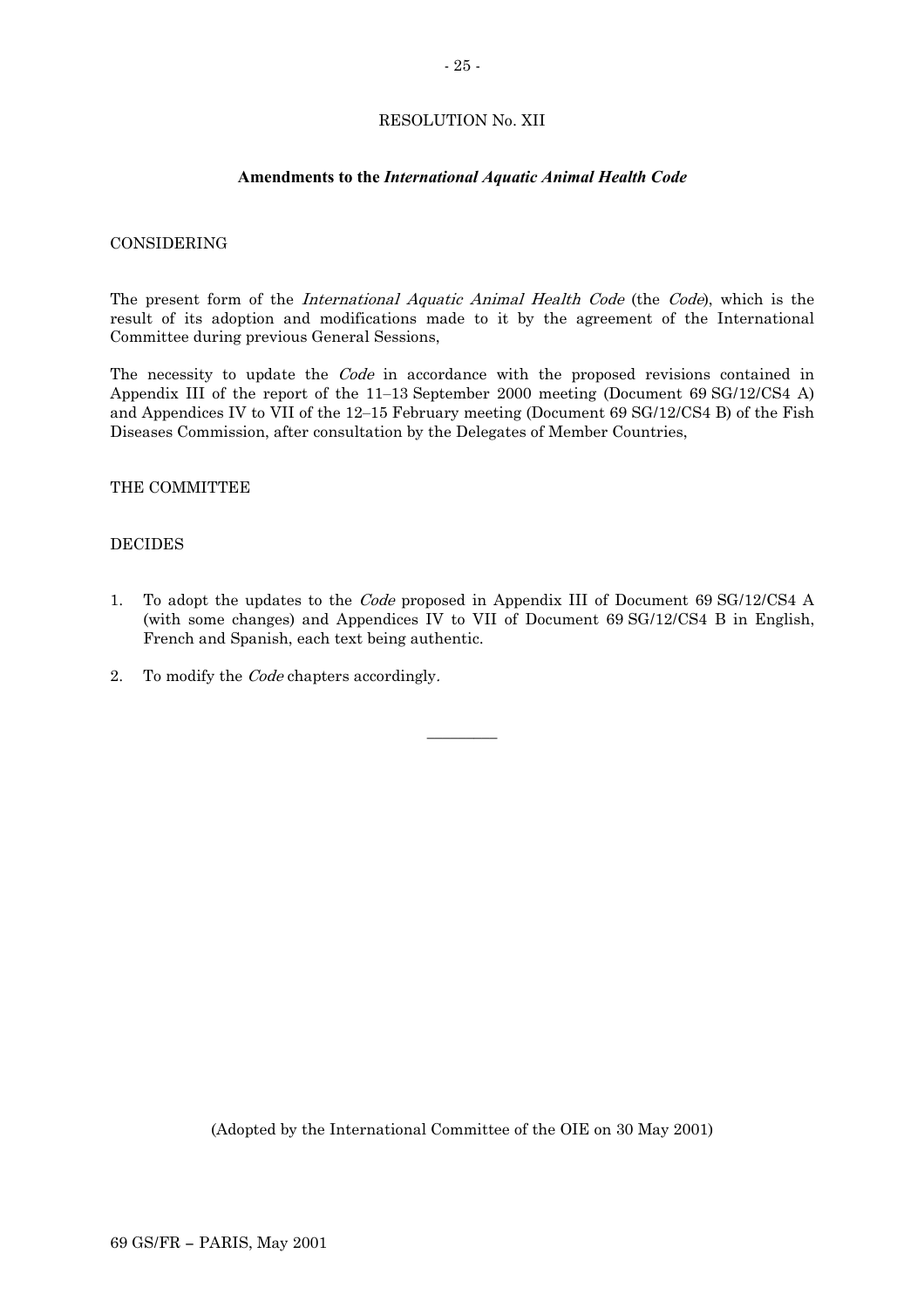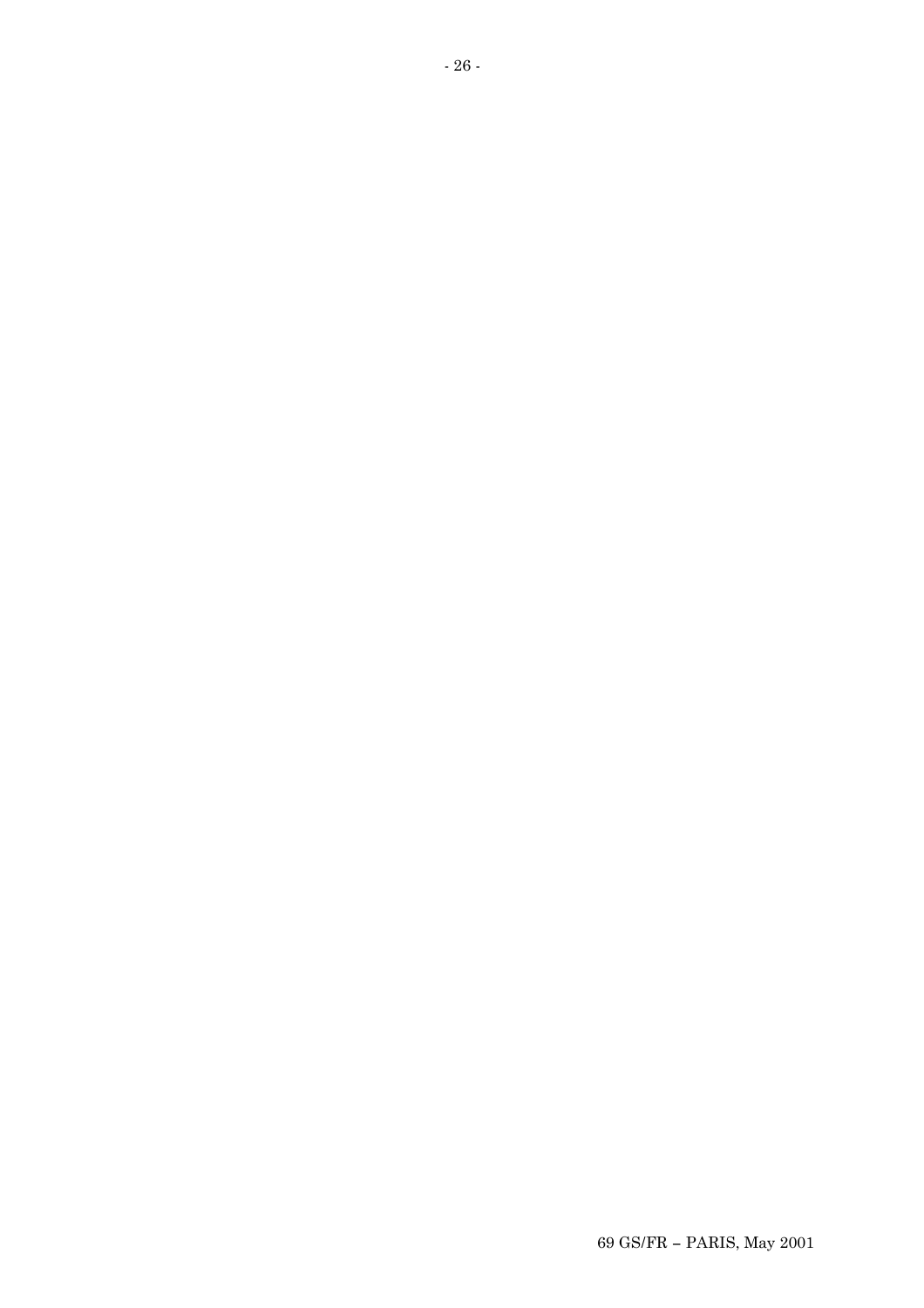## RESOLUTION XIII

## **Recommendations of the OIE/FAO International Scientific Conference on Foot and Mouth Disease**

### CONSIDERING

An OIE/FAO International Scientific Conference on Foot and Mouth Disease (FMD) was held at the OIE headquarters in Paris from 16 to 18 April 2001. The objective of the conference was to consider current foot and mouth disease issues and draft science-based recommendations and resolutions, addressed to the Member Countries of the OIE and FAO, to be presented to the International Committee of the OIE at its May 2001 General Session and to the Governing Bodies of the FAO,

The Conference considered a number of issues related to FMD and approved recommendations to cover the most important items. It was requested that these recommendations be submitted to the OIE International Committee,

## THE COMMITTEE

- 1. Takes into account the following Recommendations from the OIE/FAO International Scientific Conference on Foot and Mouth Disease: 2a, 2b, 3, 4 and 5.
- 2. Requests that the International Animal Health Code and the Foot and Mouth Disease and Other Epizootics Commissions consider Recommendations 1 and 2c and propose appropriate changes to the OIE International Animal Health Code.
- 3. Requests that the Director General publish the Recommendations from the Conference in the Final Report of the 69th General Session.

 $\overline{\phantom{a}}$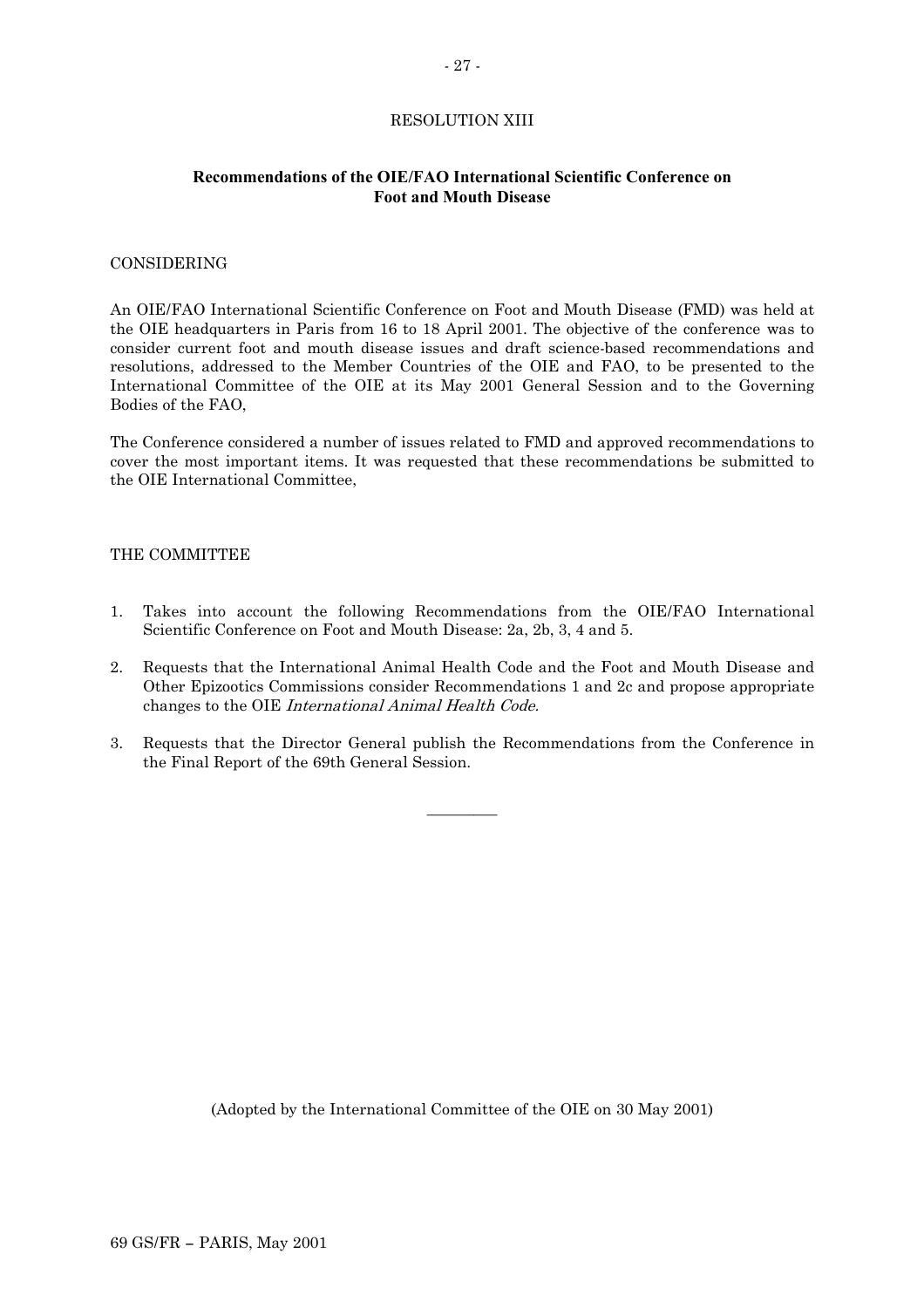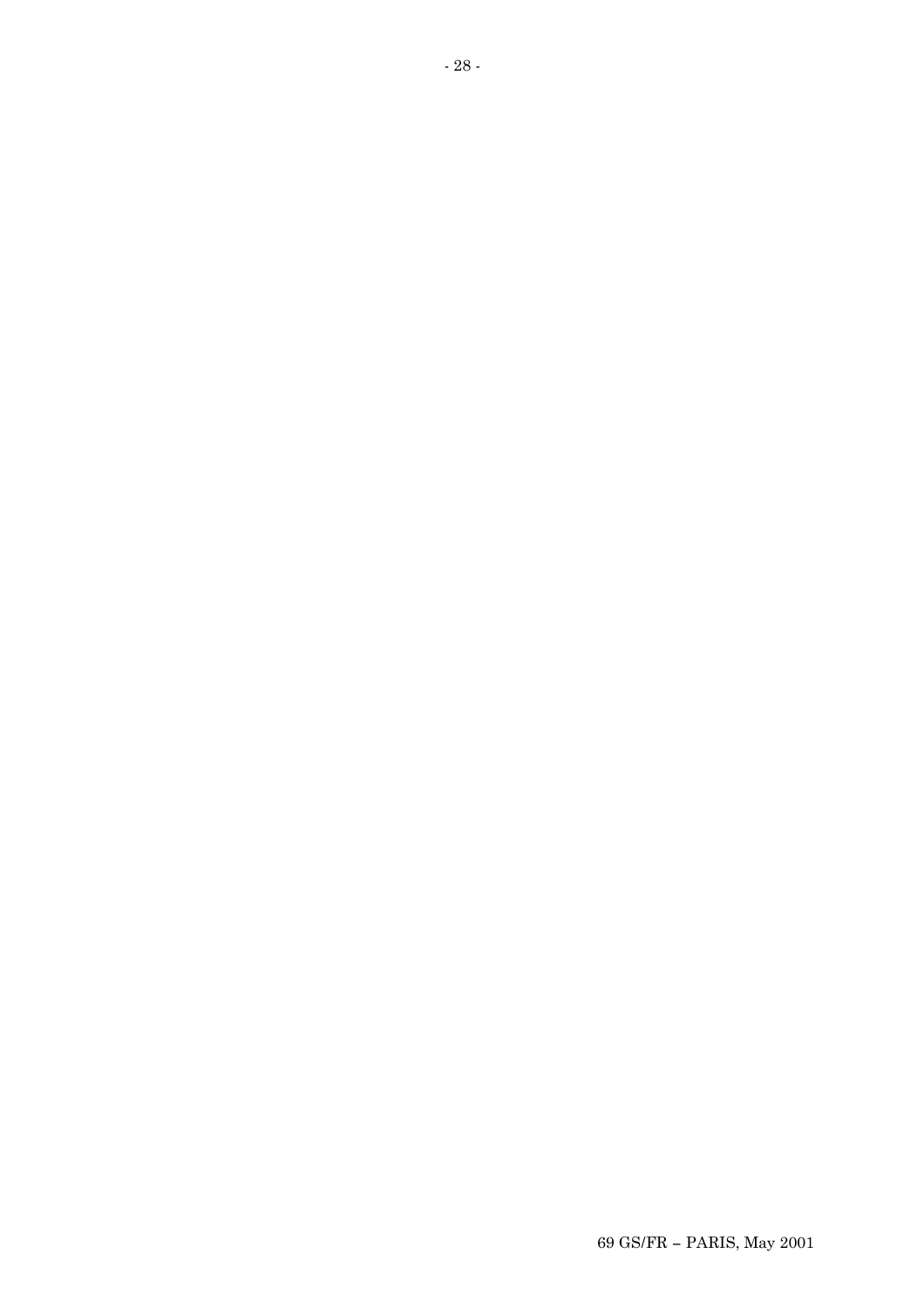## RESOLUTION No. XV

## **Recognition of the Bovine Spongiform Encephalopathy Status of Member Countries**

### CONSIDERING THAT

During the 66th General Session, the International Committee adopted Resolution No. XII, which gave the Foot and Mouth Disease and Other Epizootics Commission a mandate to develop a procedure for presentation at the 67th General Session that will enable the OIE to accept the information presented by the Delegates of Member Countries in support of their declaration that their country is free from bovine spongiform encephalopathy (BSE) in accordance with the provisions of Article 2.3.13.2. (formerly Article 3.2.13.2.). of the International Animal Health Code (the Code),

In the same Resolution, the Committee asked the Foot and Mouth Disease and Other Epizootics Commission to consider whether the OIE should prepare a list of Member Countries free from BSE according to the provisions of Article 2.3.13.2. (formerly Article 3.2.13.2.). of the Code, taking into account the concerns of Member Countries,

At the 68th General Session, the Committee adopted a revised Article 2.3.13.2. describing the conditions under which a country or zone may be considered free from BSE. It also adopted revised Chapters 1.3.1. and 1.3.2. describing risk analysis procedures that would be required to evaluate the status of a country or zone regarding BSE,

Methods for preparing a list of Member Countries that conform to the requirements of the Code as free from BSE were discussed at all of the meetings of the Commission that have been held since May 1998 and these discussions were summarised in the reports of the Commission. The Commission concluded that a list could be developed using the OIE risk analysis procedures. The data for this analysis would be supplied in response to a questionnaire that would be completed by Member Countries requesting to be declared to have conformed to the requirements of the Code as free from BSE,

A questionnaire in support of this proposal was submitted to the 68<sup>th</sup> General Session. The International Committee requested the opportunity to make additional comments on the questionnaire and instructed the Commission to resubmit the revised version at the 69th General Session,

The Commission concluded that Member Country assessments must be based on compliance with the *Code*. Therefore, the Commission is not proposing a new version of the questionnaire and will use the requirements in the current version of the Code to evaluate compliance. The Commission should provide assistance to Member Countries by providing guidelines on data that should be submitted and aspects that the risk assessment should address.

The Commission concluded that it would not have adequate time to evaluate the submissions during the scheduled meetings of the Commission and that an Ad hoc Group of experts would be needed to evaluate these applications,

The OIE Third Strategic Plan for 2001—2005 also stated that an Ad hoc Group should evaluate applications for freedom from disease and that the Group's findings should be reported to the Foot and Mouth Disease and Other Epizootics Commission for final consideration,

The Ad hoc Group would probably have to meet several times each year and there is inadequate funding in the OIE budget to support the cost of this Group,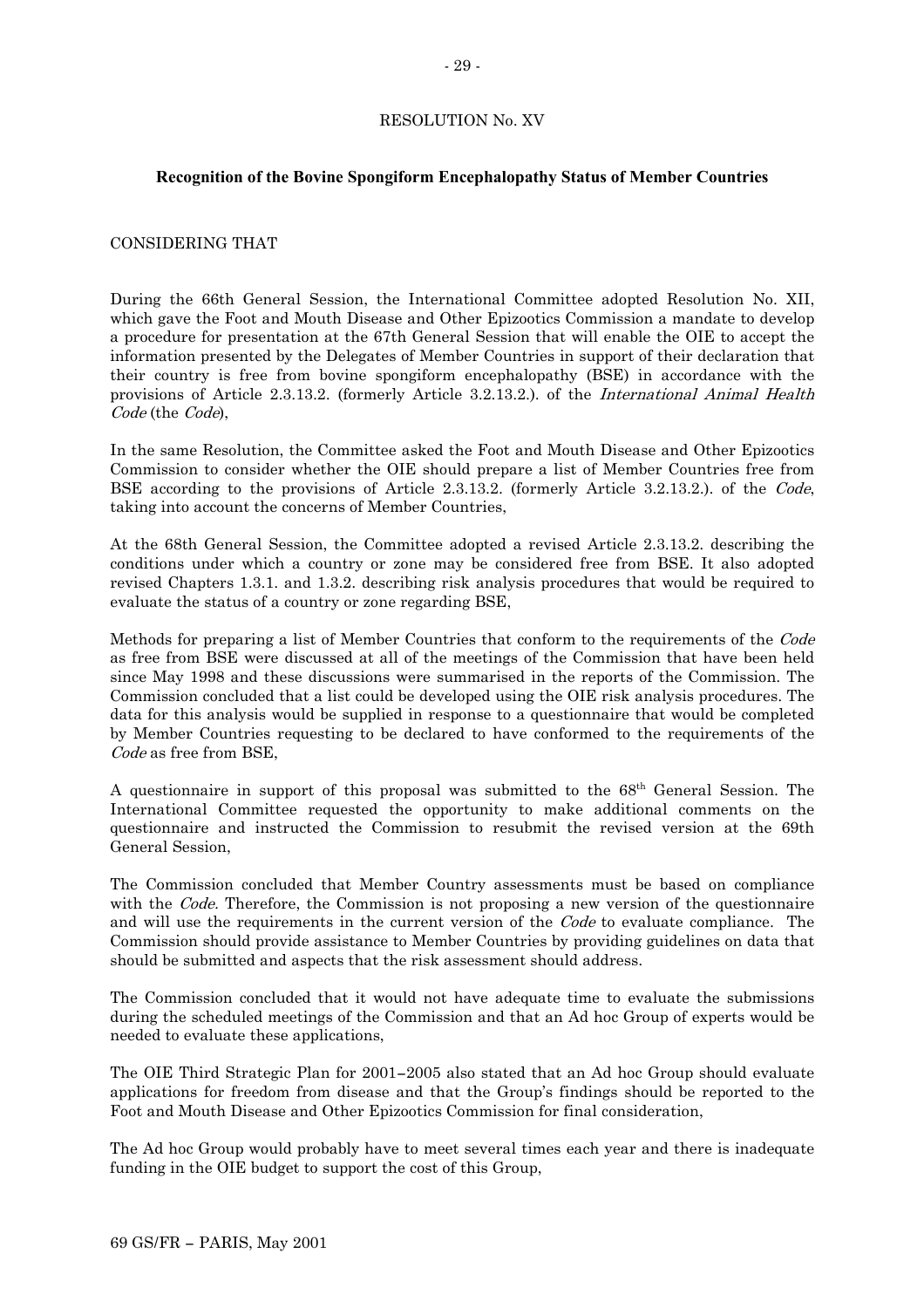Information published by the OIE is derived from declarations made by the official Veterinary Services of Member Countries. The OIE is not responsible for inaccurate publication of country disease status based on inaccurate information or changes in epidemiological status or other significant events that were not promptly reported to the Central Bureau subsequent to the time of declaration of freedom,

## THE COMMITTEE

## RESOLVES THAT

- 1. Delegates of Member Countries who wish to be evaluated for conformation with the requirements of the Code for BSE free status, will submit a formal request to the Director General of the OIE. The Director General will forward this request for consideration by the FMD and Other Epizootics Commission in consultation with the Code Commission, when appropriate.
- 2. The Commission will develop guidelines to facilitate the submission of data and will outline what should be supplied by Member Countries. These guidelines will be based on the requirements that are in the current version of the Code.
- 3. Delegates of Member countries should submit information to substantiate their declaration that they conform to the requirements of the Code for BSE free status. This submission should include a risk assessment as outlined in the Code.
- 4. In this enquiry, Delegates will be informed that participation in the OIE procedure would be voluntary and its costs, such as examination of documentation by and convening meetings of designated experts, and country missions that may be required by these experts would be entirely defrayed by participating countries regardless of the result of the procedure. However, the OIE Director General is authorised to negotiate a reduced cost for the least developed countries. Responses by Delegates and the recommendation of the Ad hoc Group of experts will be evaluated by the Commission in order to make a proposal to the Committee of the countries and territories that it has evaluated and consider to conform to the requirements of the *Code* as BSE free.
- 5. Recommendations of the Commission will be submitted to Member Countries for comment as outlined in Resolution No. XVI that was adopted during the 67th General Session of the International Committee.
- 6. Countries that are approved by the International Committee as having conformed to the requirements of the *Code* as free from BSE will be published in the *Bulletin* each year.
- 7. Delegates of Member Countries whose countries having conformed to the requirements of the *Code as* free from BSE shall annually reconfirm by letter in November of each year both their status and that the criteria by which their status was recognised remain the same. It is understood that they will immediately notify the Central Bureau if BSE should occur in these countries or zones.

(Adopted by the International Committee of the OIE on 31 May 2001)

 $\mathcal{L}_\text{max}$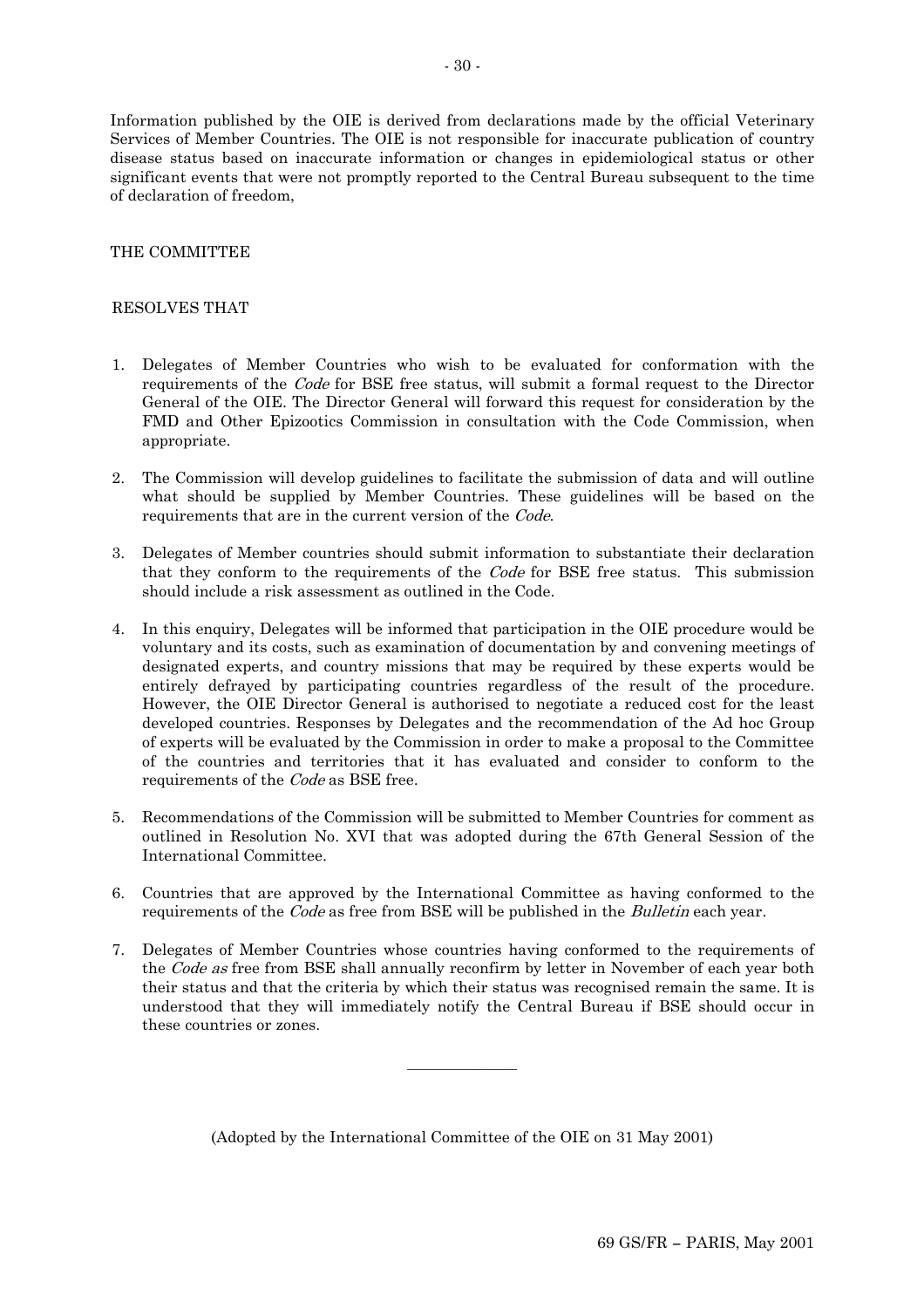## RESOLUTION No. XVI

## **Recognition of Member Countries Free from Rinderpest Infection**

### CONSIDERING THAT

- 1. During the 63rd General Session, the International Committee adopted Resolution XIV 'Establishment of a list of countries that are free from rinderpest',
- 2. During the 68th General Session, The International Committee adopted a resolution designating a baseline list of Member Countries that were free from rinderpest infection. The countries included in the list certified that they meet the requirements specified in Appendix 4.5.1.1. of the *International Animal Health Code* (the *Code*),
- 3. The FMD and Other Epizootics Commission proposed that an updated listing of uninfected countries and zones previously recognised as rinderpest free and those newly proposed to the Commission in consultation with Member Countries be annually included in a resolution,
- 4. The Commission also proposes that Member Countries so recognised reconfirm annually that their rinderpest status has not changed and that this will be a requirement to maintain OIE recognition,
- 5. Information published by the OIE is derived from declarations made by the official Veterinary Services of Member Countries. The OIE is not responsible for inaccurate publication of country disease status based on inaccurate information or changes in epidemiological status or other significant events that were not promptly reported to the Central Bureau subsequent to the time of declaration of freedom,

## THE COMMITTEE

### RESOLVES

That the Director General publish in the Bulletin the following list of Member Countries recognised as free from rinderpest infection, according to the provisions of Chapter 4.5.1.1. of the Code: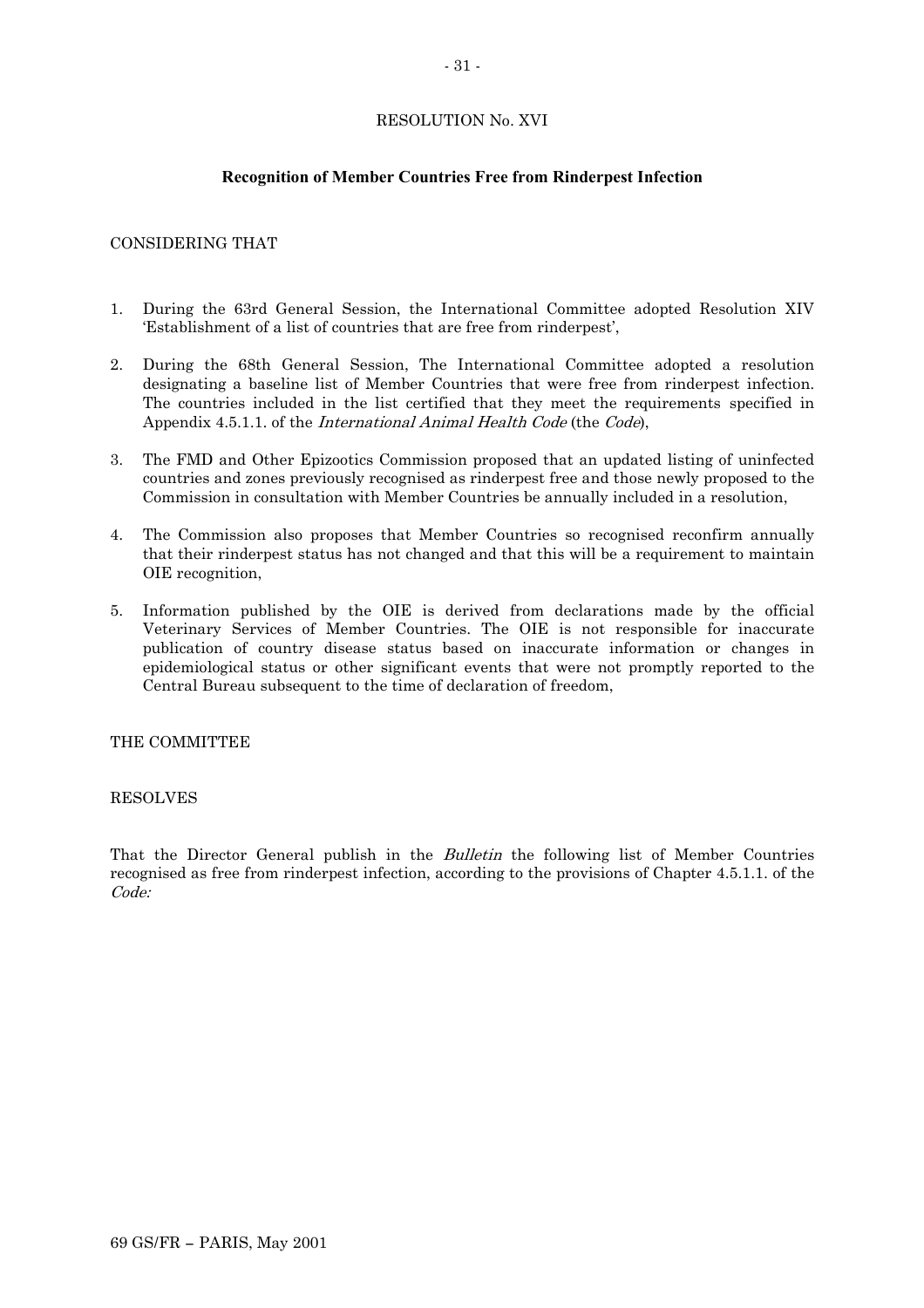| Albania                       |
|-------------------------------|
| Algeria                       |
| Andorra                       |
| Angola                        |
| Argentina                     |
| Australia                     |
| Austria                       |
| Barbados                      |
| Belgium                       |
| Bolivia                       |
| Bosnia and Herzegovina        |
| Botswana                      |
| Brazil                        |
| Bulgaria                      |
| Canada                        |
| Chile                         |
| Colombia                      |
| Costa Rica                    |
| Croatia                       |
| Cuba                          |
| Cyprus                        |
| Czech Rep.                    |
| Denmark                       |
| Ecuador                       |
| El Salvador                   |
| Estonia                       |
| Finland                       |
| Former Yug. Rep. of Macedonia |
| France                        |

Germany Greece Guatemala Guyana Haiti Honduras Hungary Iceland Indonesia Ireland Italy Jamaica Japan Korea (Rep. of) Laos Latvia Lesotho Lithuania Luxembourg Madagascar Malaysia Malta Mauritius Mexico Moldavia Morocco Namibia Netherlands New Caledonia

New Zealand Norway Panama Paraguay Peru Philippines Poland Portugal Romania Singapore Slovakia Slovenia South Africa Spain Swaziland Sweden Switzerland Taipei China Trinidad and Tobago Tunisia Ukraine United Kingdom United States of America Uruguay Vanuatu Venezuela Vietnam Yugoslavia Zimbabwe

#### And

That the Delegates of Member Countries, whose Countries or zones within their national territories are recognised as rinderpest free, annually reconfirm by letter in November of each year both their status and that the criteria by which their status was recognised remain the same. It is understood that they will immediately notify the Central Bureau if rinderpest infection should occur in these countries or zones.

 $\overline{\phantom{a}}$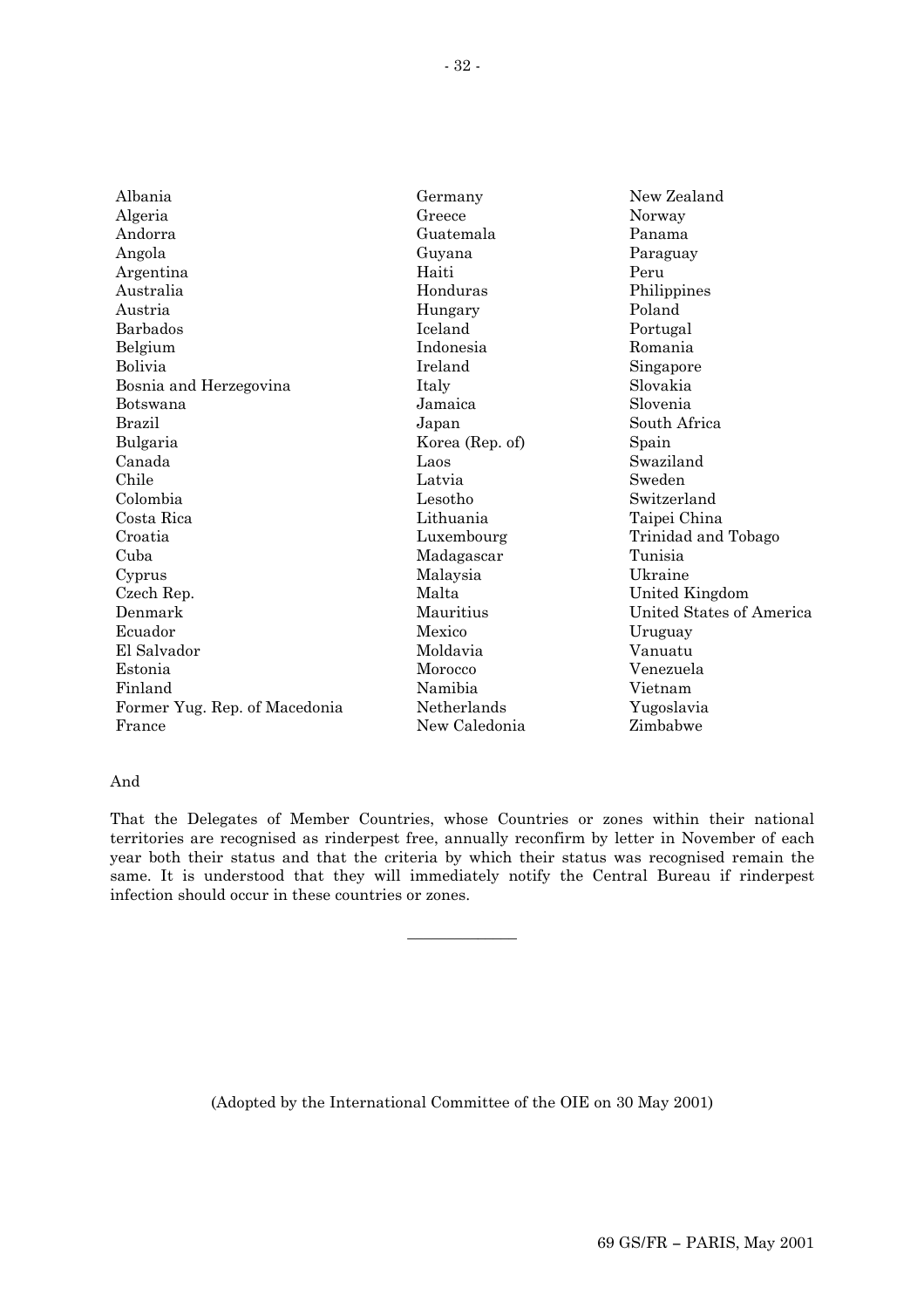## RESOLUTION No. XVII

## **Recognition of the Foot and Mouth Disease Status of Member Countries**

## CONSIDERING THAT

- 1. During the 63rd General Session, the International Committee adopted Resolutions XI and XII, 'Establishment of a list of foot and mouth disease (FMD) free countries where vaccination is not practised', and 'Procedure for the recognition of the foot and mouth disease status of Member Countries',
- 2. During the 64th General Session, the International Committee adopted Resolution XII, which asks that the Director General publish in the *Bulletin* a list of the countries or zones within national territories that fulfil the criteria of one of the FMD free categories described in Chapter 2.1.1. of the International Animal Health Code (the Code),
- 3. The Foot and Mouth Disease and Other Epizootics Commission has continued to apply the procedure approved by the International Committee, and has supported the recognition of the FMD free status of additional countries and zones within national territories for annual adoption of the list by the International Committee,
- 4. During the 65th General Session, the International Committee adopted Resolution XII, which stated that the Delegates of Member Countries where countries or zones within their national territories are recognised as FMD free annually confirm by letter each November both their status and that the criteria by which their status was recognised remain the same,
- 5. During the 65th General Session, the International Committee adopted Resolution XVII delegating to the Foot and Mouth Disease and Other Epizootics Commission the authority to recognise, without further International Committee consultation, that a Member Country or zone within its territory has regained its previously recognised FMD free status following outbreaks that are eradicated in accordance with the relevant provisions of Chapter 2.1.1. of the Code,
- Information published by the OIE is derived from declarations made by the official Veterinary Services of Member Countries. The OIE is not responsible for inaccurate publication of country disease status based on inaccurate information or changes in epidemiological status or other significant events that were not promptly reported to the Central Bureau subsequent to the time of declaration of freedom.

### THE COMMITTEE

### RESOLVES

 $\overline{a}$ 

That the Director General publish in the *Bulletin* the following list of Member Countries recognised as FMD free countries where vaccination is not practised, according to the provisions of Chapter 2.1.1. of the Code:<sup>1</sup>

<span id="page-32-0"></span><sup>1</sup> For information on the st[atu](#page-32-0)s of non-contiguous territories of Member Countries recognised as FMD free, please address enquiries to that country's Delegate or to the Director General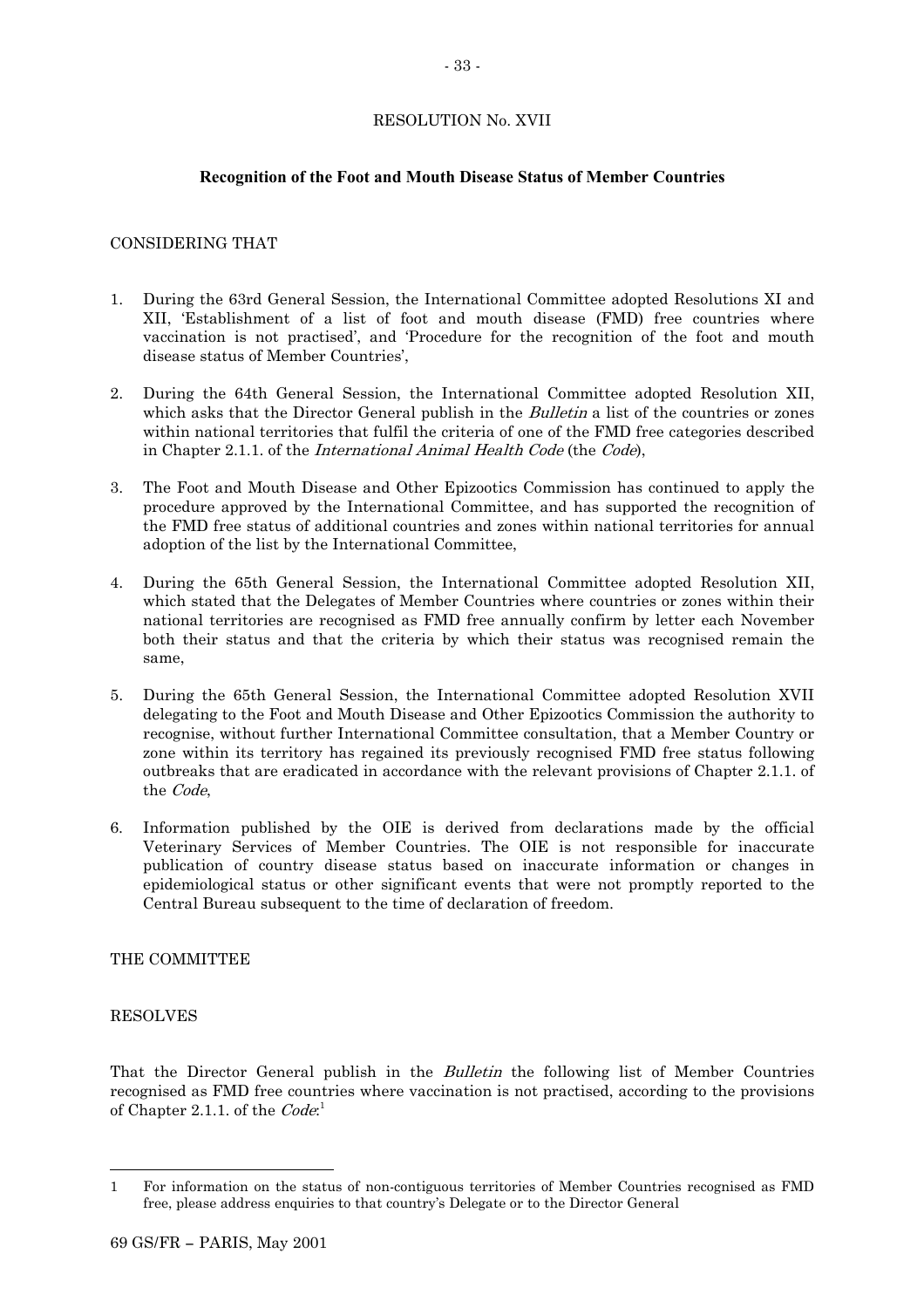| Albania                       | Guatemala      | New Caledonia            |
|-------------------------------|----------------|--------------------------|
| $[Argentina]$ *               | Guyana         | New Zealand              |
| Australia                     | Greece**       | Norway                   |
| Austria                       | Haiti          | Panama                   |
| Belgium                       | Honduras       | Poland                   |
| Bulgaria                      | Hungary        | Portugal                 |
| Canada                        | Iceland        | Romania                  |
| Chile                         | Indonesia      | Singapore                |
| Costa Rica                    | [Ireland]*     | Slovakia                 |
| Croatia                       | Italy          | Slovenia                 |
| Cuba                          | $Japan**$      | Spain                    |
| Cyprus                        | Latvia         | [Swaziland]*             |
| Czech Rep.                    | Lithuania      | Sweden                   |
| Denmark                       | Luxembourg     | Switzerland              |
| El Salvador                   | Madagascar     | Ukraine                  |
| Estonia                       | Malta          | [United Kingdom]*        |
| Finland                       | Mauritius      | United States of America |
| Former Yug. Rep. of Macedonia | Mexico         | $[Uruguay]$ *            |
| $[France]^*$                  | [Netherlands]* | Vanuatu                  |
| Germany                       |                |                          |

## AND

That the Director General publish in the *Bulletin* the following Member Countries as having an FMD free zone where vaccination is not practised, according to the provisions of Chapter 2.1.1. of the Code:

Botswana<sup>2</sup>, Colombia<sup>3</sup>, Republic of Korea<sup>4</sup>, Namibia<sup>5</sup>, Philippines<sup>6</sup> and [South Africa]\*<sup>7++</sup>.

AND

 $\overline{a}$ 

<sup>\* [</sup>country] between brackets have their FMD free status suspended due to recent occurrence of disease<br>\*\* Ignor was reincerted in this list on 26 Soptember 2000 by degision of the FMD Commission

Japan was reinserted in this list on 26 September 2000 by decision of the FMD Commission in accordance with Resolution No XVII of the 65th General Session of the OIE International Committee. Greece was reinserted in this list on 25 January 2001 by decision of the FMD Commission in accordance with Resolution No XVII of the 65th General Session of the OIE International Committee.

<span id="page-33-0"></span><sup>&</sup>lt;sup>2</sup> Zone designated by the Delegate of Botswana in documents addressed to the Director General on 26 August 1996 and 24 September 1997.

<sup>&</sup>lt;sup>3</sup> Zone designated by the Delegate of Colombia in documents addressed to the Director General on 25 November 1995 (Area I - Northwest region of Choco Department) and 3 April 1996.

<sup>4</sup> Island of Cheju zone designated by the Delegate of Korea in documents addressed to the Director General on 4 January 2001.

<sup>&</sup>lt;sup>5</sup> Zone designated by the Delegate of Namibia in a document addressed to the Director General on 6 February 1997.

 $6$  Zone Mindanao designated by the Delegate of the Philippines in a document addressed to the Director General on 25 August 2000.

<sup>&</sup>lt;sup>7</sup> Zone designated by the Delegate of South Africa in documents addressed to the Director General on 3 May and 18 December 1995.

<sup>&</sup>lt;sup>++</sup> The South Africa free zone has its FMD free status suspended due to recent occurrence of disease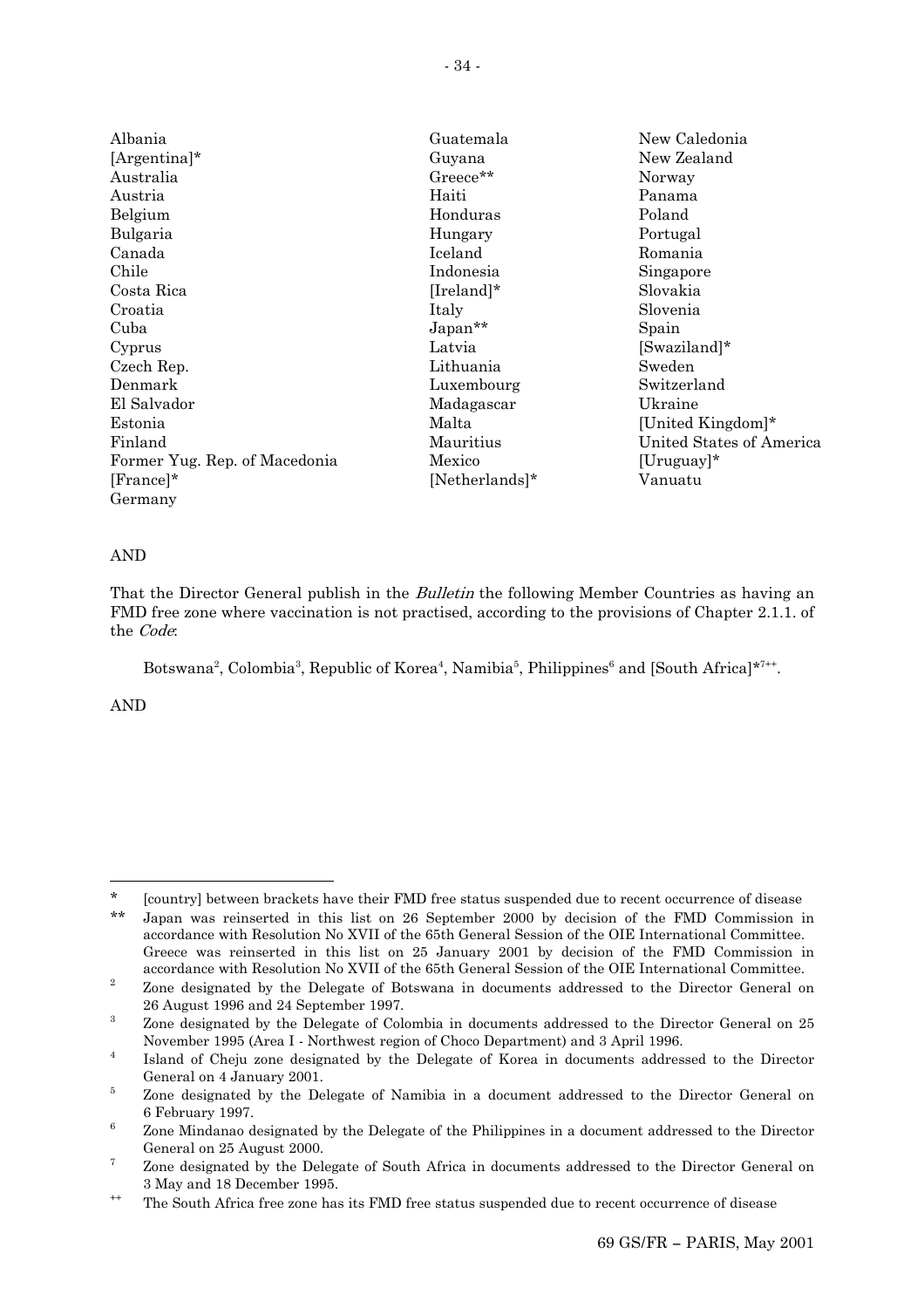That the Director General publish in the *Bulletin* the following Member Countries as having FMD free zones where vaccination is practised, according to the provisions of Chapter 2.1.1. of the Code:

Brazil<sup>8+</sup>, Colombia<sup>9</sup>,

AND

That the [D](#page-34-0)[ir](#page-34-1)ector Ge[ne](#page-34-2)ral publish in the *Bulletin* the following Member Country as being an FMD free country where vaccination is practised, according to the provisions of Chapter 2.1.1. of the Code:

 $\overline{\phantom{a}}$  , where  $\overline{\phantom{a}}$ 

Paraguay.

(Adopted by the International Committee of the OIE on 31 May 2001)

 $\overline{a}$ 

<sup>8</sup> Zone designated by the Delegate of Brazil in documents addressed to the Director General on 17 September 1997 and 19 December 1997, comprising the states of Rio Grande do Sul and Santa  $\text{Catarina}^{(+)}.$ 

<span id="page-34-0"></span>New zone designated by the Delegate of Brazil in documents addressed to the Director General on 13 December 1999, comprising the states of Paraná, São Paulo, Minas Gerais, Goiás, Mato Grosso and Federal District of Brazil.

Zone designated by the Delegate of Brazil in documents addressed to the Director General on 29 December 2000 comprising the States of Mato Grosso do Sul, Tocantins, Minas Gerais, Rio de Janeiro, Espírito Santo, Bahia and Sergipe.

The zone, comprising the states of Rio Grande do Sul and Santa Catarina, has its FMD free status suspended due to recent occurrence of disease.

<span id="page-34-2"></span><span id="page-34-1"></span><sup>&</sup>lt;sup>9</sup> Zone designated by the Delegate of Colombia in documents addressed to the Director General on 7 December 2000.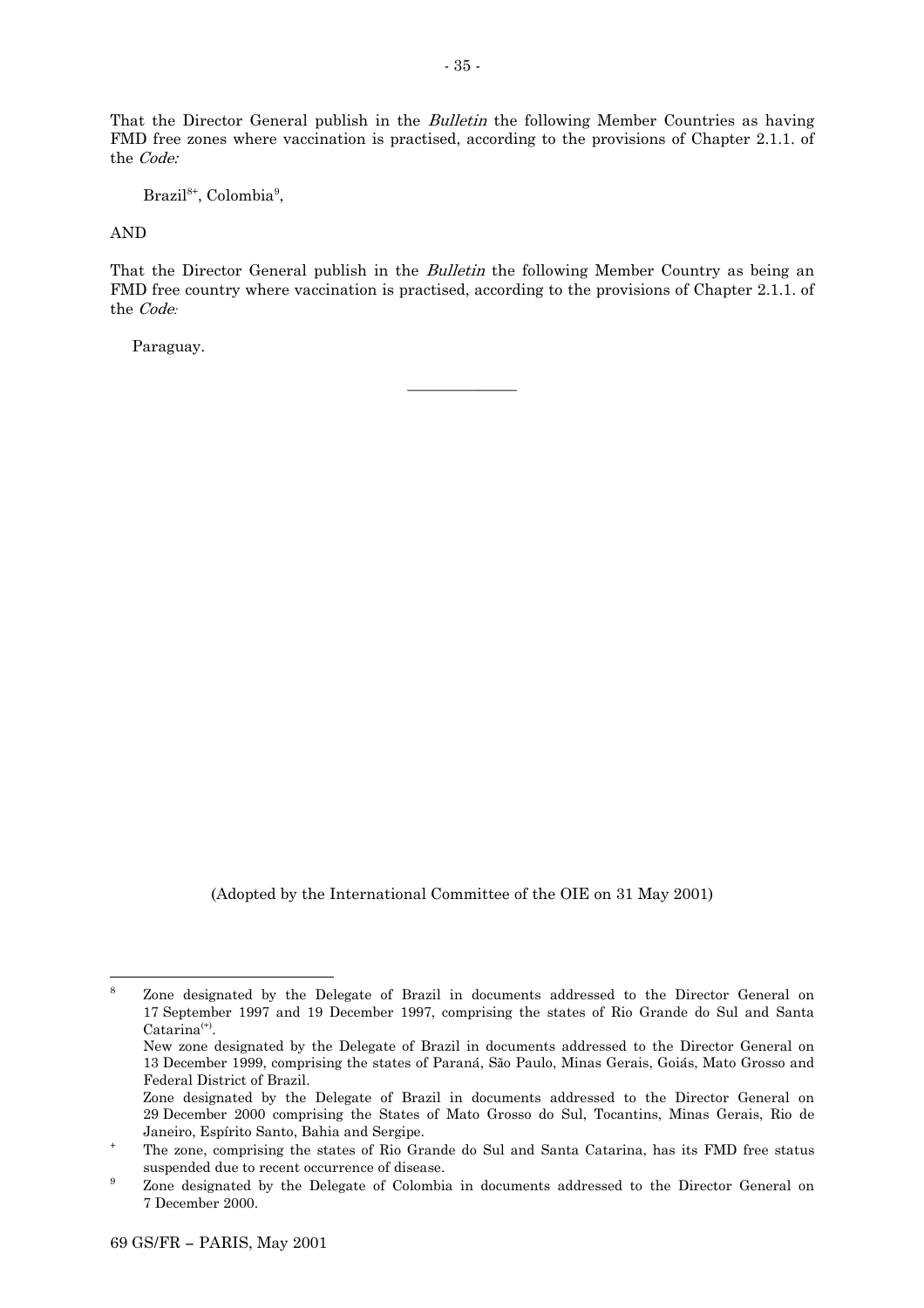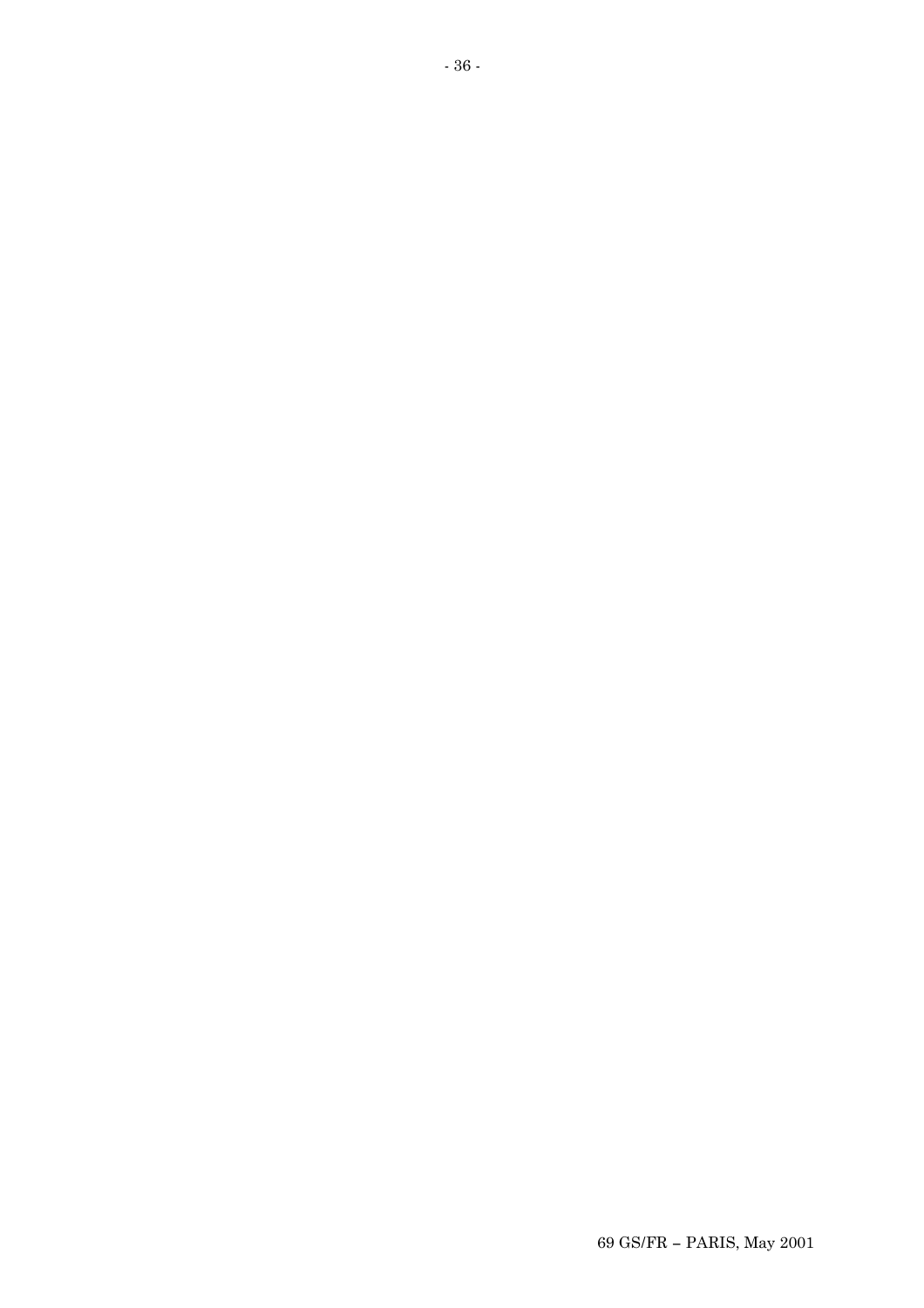## RESOLUTION No. XVIII

## **Proposed Change to the Mandate for OIE Reference Laboratories**

#### CONSIDERING THAT

OIE Reference Laboratories have as their mandate the option to provide diagnostic testing facilities to Member Countries,

In carrying out this task, an OIE Reference Expert may diagnose a disease occurrence in an OIE Member Country. The OIE Delegate of the Member Country from which the samples originate may not be aware of the findings,

At the request of the Fish Diseases Commission, the Standards Commission agreed that positive test results for reportable diseases should be reported to the Chief Veterinary Officer of the country of origin of the diagnostic specimens,

The proposed revision of the OIE Mandate for Reference Laboratories was sent to Member Countries in Appendix IV of the report of the 13 November 2000 meeting of the Standards Commission (Document 69 SG/12/CS2 A). The OIE Reference Laboratories were also sent the proposed change for comment in December 2000,

THE COMMITTEE

#### RESOLVES

To adopt the proposed revision to the Mandate for OIE Reference Laboratories to include reporting of notifiable diseases to the Delegate of the Member Country from which the samples were submitted, as appended to the report of the 13 November 2000 meeting of the OIE Standards Commission. Delegates are encouraged to promptly inform the OIE Central Bureau of any important findings from an OIE Reference Laboratory, particularly with respect to any List A or List B diseases of mammals, birds and bees, and Diseases Notifiable to the OIE or Other Significant Diseases of aquatic animals.

\_\_\_\_\_\_\_\_\_\_\_\_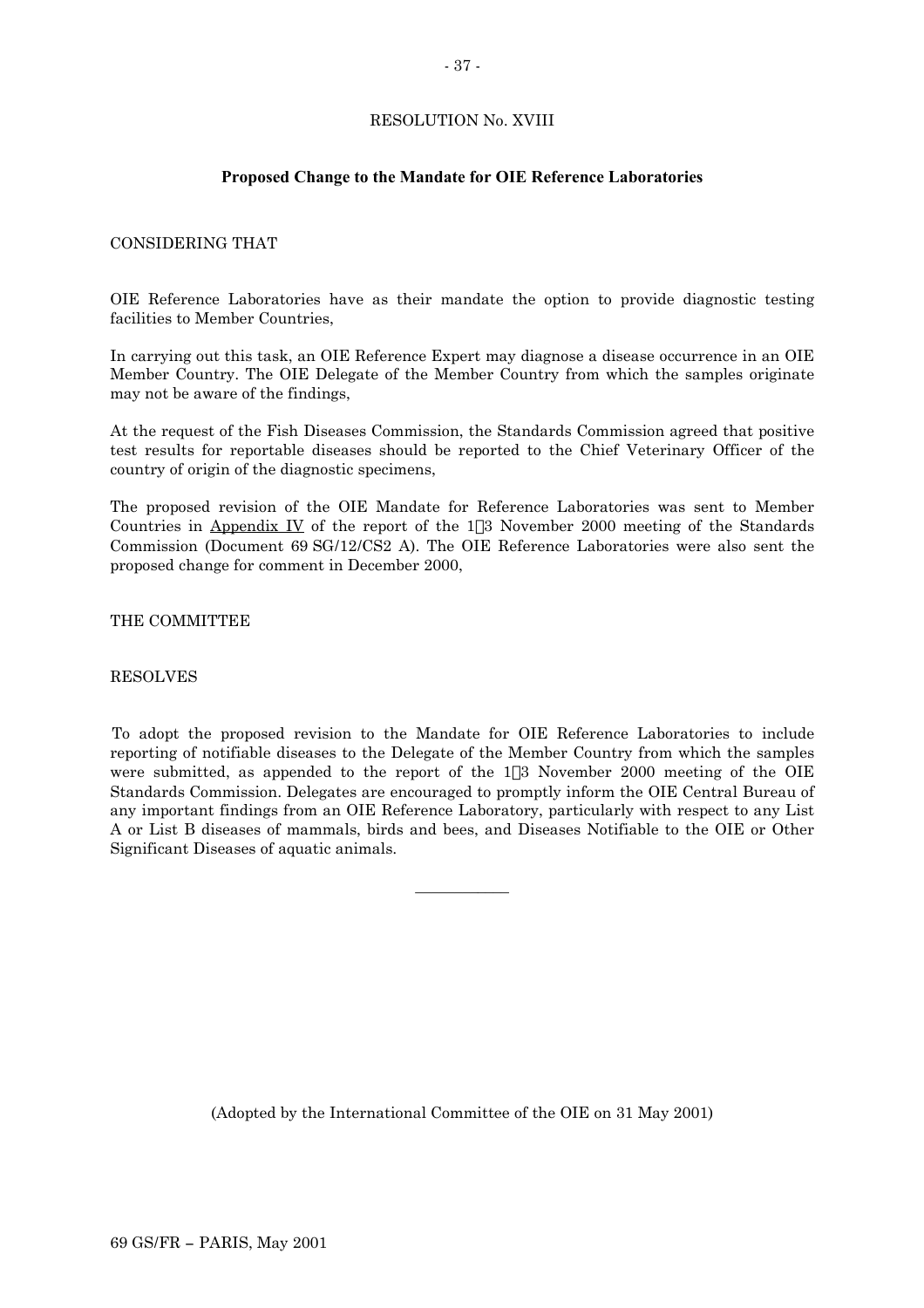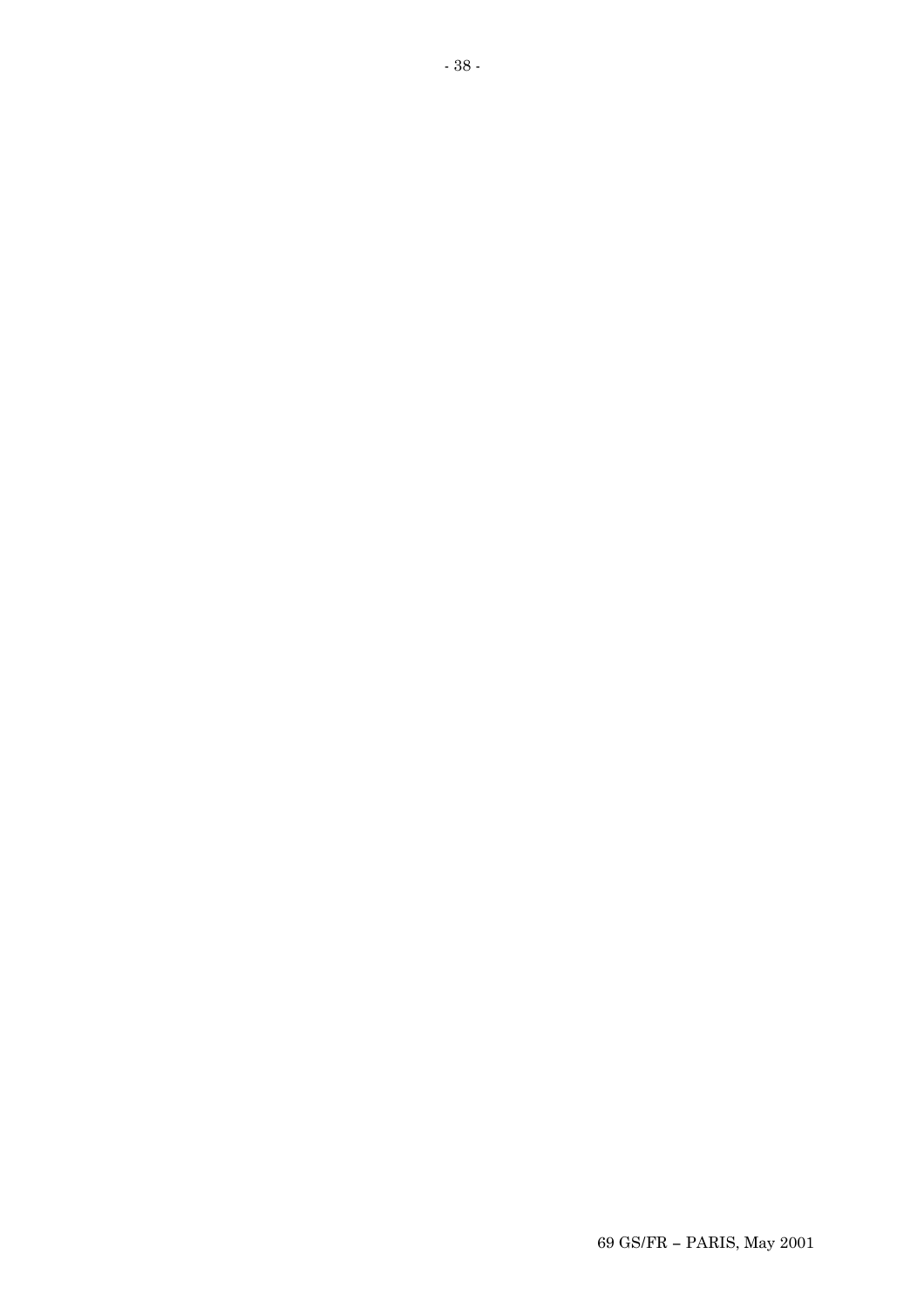# RESOLUTION No. XIX

# **Prioritising and Funding Research at OIE Reference Laboratories and Collaborating Centres**

## CONSIDERING THAT

The fundamental texts and the responsibilities of the Director General of the OIE,

The OIE Standards Commission has as its mandate to keep informed of advances in sciences that could have implications for the control of animal diseases,

OIE Reference Laboratories have as their mandate to develop new procedures for diagnosis and control of these diseases,

OIE Collaborating Centres have as their mandate to operate as centres of research, expertise, standardisation and dissemination of techniques within their sphere of competence,

Animal health research projects are important to one of the objectives of the OIE, namely to safeguard animal health,

Funding of such projects is crucial but often lacking,

THE COMMITTEE

### RESOLVES

- 1. To authorise the Standards Commission to draw up a short list of priority research needs in the field of animal diseases and zoonoses. This list will be submitted by the Standards Commission for adoption by the International Committee at the General Session in 2002.
- 2. To authorise the Director General of the OIE to negotiate with the Secretariat of the Consultative Group on International Agricultural Research (CGIAR), in association with the World Bank and other donors, so that funds can be raised, if possible, to finance priority research projects in the field of animal health.

Adopted by the International Committee of the OIE on 31 May 2001)

\_\_\_\_\_\_\_\_\_\_\_\_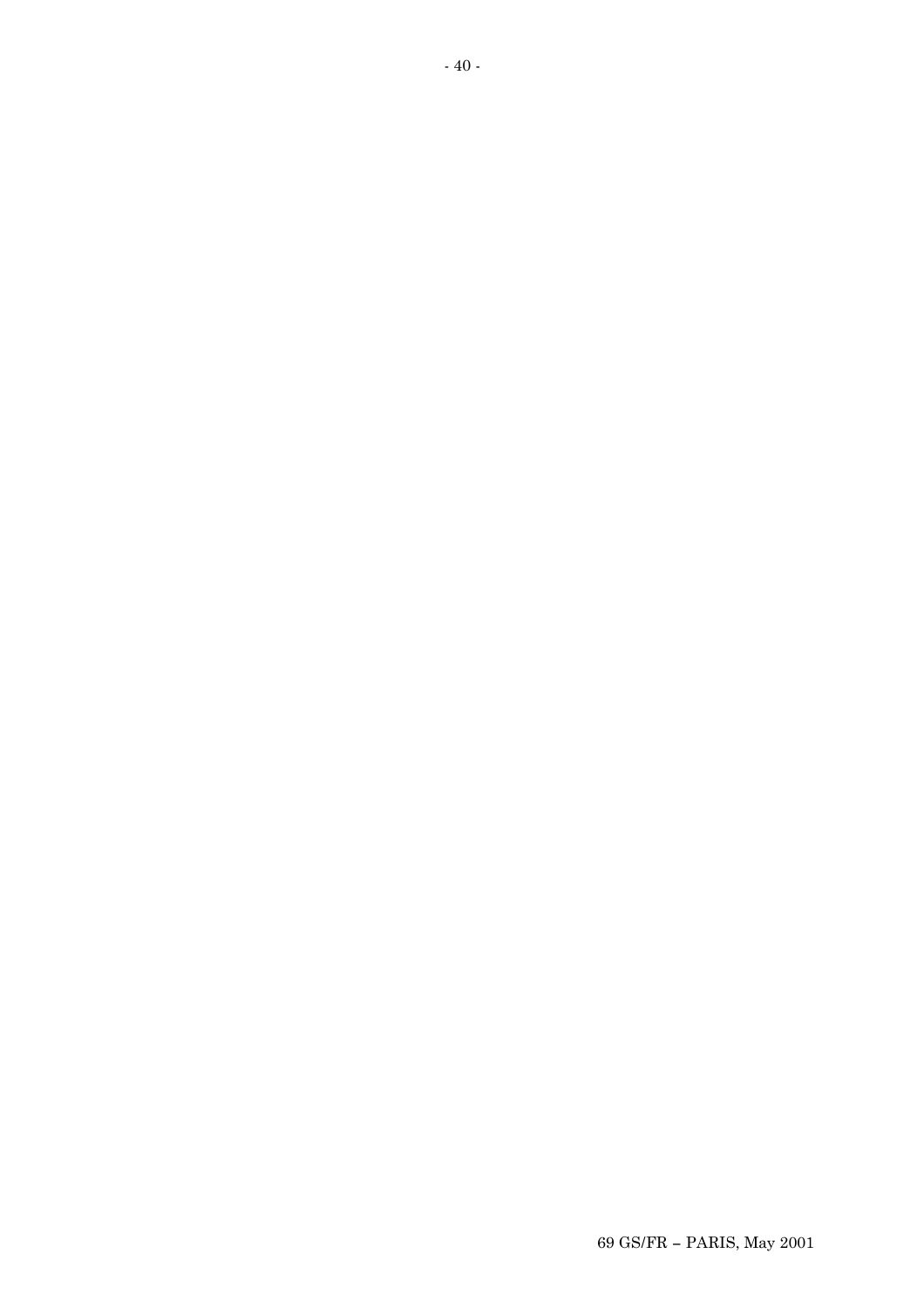# RESOLUTION No. XX

## **The Importance of Emerging Diseases in Public and Animal Health and Trade**

## CONSIDERING THAT

The increasing international movement of people, animals and animal products will continue to create emerging disease situations,

Veterinary Services in Member Countries or other Competent Authorities need to be informed in a timely manner of emerging diseases which occur globally,

Veterinary Services in Member Countries or other Competent Authorities could benefit greatly from coordinated technical assistance and training for new emerging diseases,

In the event of the occurrence of an emerging animal disease that has an impact on public health, many countries do not have a defined coordinated plan of operation with public health authorities,

### THE COMMITTEE

#### RECOMMENDS THAT

- 1. The OIE encourage Member Countries to report emerging diseases immediately, as recommended in paragraph 1.1.3.3.1.d) of the OIE International Animal Health Code.
- 2. The OIE assist the Veterinary Services of Member Countries to develop and improve closer working relations with medical authorities in order to respond quickly and effectively to the occurrence of emerging animal diseases of public health significance.
- 3. The OIE assist Member Countries in the management of new and emerging diseases by expanding the list of OIE experts to include specialists in this field.
- 4. The OIE Standards Commission develop a mechanism to evaluate expediently the available diagnostic tests for emerging diseases.
- 5. The OIE assist the Veterinary Services of Member Countries by providing materials on emerging diseases for information purposes.

 $\overline{\phantom{a}}$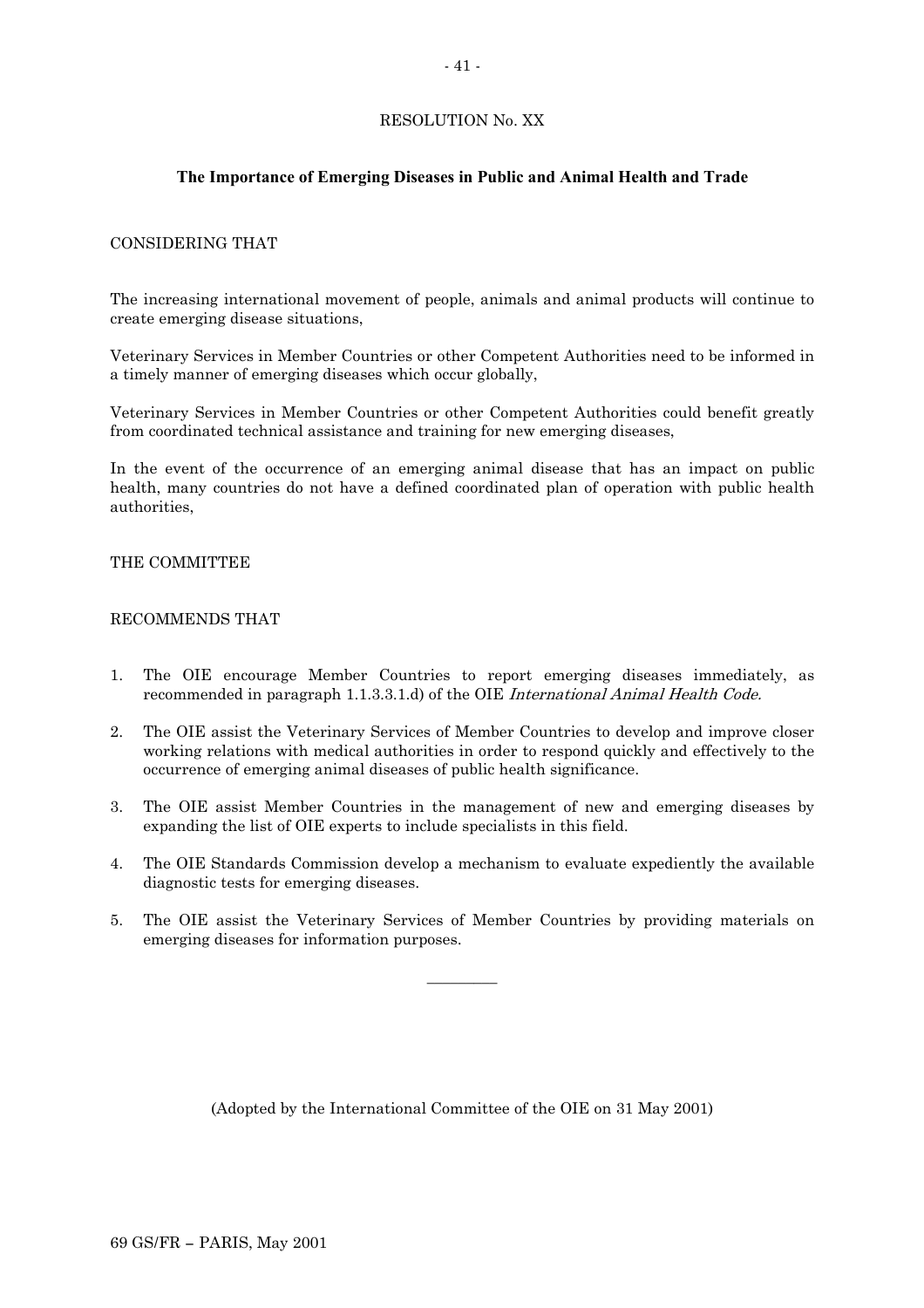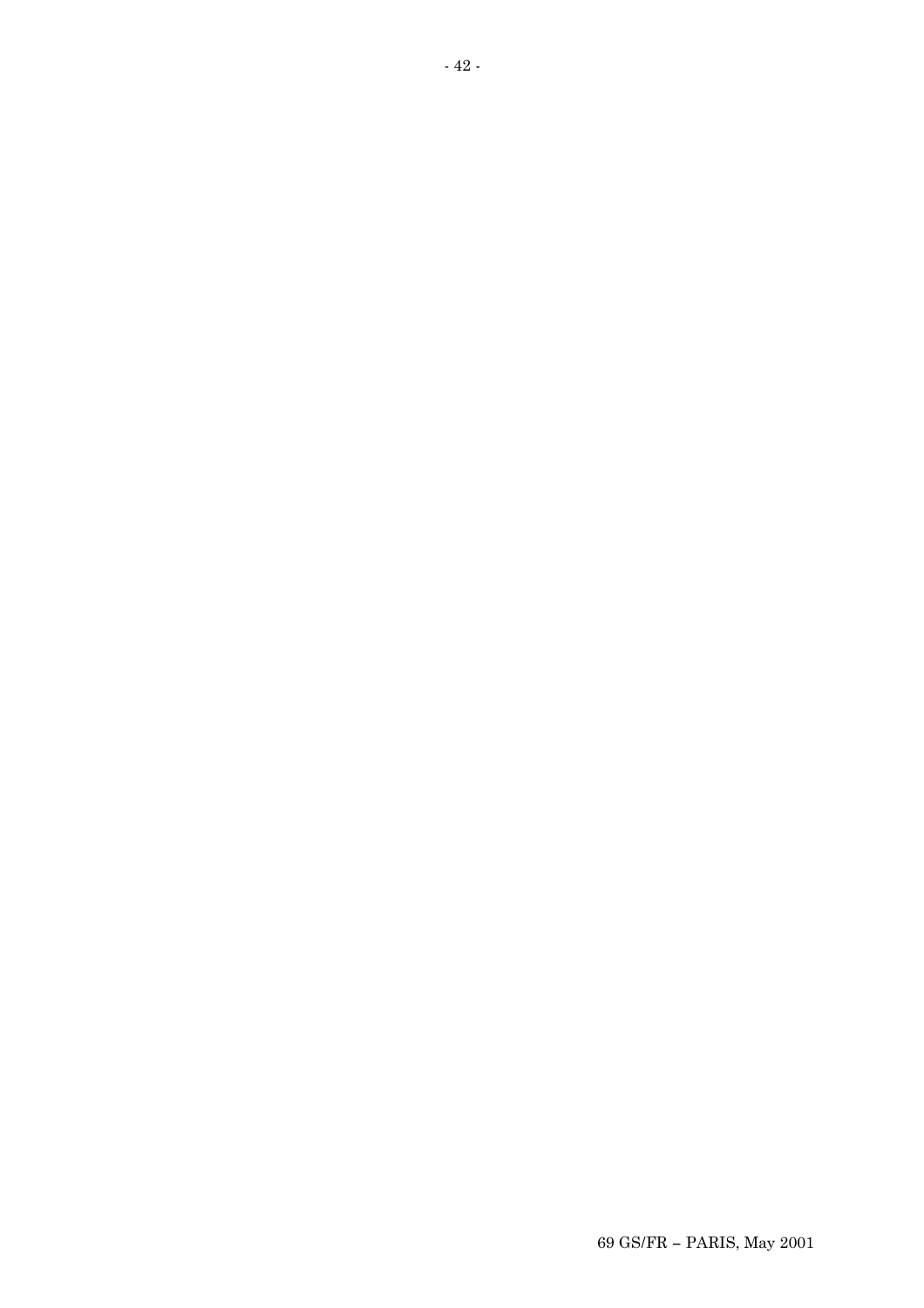## RESOLUTION No. XXI

## **The Role of Communication Management in Assisting Veterinary Services**

## CONSIDERING THAT

The regulation and control of international trade in animals and animal products must be based on rapid and flexible, national and international exchanges of quality technical and scientific information,

The development of information and communication technologies contribute to improving the functioning and the scientific, technical and operational output of Veterinary Services,

The transparency and quality of communication and information management, in particular in crisis situations, are national and international strategic issues,

Member Countries and the OIE must have access to adequate human, technical and financial resources in order to manage information and communication at the national and international level and methodological training in this field is indispensable,

### THE COMMITTEE

### RECOMMENDS THAT

- 1. The promotion and management of information and communication become one of the priorities of Veterinary Services, particularly for reinforcing epidemiosurveillance systems, risk management, emergency response activities, information and involvement of livestock producers and consumers.
- 2. Member Countries assess their needs and their human, technical and financial potential available to develop information and communication systems to respond to both crisis situations and routine requirements.
- 3. The Government authorities of Member Countries provide adequate support for specific communication objectives of Veterinary Services.
- 4. International organisations, including the OIE, support developing countries to strengthen their communication capacities within the Veterinary Services in order to respond to national and international demands.
- 5. The Governments of Member Countries encourage the authorities responsible for the initial and continuing training of veterinarians to include information and communication management as part of the training curriculum for veterinarians.
- 6. Veterinary Administrations of Member Countries reinforce their capacity to rapidly exchange relevant and reliable information with their national and trading partners, neighbouring countries and international organisations and institutions (in particular with the OIE) and reinforce their relations with the media.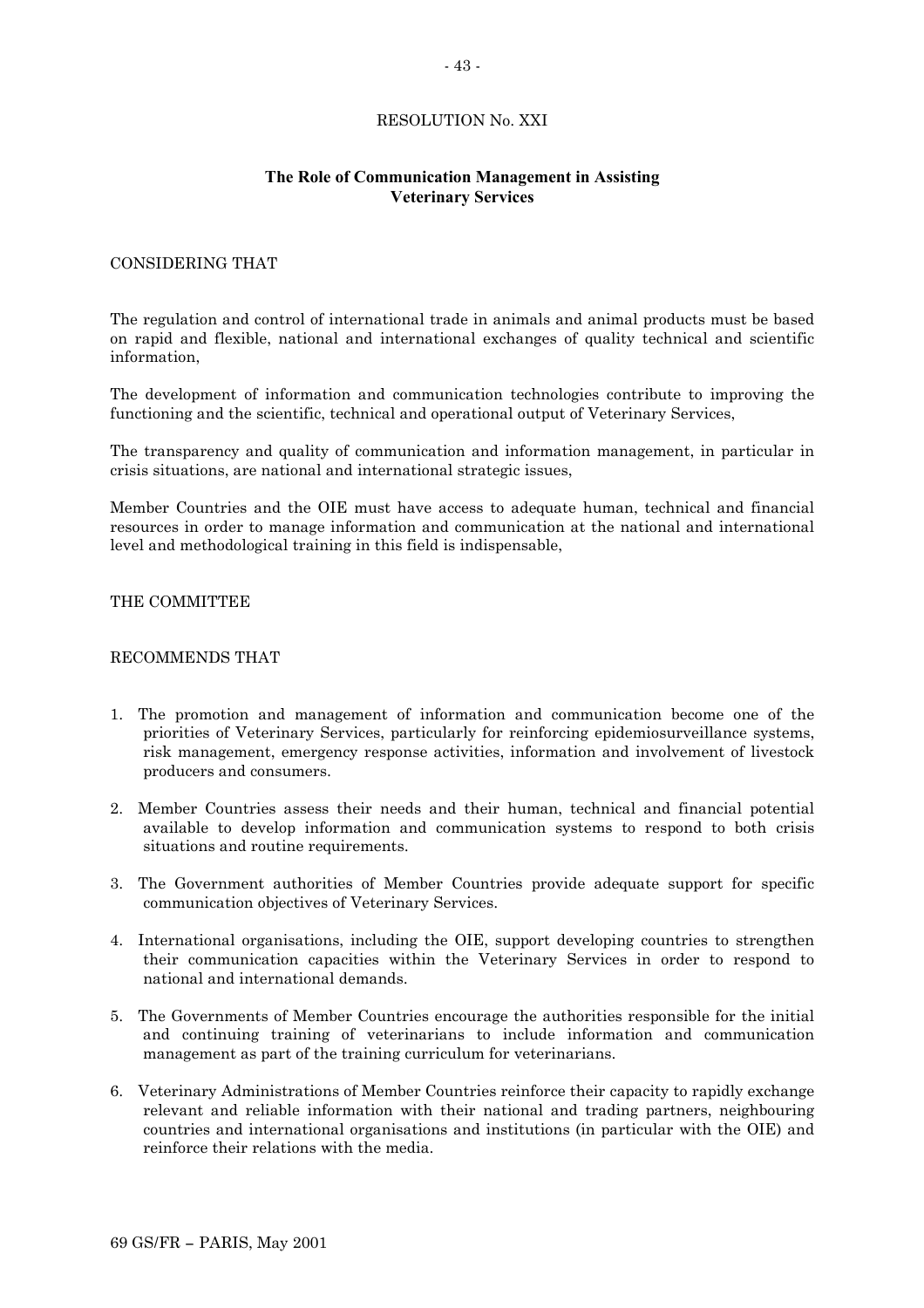- 7. The OIE offer Member Countries technical assistance for the design of communication and information strategies, based on the suitable use of new information and communication technologies.
- 8. The OIE augment its capacity to make available information to Member Countries and to the international media, thereby strengthening its public image as the reference organisation for animal health world-wide.

\_\_\_\_\_\_\_\_\_\_\_\_\_\_\_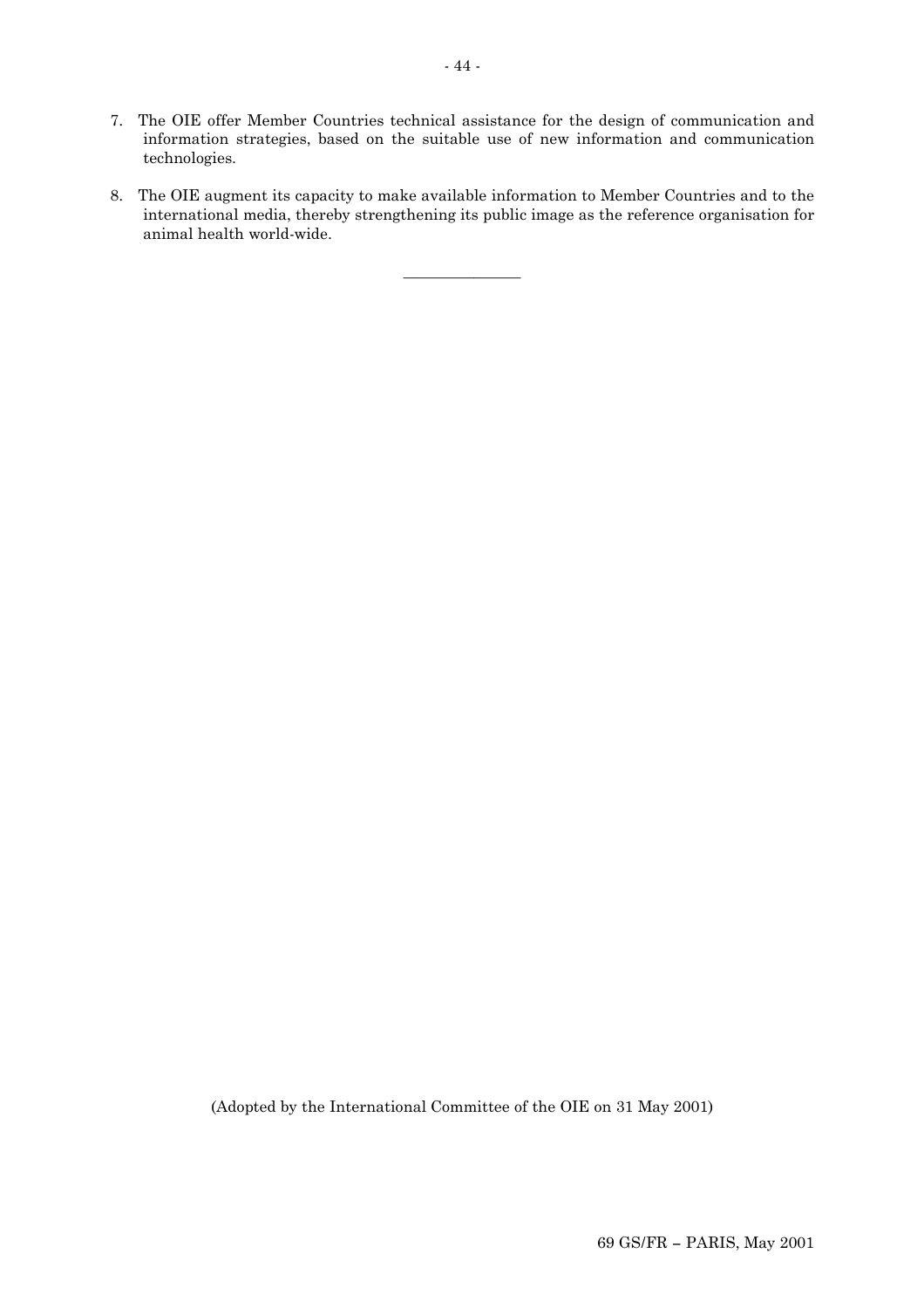## RESOLUTION No. XXII

## **Recognition of the Contagious Bovine Pleuropneumonia Status of Member Countries**

## CONSIDERING THAT

- 1. During the 63rd General Session, the International Committee approved Resolution No. XIII, which adopted the 'Recommended Standards for Epidemiological Surveillance Systems for Contagious Bovine Pleuropneumonia (CBPP)',
- 2. The Recommended Standards for Epidemiological Surveillance Systems for Contagious Bovine Pleuropneumonia were published in the OIE International Animal Health Code as Appendix 3.8.2. These standards provide a pathway for a Member Country to be declared free from CBPP. Paragraph 3.c) specifies that a Member Country can apply to the OIE to be declared CBPP free. The application will include supporting data as outlined in the Appendix 3.8.2. of the *Code*. The *Code* provides a procedure for the Foot and Mouth Disease and Other Epizootics Commission to review these applications and report its recommendations to the International Committee,
- 3. Recommendations of the Commission will be submitted to Member Countries for comment as outlined in Resolution No. XVI, which was adopted during the 67th General Session of the International Committee,
- 4. Information published by the OIE is derived from declarations made by the official Veterinary Services of Member Countries. The OIE is not responsible for inaccurate publication of country disease status based on inaccurate information or changes in epidemiological status or other significant events that were not promptly reported to the Central Bureau subsequent to the time of declaration of disease freedom,

### THE COMMITTEE

### RESOLVES

That the Director General publish in the *Bulletin* that Botswana is recognised as CBPP free, according to the provisions of Appendix 3.8.2. of the Code.

 $\overline{\phantom{a}}$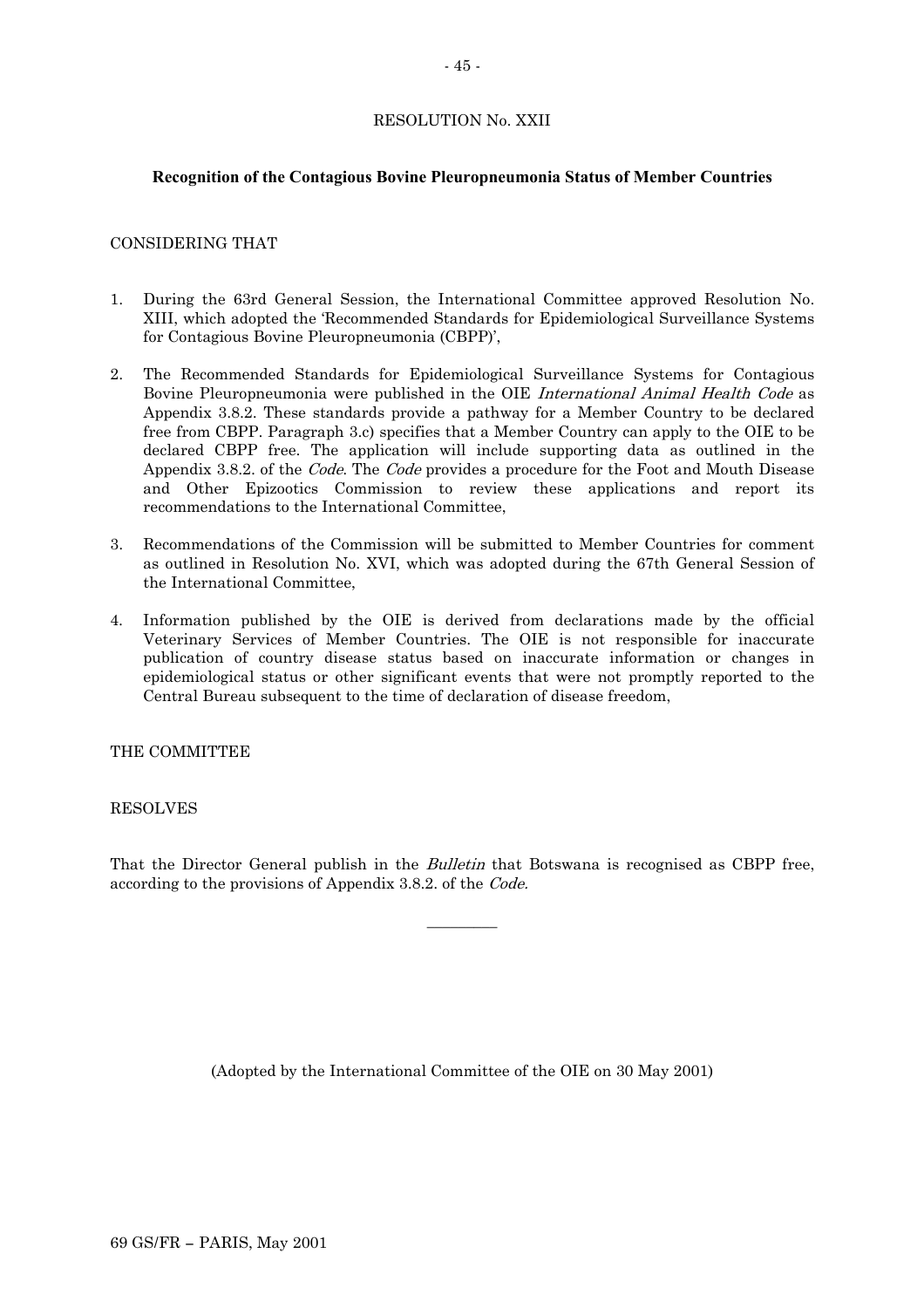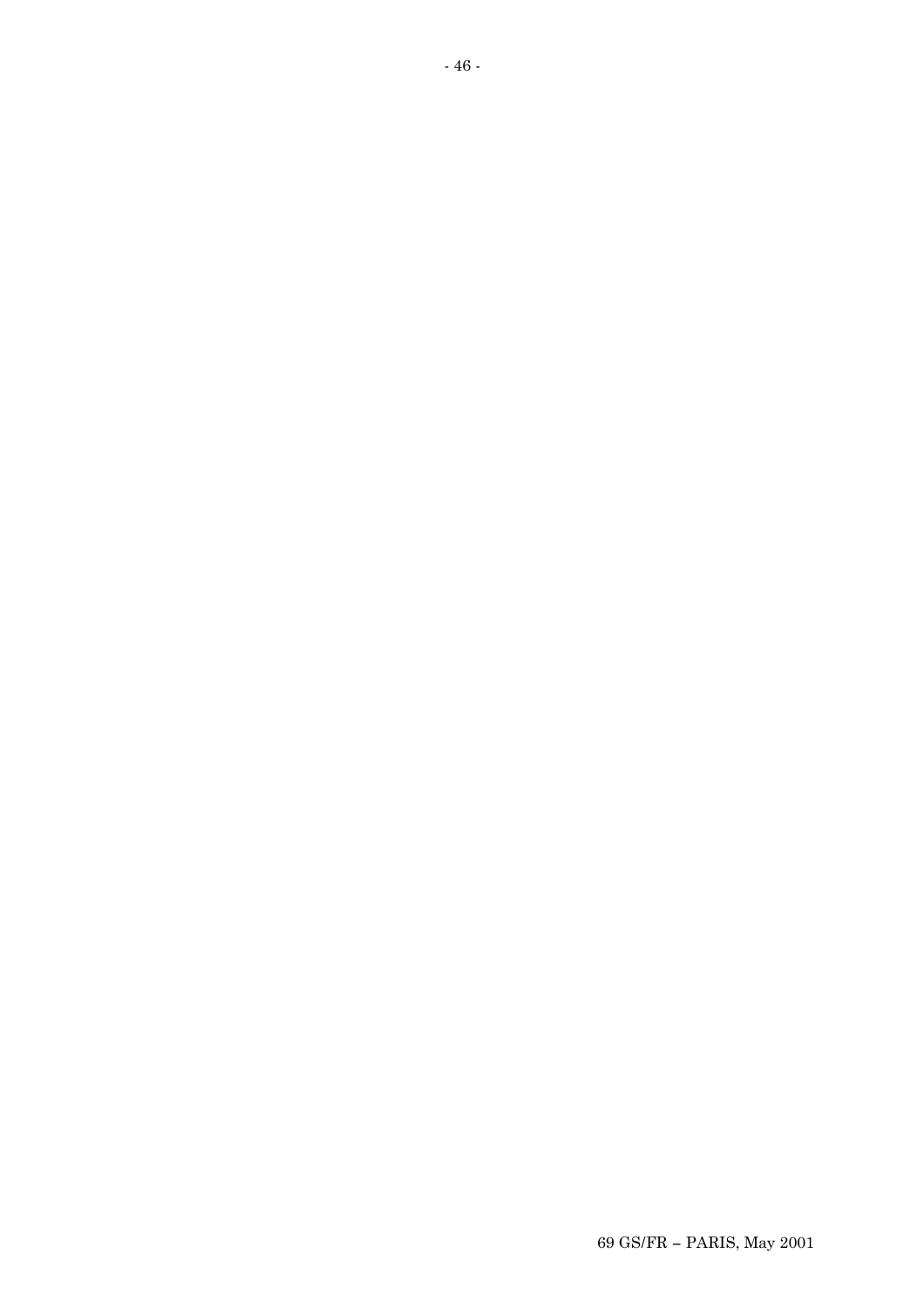## RESOLUTION XXIII

### **OIE Categorisation of Animal Diseases**

#### CONSIDERING

That one of the main objectives of the OIE is to inform Governments on the occurrence of animal diseases, changes in their distribution world-wide and means of controlling animal diseases,

That the current categorisation of OIE Lists A and B diseases of mammals, birds and bees, and of Diseases of aquatic animals that are Notifiable to the OIE has not been reviewed recently and therefore shows certain inconsistencies and lack of flexibility,

The need to concentrate on the speed of spread of a disease and its zoonotic importance, and the need to link these criteria to the reporting procedures,

The need to categorise new emerging diseases and to re-categorise other diseases that have assumed greater or less epidemiological and zoonotic importance,

The need for consistency of approach between diseases of domestic and wildlife animals and between the International Aquatic Animal Health Code and the International Animal Health Code,

The need to clarify and improve the notification of outbreaks of diseases by OIE Member Countries,

That each of the five OIE Regional Commissions have adopted a Recommendation on the categorisation of animal diseases and that all of these Recommendations are very similar,

All of the Recommendations propose that the OIE develop a new classification system for animal diseases with two new categories that relate to the potential of a disease to spread rapidly,

#### THE COMMITTEE

- 1. Requests that the Foot and Mouth Disease and Other Epizootics Commission, the International Animal Health Code Commission and the Fish Diseases Commission work together to implement a disease categorisation system based on the Recommendations from the five Regional Commissions.
- 2. Requests that the following Recommendations of the Regional Commissions be used as the basis for the new classification:
	- a) The OIE revise the current categorisation system for animal diseases, including the current classification of aquatic animal diseases, to create a single disease list, but with two new categories:
		- animal diseases that require immediate notification (within 24 hours) due to their zoonotic and epidemiological significance;
		- animal diseases that require periodic notification (at least annually or more often if necessary).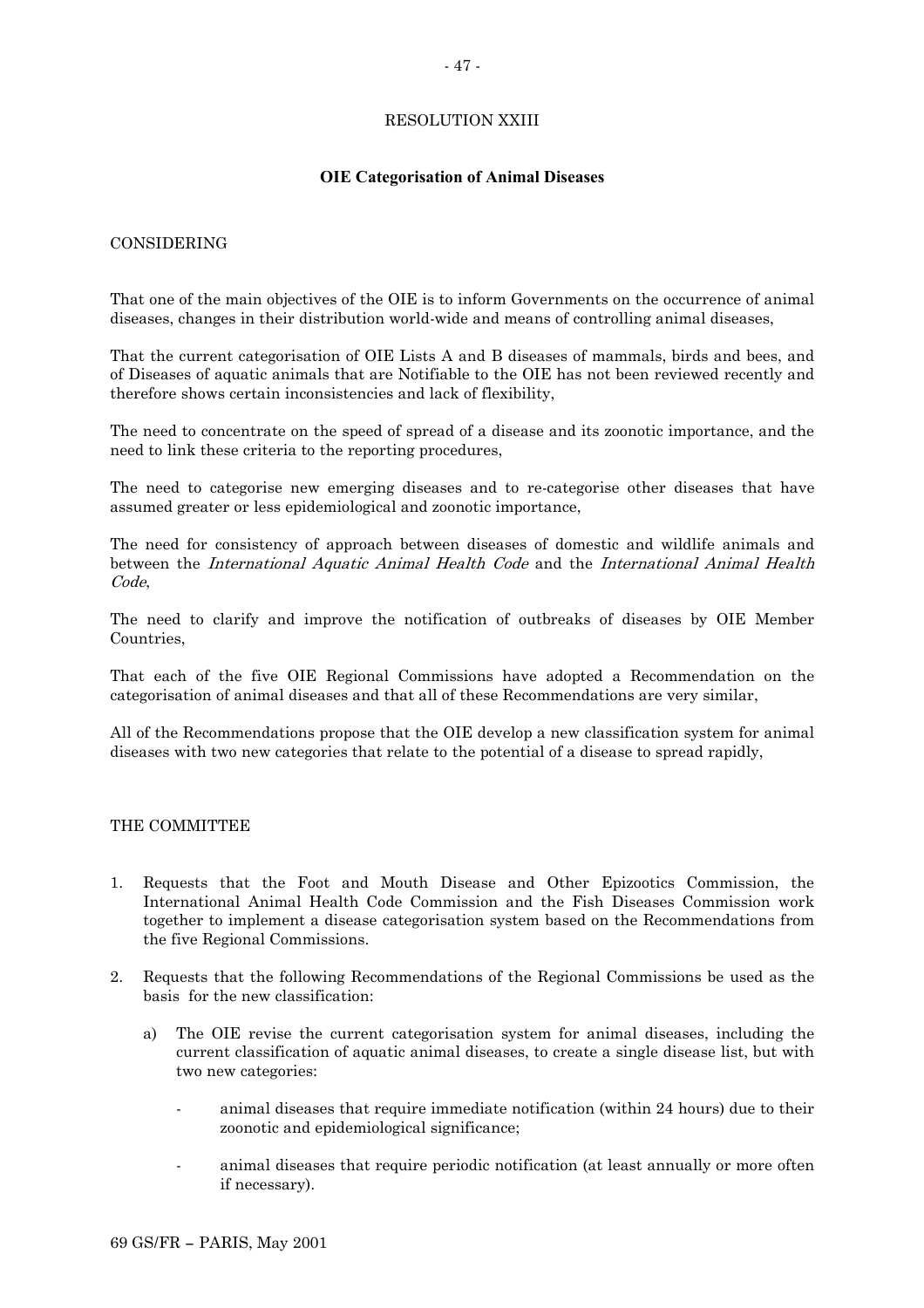- b) The inclusion of any animal disease in the category of immediate notification be based solely on the characteristics mentioned in point (2a) and in particular on its potential for dangerous and widespread dissemination (directly or through vectors).
- c) In the short term, the OIE update and review, in relation to the listed diseases, the chapters in the OIE International Animal Health Code and Aquatic Animal Health Code along the lines indicated in (2a) above.
- d) Member Countries notify the first outbreak of a listed disease or a new emerging disease in a country or part of a country previously free from that disease (in the context of regionalisation for a particular disease), within 24 hours.
- e) The OIE, as a scientific reference body, establish a framework to raise the awareness of OIE Member Countries of the fundamental purpose of the listing of diseases based on notification obligations, which is to provide timely and quality information in support of disease control strategies.
- f) The OIE continue to develop and strengthen its disease databases, and provide its Member Countries with access to these databases to enable them to obtain up to date and quality information on the animal health status world-wide.
- 3. Requests that the Foot and Mouth Disease and Other Epizootics Commission, the International Animal Health Code Commission and the Fish Diseases Commission prepare a joint report to be submitted to the International Committee at the 70th General Session. The Commissions should endeavour to include in this report a listing of animal diseases based on the guidelines above and provide an outline for the procedure and timetable for the implementation of the new categorisation system.
- 4. The Commissions' report should be submitted to the Administrative Commission of the OIE in February 2002 in order for them to determine the most appropriate manner to effect the necessary change.

 $\overline{\phantom{a}}$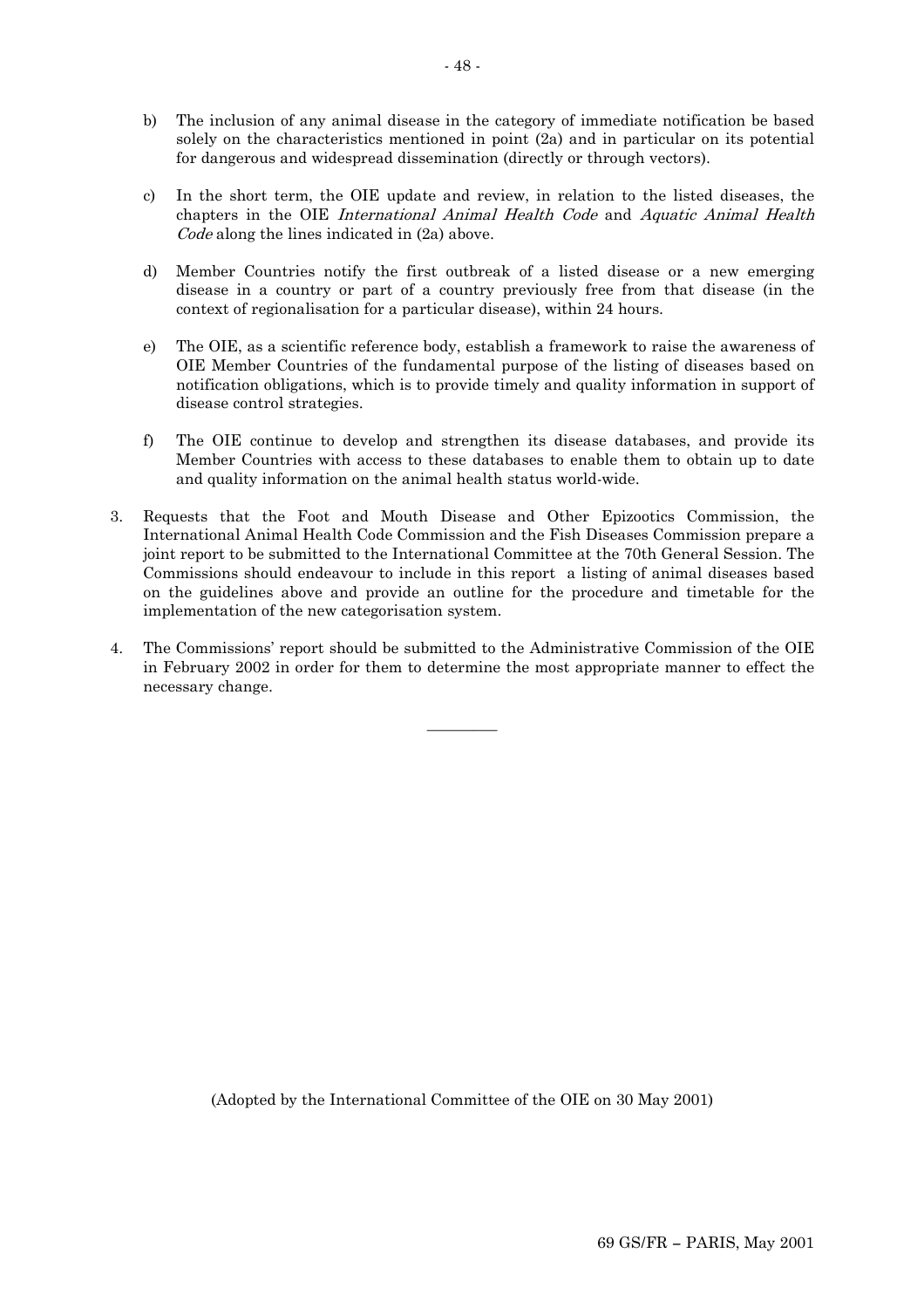## RESOLUTION No. XXIV

## **Future Revision of the** *International Animal Health Code* **Chapter on Bovine Spongiform Encephalopathy**

## CONSIDERING THAT

The International Committee discussed the draft Chapter 2.3.13. during the 69th General Session and expressed its views on the current categorisation system of countries or zones for bovine spongiform encephalopathy (BSE) as well as the importance of the outcome of a risk assessment and surveillance and monitoring systems applied before determining such status,

### THE COMMITTEE

#### RECOMMENDS THAT

- 8. The Code Commission consider reviewing and improving Appendix 3.8.3. taking into account recent information on active surveillance systems directed at specific subpopulations. It should provide guidelines on the use of different surveillance systems according to the outcome of the risk assessment required by Article 2.3.13.1.
- 9. The Code Commission re-examine the current qualification system of countries or zones with respect to BSE in the *Code* Chapter, taking into account both the detection of cases and the risk factors identified in the risk assessment required by Article 2.3.13.1.

 $\mathcal{L}_\text{max}$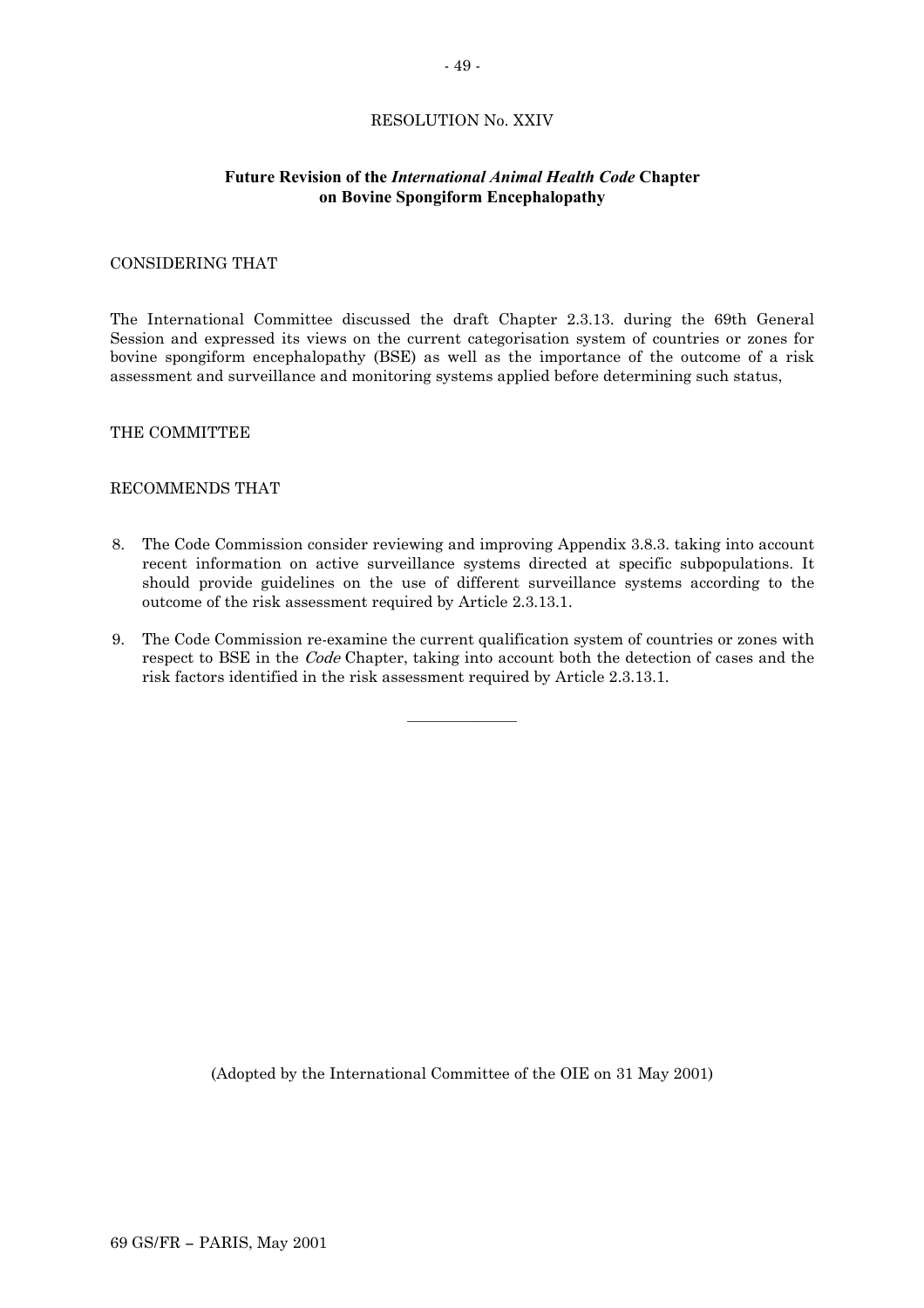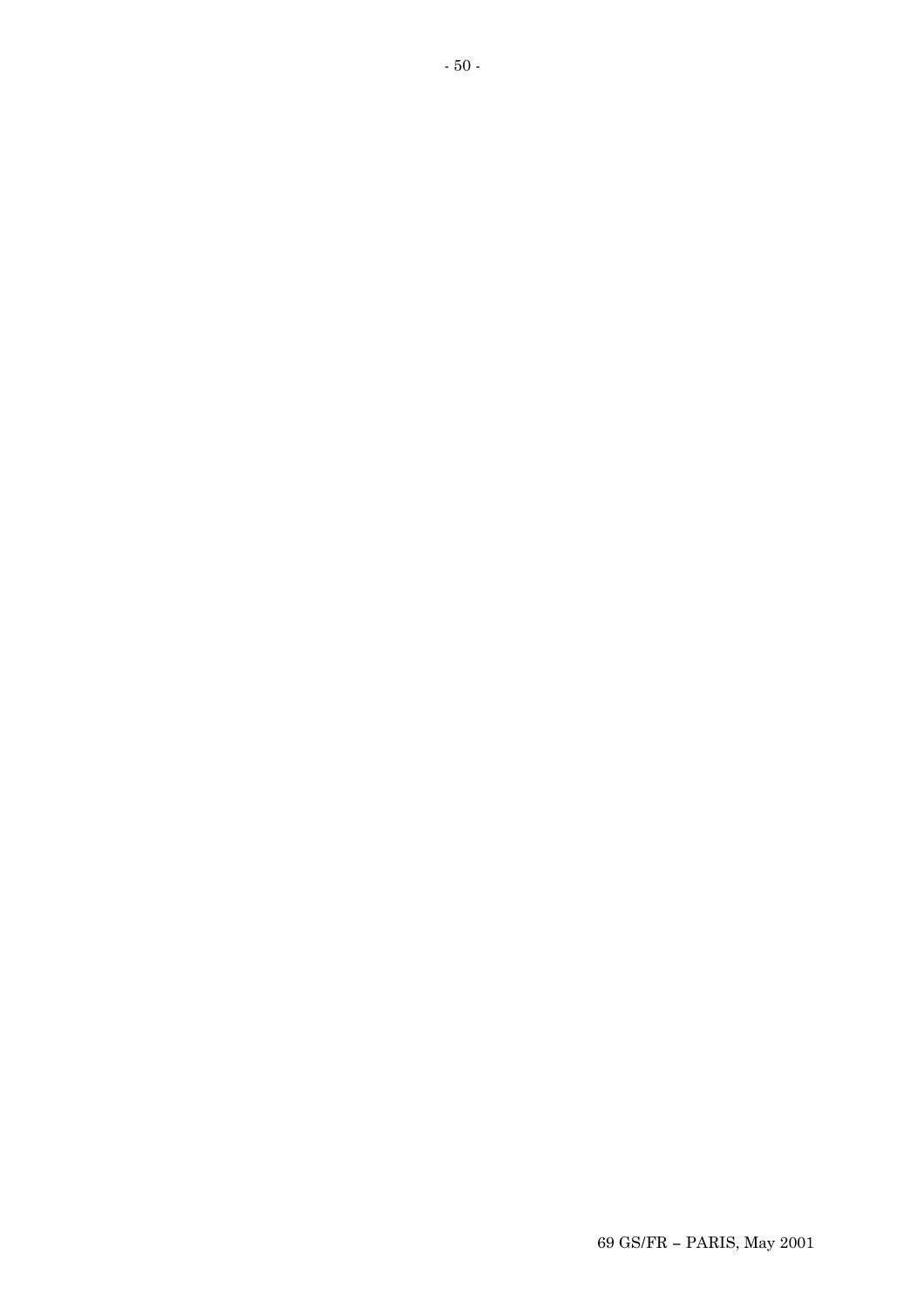## RESOLUTION No. XXV

## **Antimicrobial Resistance**

#### CONSIDERING

The priorities and the role of the OIE in the areas of zoonotic diseases, animal health, food safety and the research needs addressing the respective OIE priorities, as laid down in the OIE Third Strategic Plan for the years 2001—2005,

That there is a need to preserve therapeutic efficacy of antimicrobials and prolong their use in both animals and humans,

That the impact of antimicrobial resistant bacteria on human health has become an important international concern, including the possible role that food of animal origin may play in the transmission of resistant strains to humans,

That some countries have taken or envisage taking measures to prohibit the use of certain antimicrobial substances in animals, and that this may have a negative impact on trade of animals and animal products from countries continuing the use of these substances,

That only very limited scientific information is available on resistance in animal bacteria and their negative impact on human and animal health in countries world-wide,

That the great majority of countries world-wide does not

- know the quantities of antimicrobials commercialised and used in animal livestock production
- have official resistance monitoring systems available for animal and human bacteria,

That although most countries have microbiological laboratories for testing bacteria, some of the laboratories do not implement quality assurance procedures,

That the OIE Ad hoc Group on Antimicrobial Resistance has completed its assigned task and has prepared and adopted five guidelines,

That the importance of the issue justifies continuous follow-up,

#### THE COMMITTEE

#### RECOMMENDS THAT

## **1. Member Countries**

Actively encourage and participate in the dissemination of information relating to antimicrobial resistance and its potential negative impact on animal and human health.